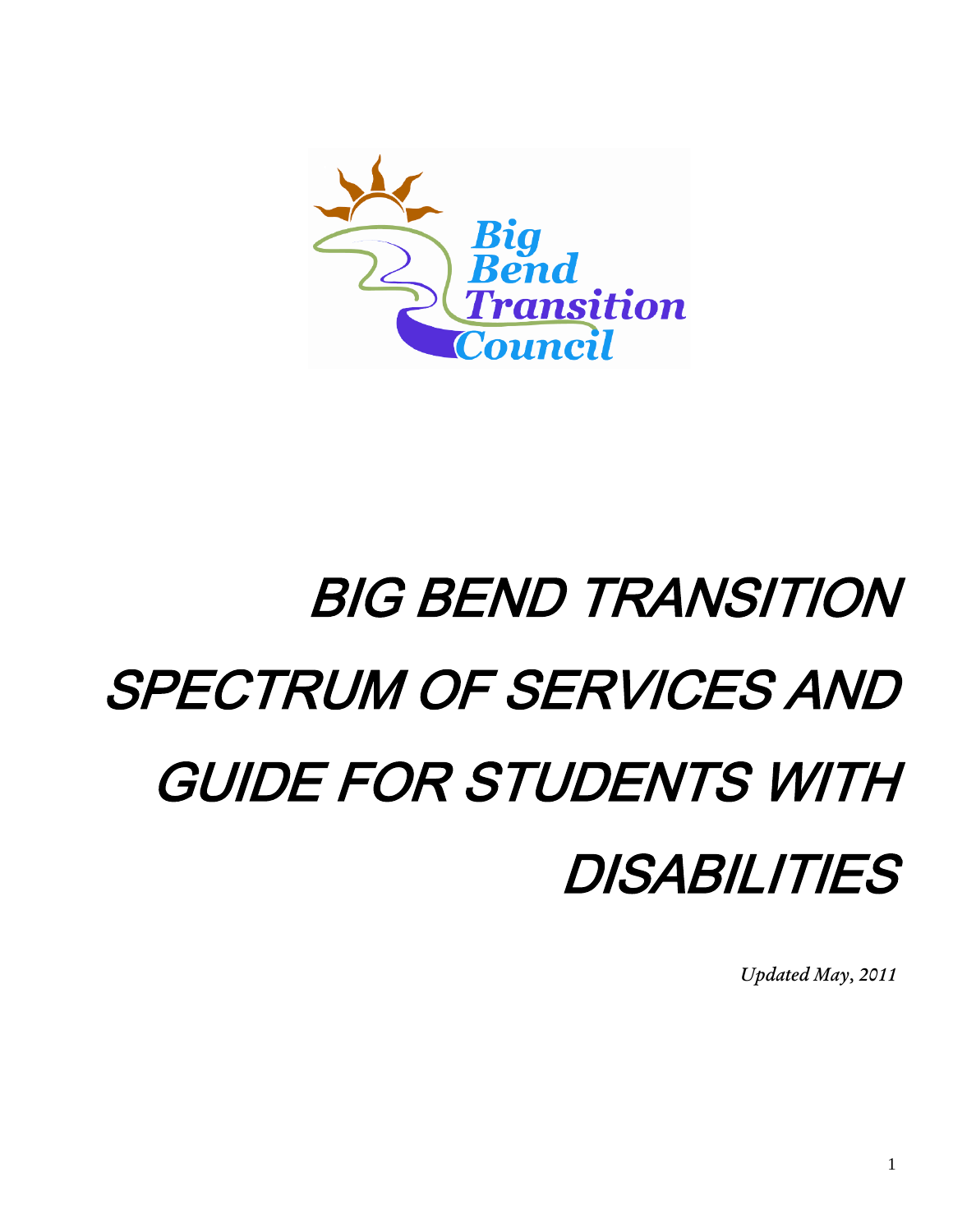Special thanks to the members of the Big Bend Transition Council serving Leon, Wakulla, and Gadsden counties. The Council worked collaboratively during the 2004/05 school year into the summer to create a working draft for use by agencies, educators, families, and other service providers which was piloted during the 2005/06 school year. This Spectrum and Guide has been updated each year, and will continue to be updated each year to ensure the accuracy of the information included. To obtain a copy of this document call 850-487-7160 for Leon County, 850-926-0065 for Wakulla County, and 850-627-9651 or 850-875-3207 for Gadsden County.

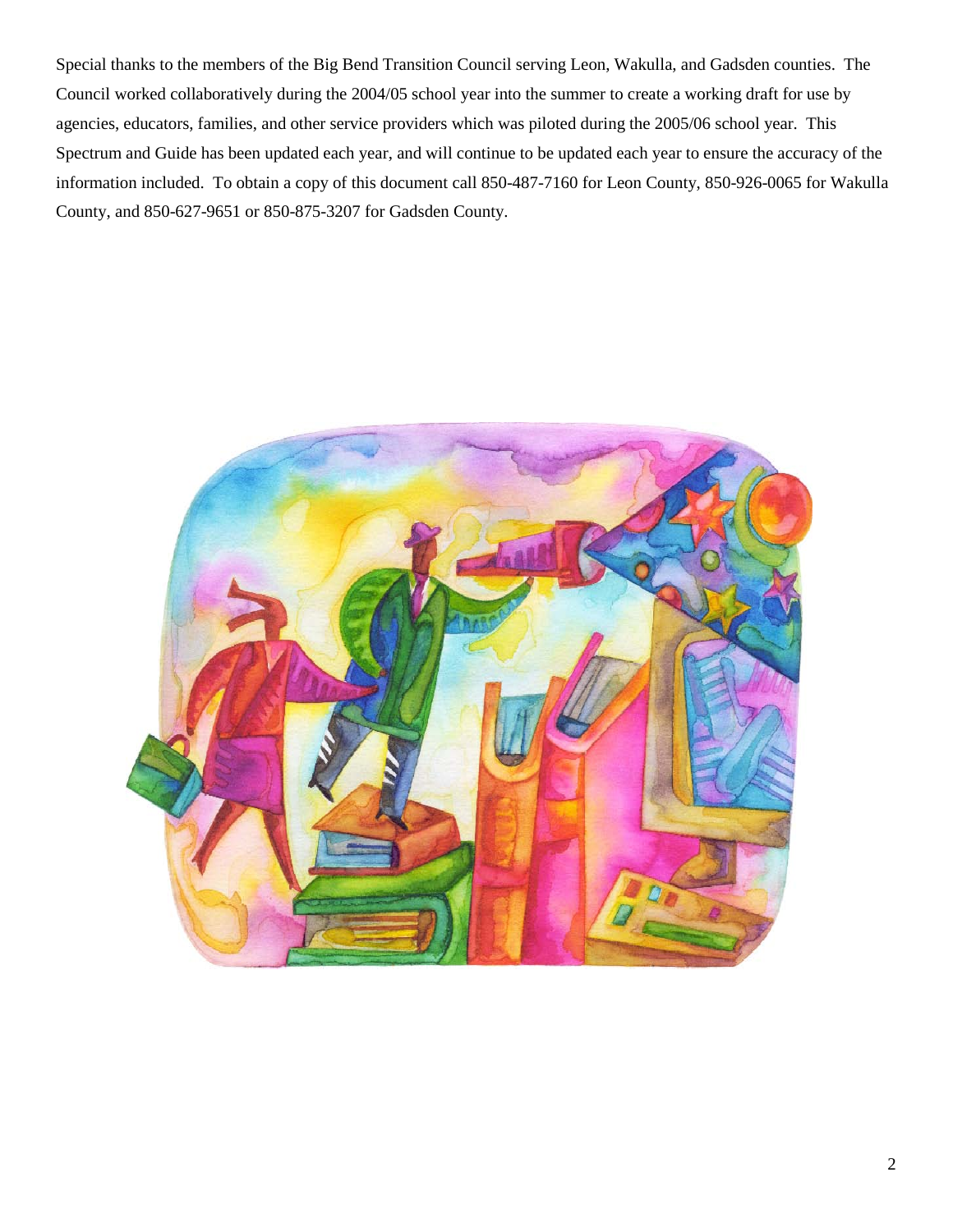## **Introduction to Big Bend Transition Spectrum of Services and Guide**

Transitions are a part of life. We transition from pre-kindergarten to elementary school, elementary school to middle school, middle school to high school, and high school to postsecondary. This document describes transition services for students with disabilities ages 11-22 where the planning process has a specific focus on postsecondary options. Some services may be available to students under the age of 11, and a column has been added for Beyond Age 22. You can find specific age requirements for services in the guide.

Transition is the movement of a student from school to post-school activities in training, education, employment and independent living. Transition for students with disabilities is the process of getting ready to move from school to adult life. The process occurs over a period of several years and involves planning, goal-setting, instruction, services, and activities designed to make that move successful.

Transition Services are a coordinated set of activities that help students with disabilities successfully move from school to post-school activities. Transition services:

- Start with the future in mind
- Are based upon the student's goals and plans for life after high school
- Move the student from school to the real world
- Take student's likes, interests, abilities and needs into account

Transition is an exciting and challenging time for young adults and their families. Successful transition results from students, families, educators, community, and agency partners working closely together throughout the process. This on-going process has many steps and a logical order. Attached is the Big Bend Transition Spectrum of Services (Spectrum) and the Guide for the Big Bend Transition Spectrum of Services (Guide) including a listing of acronyms and websites. The Spectrum and Guide are the products of the Big Bend Transition Council. This interagency council serves Exceptional Student Education (ESE) students in Leon, Wakulla, and Gadsden Counties. The Council meets monthly to collaborate and address identified objectives in its action plan to make transition an easier process for our students and families.

The Spectrum is a chart showing transition services from age 11 to 22 for students enrolled in ESE. The Guide gives further information about the items in the Spectrum and covers all exceptional student related services. However, it is important to note that all students may not be eligible for all services. The goal is to provide information to all transition stakeholders in order to have a seamless transition process for students in our school systems who are working toward a standard or special diploma.

The Spectrum is arranged by age. The chart is designed to show the full range of services for a specific age, and when the pages are laid side by side, they show the full range of services that a student may be eligible to receive—a spectrum. Please note that items are repeated as appropriate for each age. The number in each box on the Spectrum corresponds to the numbered descriptions in the Guide.

The Guide provides detailed information and contact sources for each of the entries on the Spectrum. The purpose is to enable the reader to understand the transition resources available, and to take an active role in meeting the young adults' needs in transition. **Please note that when "parent" is designated in the Spectrum or Guide, this also refers to guardians or surrogates.**

We would appreciate your ideas and suggestions. A Feedback Form is provided for this purpose on the back page. Feel free to use and/or copy any of these products, but please give reference to the Big Bend Transition Council.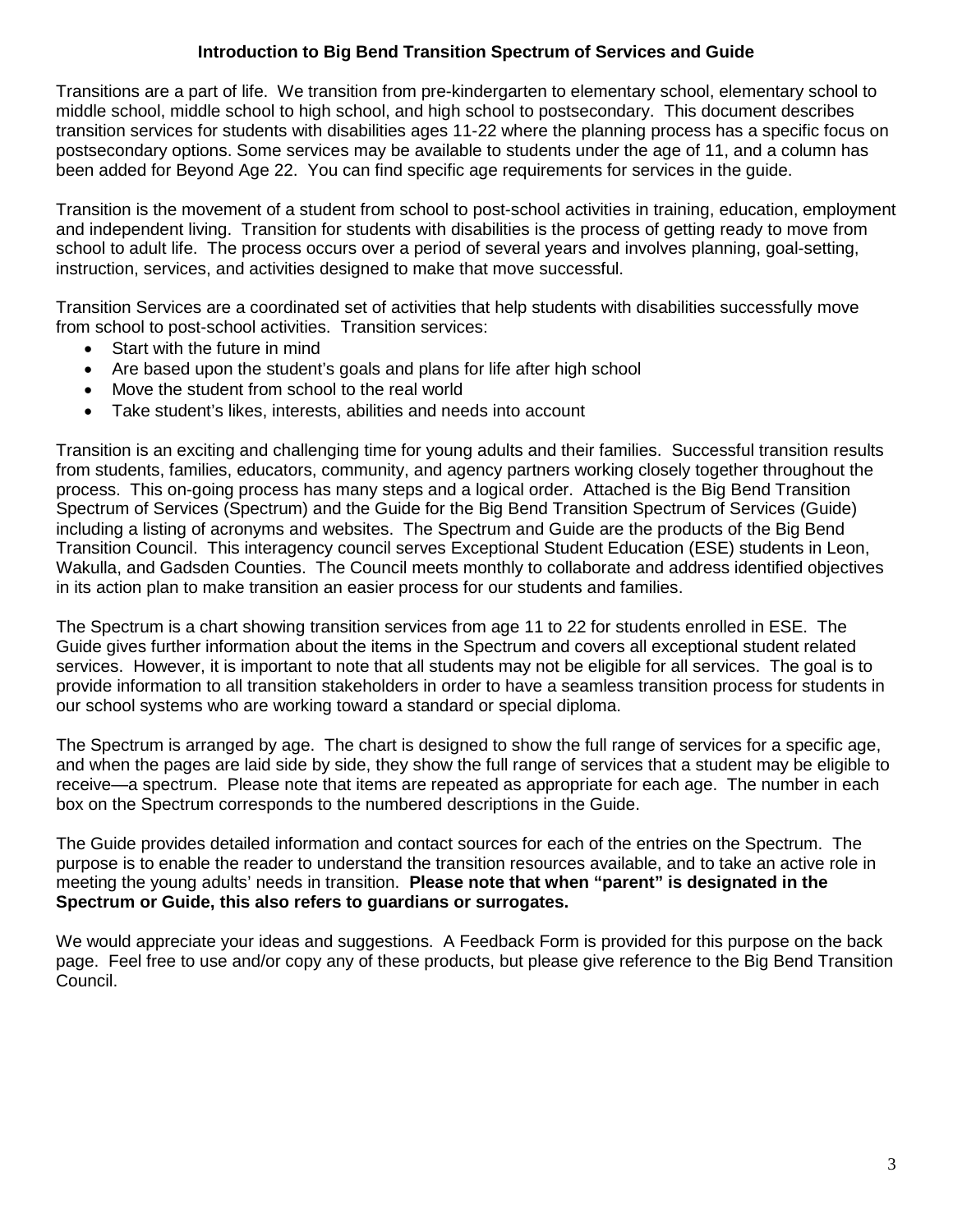| Age 11 & 12                                      | <b>Age 13</b>                                     |
|--------------------------------------------------|---------------------------------------------------|
| 1- Agency for Persons with Disabilities (APD)    | 1- Agency for Persons with Disabilities (APD)     |
| 2- Special Olympics                              | 2- Special Olympics                               |
| 3- Challenger Sports Program                     | 3- Challenger Sports Program                      |
| 4- SportsAbility                                 | 4- SportsAbility                                  |
| 5- Transition Individual Educational Plan (TIEP) | 5- Transition Individual Educational Plan (TIEP)  |
| 6- Self-determination Training                   | 6- Self-determination Training                    |
| 7- Access Text Enhancement Resources             | 7- Access Text Enhancement Resources              |
| 8- Mental Health Services                        | 8- Mental Health Services                         |
| 9- Assistive Technology                          | 9- Assistive Technology                           |
| 10-Supplemental Security Income (SSI)            | 10-Supplemental Security Income (SSI)             |
| 11-Children's Medical Services (CMS)             | 11-Children's Medical Services (CMS)              |
| 12-Brain & Spinal Cord Injury Program (BSCIP)    | 12-Brain & Spinal Cord Injury Program (BSCIP)     |
| 13-Center for Autism and Related Disabilities    | 13-Center for Autism and Related Disabilities     |
| 14-Florida Outreach Project for Deaf/Blind       | 14-Florida Outreach Project for Deaf/Blind        |
| 15-Epilepsy Association of the Big Bend          | 15-Epilepsy Association of the Big Bend           |
| 16-Interpreters for the Deaf/Hearing Impaired    | 16-Interpreters for the Deaf/Hearing Impaired     |
|                                                  | $17 - NA$                                         |
|                                                  | 18-Career Readiness and Preparation               |
|                                                  | 19-FL Commission for Transportation Disadvantaged |
|                                                  | 20-Transportation and Mobility Training           |
|                                                  | 21-Volunteer Centers, Natl. Service Opportunities |
|                                                  | 22-Florida Learn and Serve                        |
|                                                  |                                                   |
|                                                  |                                                   |
|                                                  |                                                   |
|                                                  |                                                   |
|                                                  |                                                   |
|                                                  |                                                   |
|                                                  |                                                   |
|                                                  |                                                   |
|                                                  |                                                   |
|                                                  |                                                   |
|                                                  |                                                   |
|                                                  |                                                   |
|                                                  |                                                   |
|                                                  |                                                   |
|                                                  |                                                   |
|                                                  |                                                   |
|                                                  |                                                   |
|                                                  |                                                   |
|                                                  |                                                   |
|                                                  |                                                   |
|                                                  |                                                   |
|                                                  |                                                   |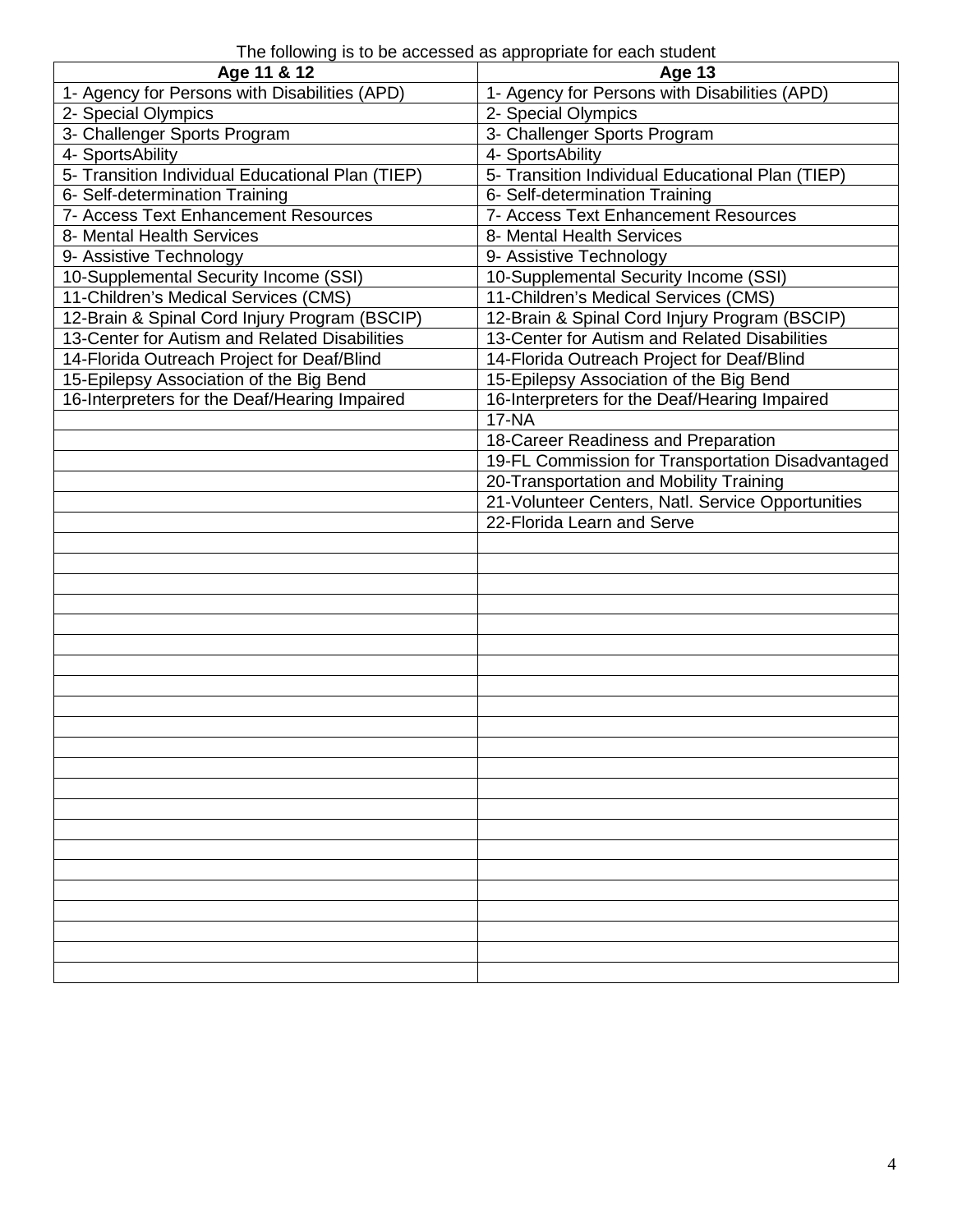|  | The following is to be accessed as appropriate for each student |
|--|-----------------------------------------------------------------|
|--|-----------------------------------------------------------------|

| Age 14                                            | <b>Age 15</b>                                       |
|---------------------------------------------------|-----------------------------------------------------|
| 1- Agency for Persons with Disabilities (APD)     | 1- Agency for Persons with Disabilities (APD)       |
| 2- Special Olympics                               | 2- Special Olympics                                 |
| 3- Challenger Sports Program                      | 3- Challenger Sports Program                        |
| 4- SportsAbility                                  | 4- SportsAbility                                    |
| 5- Transition Individual Educational Plan (TIEP)  | 5- Transition Individual Educational Plan (TIEP)    |
| 6- Self-determination Training                    | 6- Self-determination Training                      |
| 7- Access Text Enhancement Resources              | 7- Access Text Enhancement Resources                |
| 8- Mental Health Services                         | 8- Mental Health Services                           |
| 9- Assistive Technology                           | 9- Assistive Technology                             |
| 10-Supplemental Security Income (SSI)             | 10-Supplemental Security Income (SSI)               |
| 11-Children's Medical Services (CMS)              | 11-Children's Medical Services (CMS)                |
| 12-Brain & Spinal Cord Injury Program (BSCIP)     | 12-Brain & Spinal Cord Injury Program (BSCIP)       |
| 13-Center for Autism and Related Disabilities     | 13-Center for Autism and Related Disabilities       |
| 14-Florida Outreach Project for Deaf/Blind        | 14-Florida Outreach Project for Deaf/Blind          |
| 15-Epilepsy Association of the Big Bend           | 15-Epilepsy Association of the Big Bend             |
| 16-Interpreters for the Deaf/Hearing Impaired     | 16-Interpreters for the Deaf/Hearing Impaired       |
| <b>17-NA</b>                                      | <b>17-NA</b>                                        |
| 18-Career Readiness and Preparation               | 18-Career Readiness and Preparation                 |
| 19-FL Commission for Transportation Disadvantaged | 19-FL Commission for Transportation Disadvantaged   |
| 20-Transportation and Mobility Training           | 20-Transportation and Mobility Training             |
| 21-Volunteer Centers, Natl. Service Opportunities | 21-Volunteer Centers, Natl. Service Opportunities   |
| 22-Florida Learn and Serve                        | 22-Florida Learn and Serve                          |
| 23-Diploma Options                                | 23-Diploma Options                                  |
| 24-Ability 1 <sup>st</sup>                        | 24-Ability 1 <sup>st</sup>                          |
| 25-Scholarship Opportunities                      | 25-Scholarship Opportunities                        |
| 26-Division of Blind Services                     | 26-Division of Blind Services                       |
| 27-Workforce Plus                                 | 27-Workforce Plus                                   |
|                                                   | 28-Cooperative Vocational Education                 |
|                                                   | 29-Youth Leadership Forum                           |
|                                                   | 30-Natl. Alliance, Secondary Education & Transition |
|                                                   |                                                     |
|                                                   |                                                     |
|                                                   |                                                     |
|                                                   |                                                     |
|                                                   |                                                     |
|                                                   |                                                     |
|                                                   |                                                     |
|                                                   |                                                     |
|                                                   |                                                     |
|                                                   |                                                     |
|                                                   |                                                     |
|                                                   |                                                     |
|                                                   |                                                     |
|                                                   |                                                     |
|                                                   |                                                     |
|                                                   |                                                     |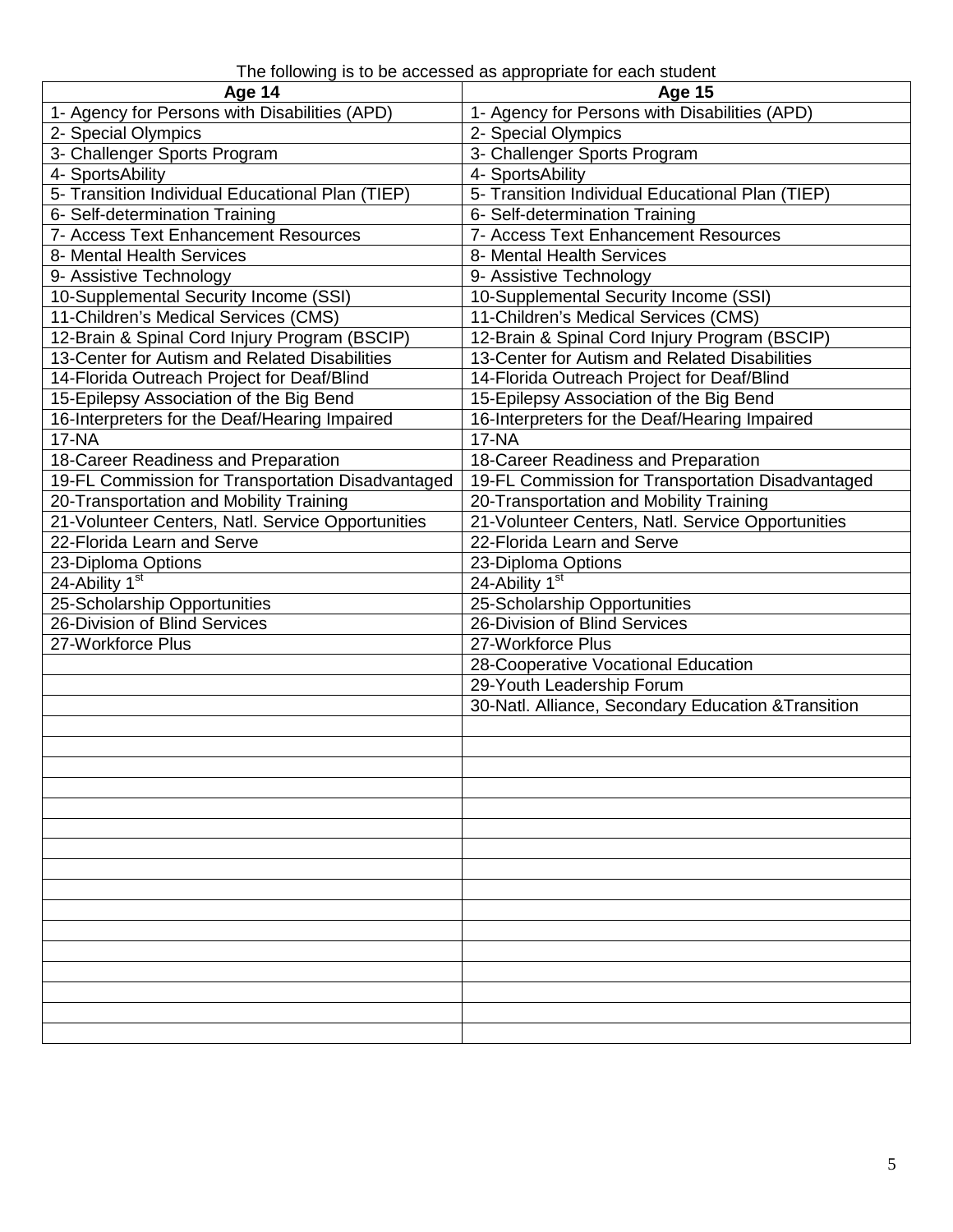The following is to be accessed as appropriate for each student

| <b>Age 16</b>                                       | Age 17                                              |  |
|-----------------------------------------------------|-----------------------------------------------------|--|
| 1- Agency for Persons with Disabilities (APD)       | 1- Agency for Persons with Disabilities (APD)       |  |
| 2- Special Olympics                                 | 2- Special Olympics                                 |  |
| 3- Challenger Sports Program                        | 3- Challenger Sports Program                        |  |
| 4- SportsAbility                                    | 4- SportsAbility                                    |  |
| 5- Transition Individual Educational Plan (TIEP)    | 5- Transition Individual Educational Plan (TIEP)    |  |
| 6- Self-determination Training                      | 6- Self-determination Training                      |  |
| <b>7- Access Text Enhancement Resources</b>         | 7- Access Text Enhancement Resources                |  |
| 8- Mental Health Services                           | 8- Mental Health Services                           |  |
| 9- Assistive Technology                             | 9- Assistive Technology                             |  |
| 10-Supplemental Security Income (SSI)               | 10-Supplemental Security Income (SSI)               |  |
| 11-Children's Medical Services (CMS)                | 11-Children's Medical Services (CMS)                |  |
| 12-Brain & Spinal Cord Injury Program (BSCIP)       | 12-Brain & Spinal Cord Injury Program (BSCIP)       |  |
| 13-Center for Autism and Related Disabilities       | 13-Center for Autism and Related Disabilities       |  |
| 14-Florida Outreach Project for Deaf/Blind          | 14-Florida Outreach Project for Deaf/Blind          |  |
| 15-Epilepsy Association of the Big Bend             | 15-Epilepsy Association of the Big Bend             |  |
| 16-Interpreters for the Deaf/Hearing Impaired       | 16-Interpreters for the Deaf/Hearing Impaired       |  |
| 17-Workshop for Adult Vocational Enrichment         | 17-Workshop for Adult Vocational Enrichment         |  |
| 18-Career Readiness and Preparation                 | 18-Career Readiness and Preparation                 |  |
| 19-FL Commission for Transportation Disadvantaged   | 19-FL Commission for Transportation Disadvantaged   |  |
| 20-Transportation and Mobility Training             | 20-Transportation and Mobility Training             |  |
| 21-Volunteer Centers, Natl. Service Opportunities   | 21-Volunteer Centers, Natl. Service Opportunities   |  |
| 22-Florida Learn and Serve                          | 22-Florida Learn and Serve                          |  |
| 23-Diploma Options                                  | 23-Diploma Options                                  |  |
| 24-Ability 1 <sup>st</sup>                          | 24-Ability 1 <sup>st</sup>                          |  |
| 25-Scholarship Opportunities                        | 25-Scholarship Opportunities                        |  |
| 26-Division of Blind Services                       | 26-Division of Blind Services                       |  |
| 27-Workforce Plus                                   | 27-Workforce Plus                                   |  |
| 28-Cooperative Vocational Education                 | 28-Cooperative Vocational Education                 |  |
| 29-Youth Leadership Forum                           | 29-Youth Leadership Forum                           |  |
| 30-Natl. Alliance, Secondary Education & Transition | 30-Natl. Alliance, Secondary Education & Transition |  |
| 31-Work Incentives Planning and Assistance Program  | 31-Work Incentives Planning and Assistance Program  |  |
| 32-Student Peer Advocates                           | 32-Student Peer Advocates                           |  |
| 33-Dual Enrollment, TCC or Lively                   | 33-Dual Enrollment, TCC or Lively                   |  |
| 34-Division of Vocational Rehabilitation (VR)       | 34-Division of Vocational Rehabilitation (VR)       |  |
| 35-Job Corps                                        | 35-Job Corps                                        |  |
| 36-AmeriCorps                                       | 36-AmeriCorps                                       |  |
|                                                     | 37-Goodwill Industries of the Big Bend              |  |
|                                                     | 38-Tallahassee Community College, Lively Tech       |  |
|                                                     | 39-Transfer of Rights - Age of Majority             |  |
|                                                     | 40-APD, Supported Living and Employment             |  |
|                                                     | 41-Colleges & Universities                          |  |
|                                                     | 42-Adult and Community Education (ACE)              |  |
|                                                     |                                                     |  |
|                                                     |                                                     |  |
|                                                     |                                                     |  |
|                                                     |                                                     |  |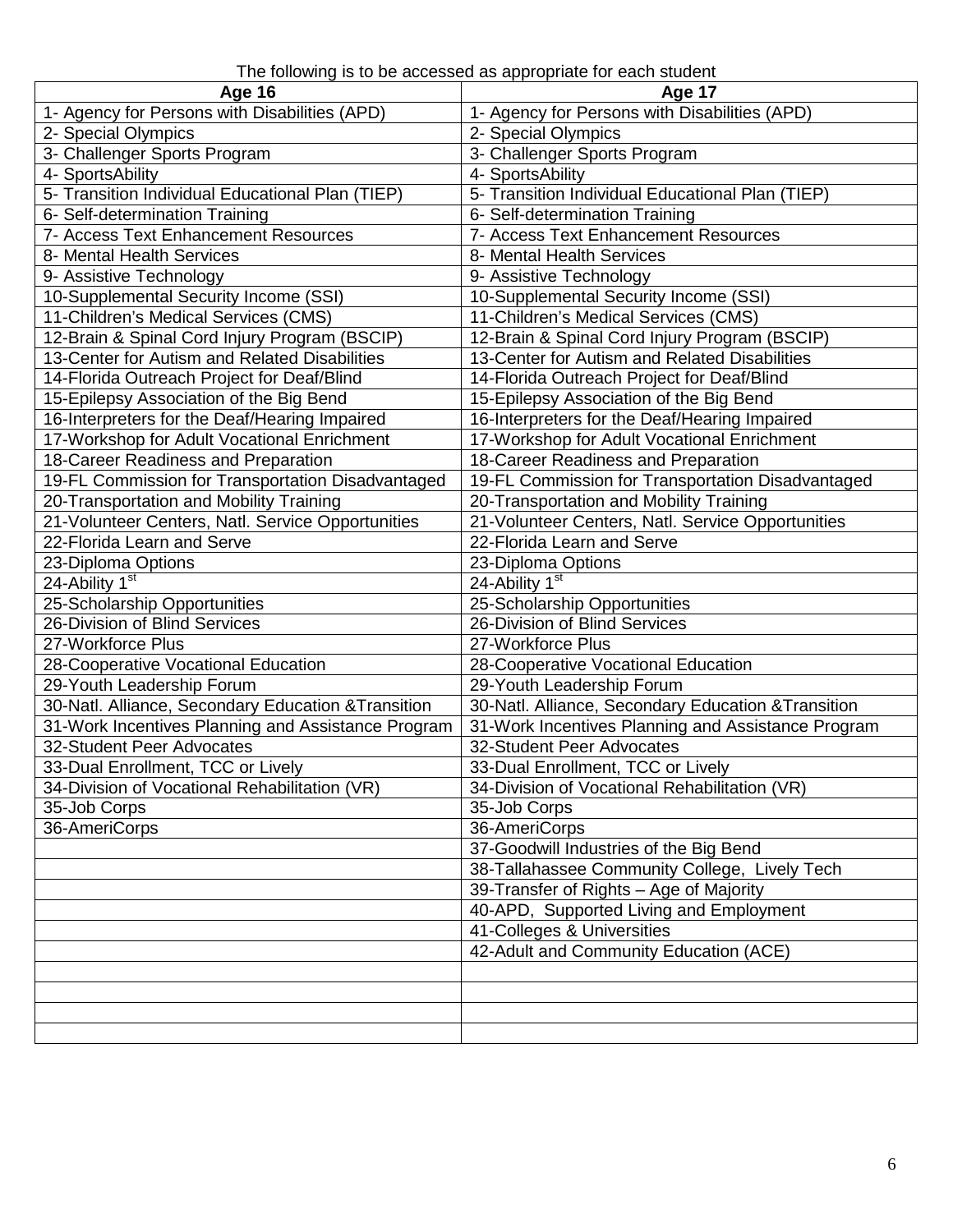The following is to be accessed as appropriate for each student

| <b>Age 18</b>                                       | Age 19                                              |  |
|-----------------------------------------------------|-----------------------------------------------------|--|
| 1- Agency for Persons with Disabilities (APD)       | 1- Agency for Persons with Disabilities (APD)       |  |
| 2- Special Olympics                                 | 2- Special Olympics                                 |  |
| 3- Challenger Sports Program                        | 3- Challenger Sports Program                        |  |
| 4- SportsAbility                                    | 4- SportsAbility                                    |  |
| 5- Transition Individual Educational Plan (TIEP)    | 5- Transition Individual Educational Plan (TIEP)    |  |
| 6- Self-determination Training                      | 6- Self-determination Training                      |  |
| <b>7- Access Text Enhancement Resources</b>         | 7- Access Text Enhancement Resources                |  |
| 8- Mental Health Services                           | 8- Mental Health Services                           |  |
| 9- Assistive Technology                             | 9- Assistive Technology                             |  |
| 10-Supplemental Security Income (SSI)               | 10-Supplemental Security Income (SSI)               |  |
| 11-Children's Medical Services (CMS)                | 11-Children's Medical Services (CMS)                |  |
| 12-Brain & Spinal Cord Injury Program (BSCIP)       | 12-Brain & Spinal Cord Injury Program (BSCIP)       |  |
| 13-Center for Autism and Related Disabilities       | 13-Center for Autism and Related Disabilities       |  |
| 14-Florida Outreach Project for Deaf/Blind          | 14-Florida Outreach Project for Deaf/Blind          |  |
| 15-Epilepsy Association of the Big Bend             | 15-Epilepsy Association of the Big Bend             |  |
| 16-Interpreters for the Deaf/Hearing Impaired       | 16-Interpreters for the Deaf/Hearing Impaired       |  |
| 17-Workshop for Adult Vocational Enrichment         | 17-Workshop for Adult Vocational Enrichment         |  |
| 18-Career Readiness and Preparation                 | 18-Career Readiness and Preparation                 |  |
| 19-FL Commission for Transportation Disadvantaged   | 19-FL Commission for Transportation Disadvantaged   |  |
| 20-Transportation and Mobility Training             | 20-Transportation and Mobility Training             |  |
| 21-Volunteer Centers, Natl. Service Opportunities   | 21-Volunteer Centers, Natl. Service Opportunities   |  |
| 22-Florida Learn and Serve                          | 22-Florida Learn and Serve                          |  |
| 23-Diploma Options                                  | 23-Diploma Options                                  |  |
| 24-Ability $1st$                                    | 24-Ability 1 <sup>st</sup>                          |  |
| 25-Scholarship Opportunities                        | 25-Scholarship Opportunities                        |  |
| 26-Division of Blind Services                       | 26-Division of Blind Services                       |  |
| 27-Workforce Plus                                   | 27-Workforce Plus                                   |  |
| 28-Cooperative Vocational Education                 | 28-Cooperative Vocational Education                 |  |
| 29-Youth Leadership Forum                           | 29-Youth Leadership Forum                           |  |
| 30-Natl. Alliance, Secondary Education & Transition | 30-Natl. Alliance, Secondary Education & Transition |  |
| 31-Work Incentives Planning and Assistance Program  | 31-Work Incentives Planning and Assistance Program  |  |
| 32-Student Peer Advocates                           | 32-Student Peer Advocates                           |  |
| 33-Dual Enrollment, TCC or Lively                   | 33-Dual Enrollment, TCC or Lively                   |  |
| 34-Division of Vocational Rehabilitation (VR)       | 34-Division of Vocational Rehabilitation (VR)       |  |
| 35-Job Corps                                        | 35-Job Corps                                        |  |
| 36-AmeriCorps                                       | 36-AmeriCorps                                       |  |
| 37-Goodwill Industries of the Big Bend              | 37-Goodwill Industries of the Big Bend              |  |
| 38-Tallahassee Community College, Lively Tech       | 38-Tallahassee Community College, Lively Tech       |  |
| 39-Transfer of Rights - Age of Majority             | 39-NA                                               |  |
| 40-APD, Supported Living and Employment             | 40-APD, Supported Living and Employment             |  |
| 41-Colleges & universities                          | 41-Colleges & Universities                          |  |
| 42-Adult and Community Education (ACE)              | 42-Adult and Community Education (ACE)              |  |
| 43-Medicaid                                         | 43-Medicaid                                         |  |
| 44-Need for Decision Making Assistance              | 44- Need for Decision Making Assistance             |  |
| 45-Advance Directives in Health Care                | 45-Advance Directives in Health Care                |  |
| 46-AKTION Club                                      | <b>46-AKTION Club</b>                               |  |
| 47-Alternate Programs for 18-21 Year Old Students   | 47-Alternate Programs for 18-21 Year Old Students   |  |
| 48-United Cerebral Palsy (UCP)                      | 48-United Cerebral Palsy (UCP)                      |  |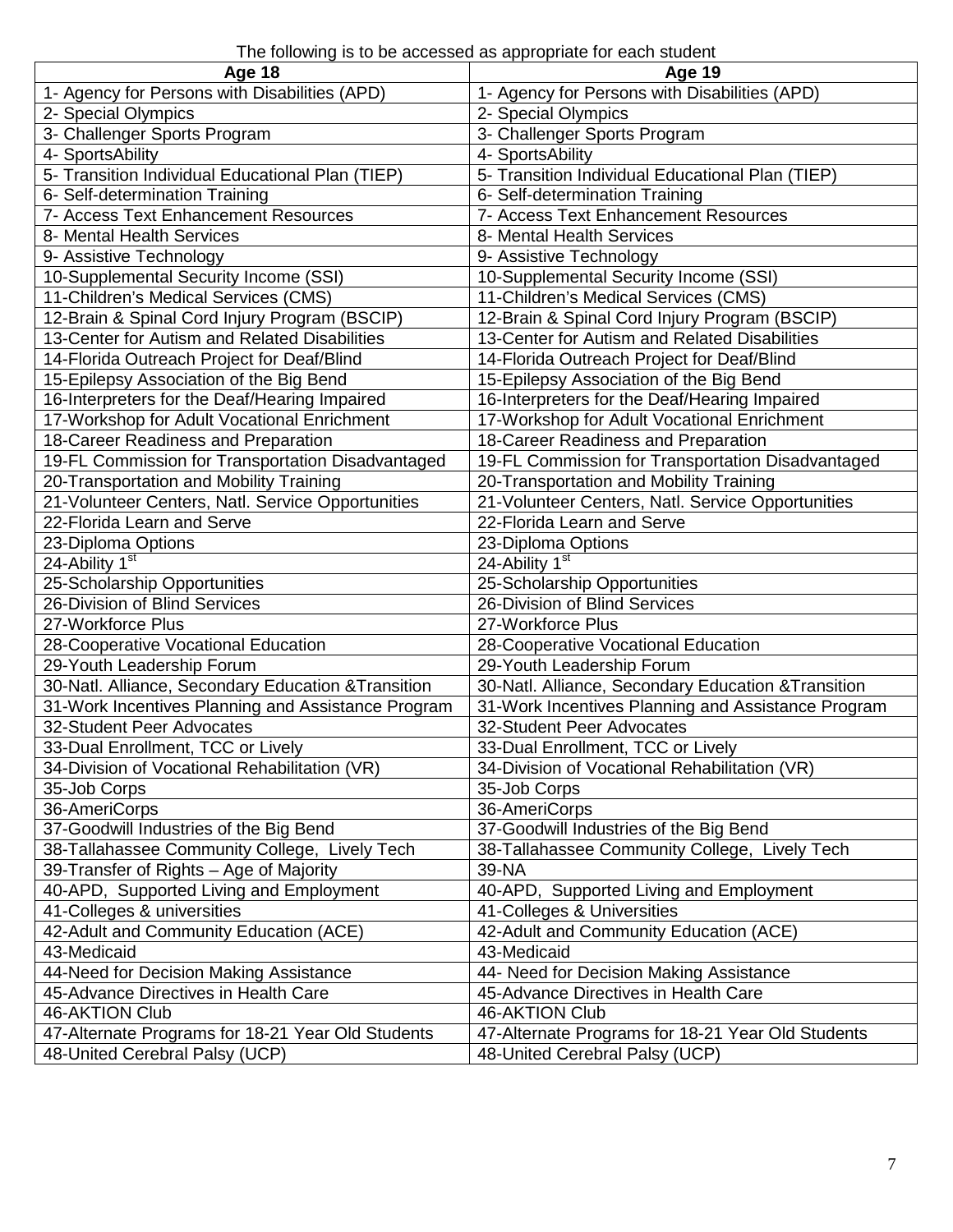The following is to be accessed as appropriate for each student

| Age 20, 21, 22                                      | $\sim$ properties to the properties of $\sim$<br><b>Beyond Age 22</b> |
|-----------------------------------------------------|-----------------------------------------------------------------------|
| 1- Agency for Persons with Disabilities (APD)       | 1- Agency for Persons with Disabilities (APD)                         |
| 2- Special Olympics                                 | 2- Special Olympics                                                   |
| 3- Challenger Sports Program                        | 3- Challenger Sports Program                                          |
| 4- SportsAbility                                    | 4- SportsAbility                                                      |
| 5- Transition Individual Educational Plan (TIEP)    | 5-NA                                                                  |
| 6- Self-determination Training                      | 6- Self-determination Training                                        |
| 7- Access Text Enhancement Resources                | 7- Access Text Enhancement Resources                                  |
| 8- Mental Health Services                           | 8- Mental Health Services                                             |
| 9- Assistive Technology                             | 9- Assistive Technology                                               |
| 10-Supplemental Security Income (SSI)               | 10-Supplemental Security Income (SSI)                                 |
| 11-Children's Medical Services (CMS)                | $11-NA$                                                               |
| 12-Brain & Spinal Cord Injury Program (BSCIP)       | 12-Brain & Spinal Cord Injury Program (BSCIP)                         |
| 13-Center for Autism and Related Disabilities       | 13-Center for Autism and Related Disabilities                         |
| 14-Florida Outreach Project for Deaf/Blind          | 14-Florida Outreach Project for Deaf/Blind                            |
| 15-Epilepsy Association of the Big Bend             | 15-Epilepsy Association of the Big Bend                               |
| 16-Interpreters for the Deaf/Hearing Impaired       | 16-Interpreters for the Deaf/Hearing Impaired                         |
| 17-Workshop for Adult Vocational Enrichment         | 17-Workshop for Adult Vocational Enrichment                           |
| 18-Career Readiness and Preparation                 | <b>18-NA</b>                                                          |
| 19-FL Commission for Transportation Disadvantaged   | 19-FL Commission for Transportation Disadvantaged                     |
| 20-Transportation and Mobility Training             | 20-Transportation and Mobility Training                               |
| 21-NA                                               | $21 - NA$                                                             |
| 22-Florida Learn and Serve                          | 22-NA                                                                 |
| 23-Diploma Options                                  | 23-NA                                                                 |
| 24-Ability 1st                                      | 24-Ability 1 <sup>st</sup>                                            |
| 25-Scholarship Opportunities                        | 25-Scholarship Opportunities                                          |
| 26-Division of Blind Services                       | 26-Division of Blind Services                                         |
| 27-Workforce Plus                                   | 27-Workforce Plus                                                     |
| 28-Cooperative Vocational Education                 | 28-NA                                                                 |
| 29-NA                                               | 29-NA                                                                 |
| 30-Natl. Alliance, Secondary Education & Transition | 30-Natl. Alliance, Secondary Education & Transition                   |
| 31-Work Incentives Planning and Assistance Program  | 31-Work Incentives Planning and Assistance Program                    |
| 32-Student Peer Advocates                           | 32-Student Peer Advocates                                             |
| 33-Dual Enrollment, TCC or Lively                   | 33-NA                                                                 |
| 34-Division of Vocational Rehabilitation (VR)       | 34-Division of Vocational Rehabilitation (VR)                         |
| 35-Job Corps                                        | 35-Job Corps                                                          |
| 36-AmeriCorps                                       | 36-AmeriCorps                                                         |
| 37-Goodwill Industries of the Big Bend              | 37-Goodwill Industries of the Big Bend                                |
| 38-Tallahassee Community College, Lively Tech       | 38-Tallahassee Community College, Lively Tech                         |
| 39-NA                                               | 39-NA                                                                 |
| 40-APD, Supported Living and Employment             | 40-APD, Supported Living and Employment                               |
| 41-Colleges & Universities                          | 41-Colleges & Universities                                            |
| 42-Adult and Community Education (ACE)              | 42-Adult and Community Education (ACE)                                |
| 43-NA                                               | 43-NA                                                                 |
| 44- Need for Decision Making Assistance             | 44- Need for Decision Making Assistance                               |
| 45-Advance Directives in Health Care                | 45-Advance Directives in Health Care                                  |
| 46-AKTION Club                                      | 46-AKTION Club                                                        |
| 47-Alternate Programs for 18-21 Year Old Students   | 47-NA                                                                 |
| 48-United Cerebral Palsy (UCP)                      | 48-United Cerebral Palsy (UCP)                                        |
| 49-Leon Advocacy And Resource Center (LARC)         | 49- Leon Advocacy And Resource Center (LARC)                          |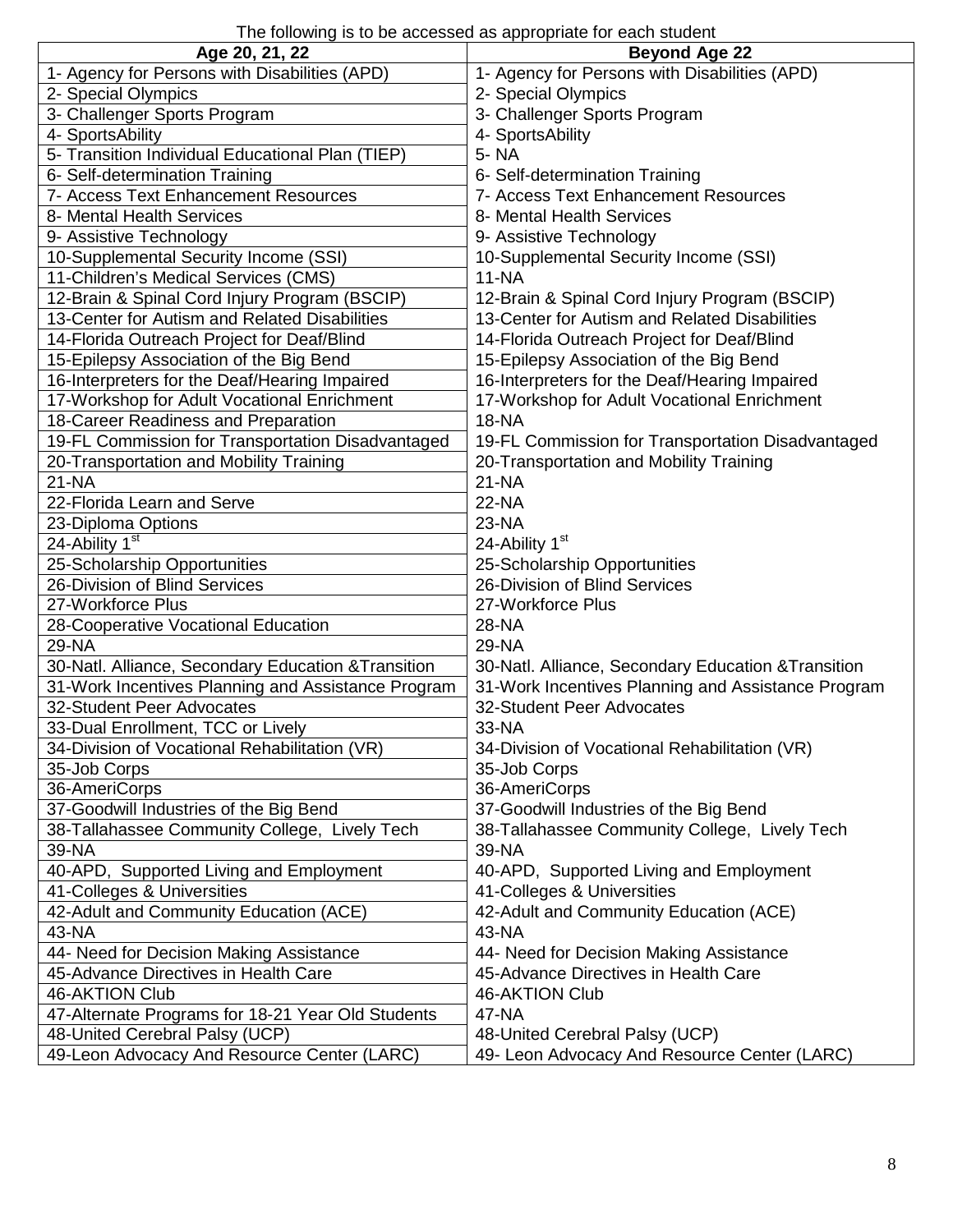## **Guide for the Big Bend Transition Spectrum of Services**

The numbered items below provide details to the spectrum of services. To find the information on specific services listed on the spectrum, match the numbers. Note - When 'parent' is designated it also denotes guardians and surrogates.

## **1-Agency for Persons with Disabilities (APD)**

- Provides services to individuals with developmental disabilities as defined in Florida Statutes, Chapter 393. This includes Cerebral Palsy, Autism, Spina Bifida, Mental Retardation and Prader-Willi syndrome.
- To be eligible for services, the individual must be a resident of the State of Florida; be at least three years of age, and have a diagnosis of Cerebral Palsy, Autism, Spina Bifida, Mental Retardation or Prader-Willi syndrome. The disability must have manifested prior to the age of 18.
- If the individual is between 3-5 years of age, s/he may be found eligible under a category called "high risk". The child will not be placed on the waiting list until the disability is confirmed and documented. Upon receipt of this documentation the parent/guardian should submit the information to their APD support coordinator promptly.
- Parents can apply when a child is age 3 years and older and should apply early because there is a waiting list. Parents can complete the Application for Services form available online at <http://www.apd.myflorida.com/customers/application.htm> and forward it to the APD Area Office at 2639 North Monroe Street, Building B, Suite 100, Tallahassee, Florida 32399-2949; or, call (850) 488-6500 or 1.866.APD.CARES. For additional information see the APD website at: [<http://apd.myflorida.com.](http://apd.myflorida.com/)>
- When completing the APD application specify that you are requesting Home and Community Based Waiver Services. The waiver can furnish support coordination, support planning, individual and family support/IFS services (helps individuals on the waiting list, typically through a one-time needs service); and services designed to assist individuals with developmental disabilities to live in their communities.
- APD also assists in providing specialized services managed by a support coordinator including, but not limited to, supported employment, supported living, and residential treatment.
- To get information about wait list status, you must contact your APD Support Coordinator in the APD Area Office.
- If your child is on the APD waiting list and is a danger to him/herself and others; is homeless; or, the caregiver is unable to give care, please contact the APD Support Coordinator (488-6500) for crisis consideration for waiver enrollment.
- It is important, even when you are on the waiting list, to contact your APD Support Coordinator if there are changes in your address or phone number(s).
- The APD referral process and referral form are included in the back of this guide.

## **2**-**Special Olympics**

Provides year round sports training and athletic competition programs for persons with intellectual disabilities, ages 8 and up. Go to [www.sofl-leon.org](http://www.sofl-leon.org/) for more information

- Contact school or district Special Olympics designee(s) for information: Leon 850.251.0121, Wakulla 850.926.0065, Gadsden 850.875.3207.
- Include this activity in the transition portion of the IEP under Independent Living.

## **3-Challenger Sports Program**

Provides girls and boys with disabilities the opportunity to participate in a structured athletic program, regardless of their physical or intellectual abilities

- Participation may begin at age 5.
- Local programs are available in soccer, baseball, and swimming.
- Call 850.668.9428 for information, or go to website [www.challengersports.com/.](mailto:sports4specialkids@comcast.net)

**4-SportsAbility** is the premier event of the Florida Disabled Outdoors Association (FDOA). This multi-day event is about enhancing the lives of people with disabilities. See website at [www.fdoa.org/](http://www.fdoa.org/) or contact FDOA at 850-201-2944 or send email to [info@fdoa.org.](mailto:info@fdoa.org)

- Provides first hand access to resources.
- Demonstrates activities designed to encourage participation regardless of age or ability level.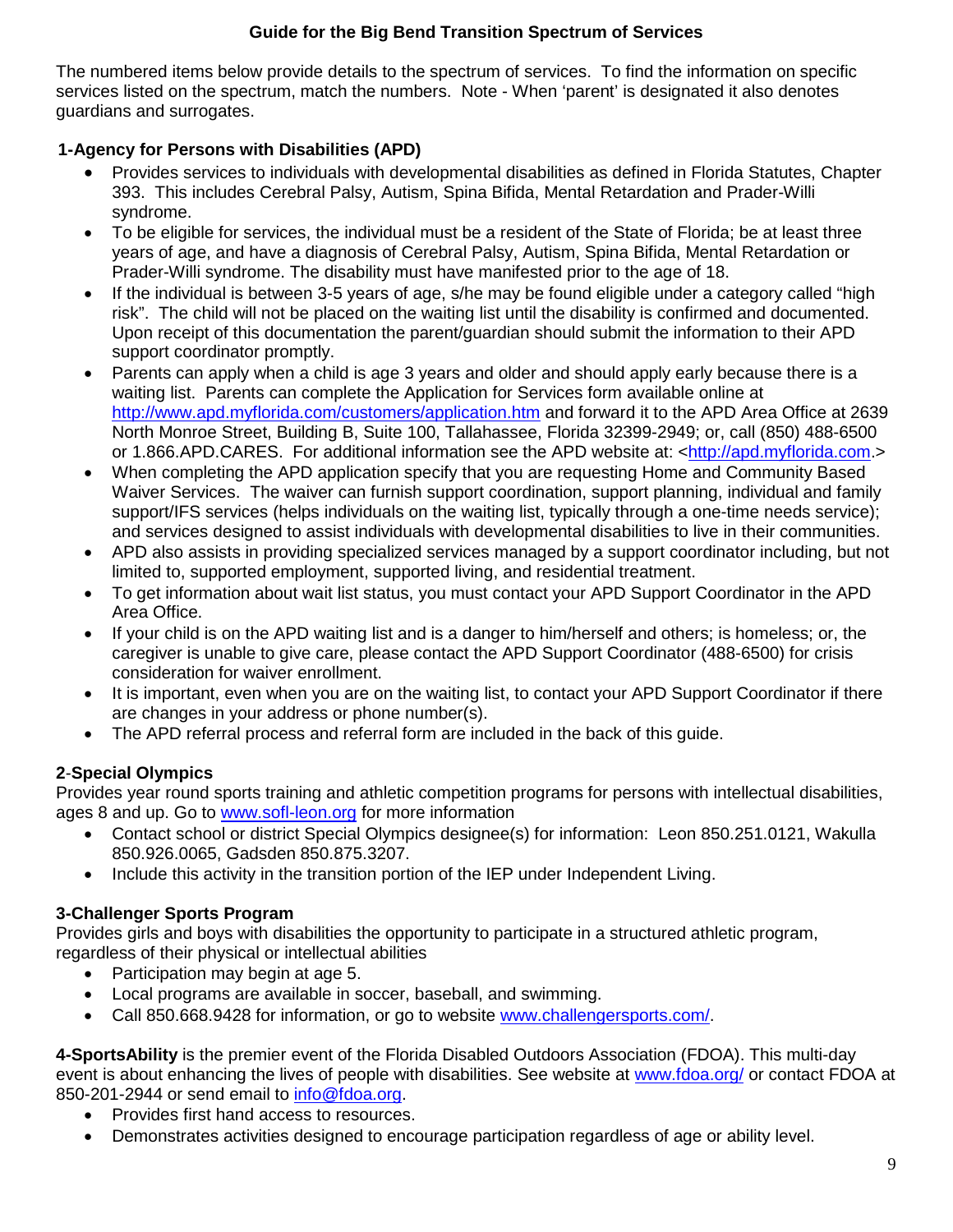- Teaches value of recreation and active leisure for everyone, especially those with disabilities.
- Provides opportunity for people to network with other people with disabilities, resource providers and community organizations.
- Miracle Sports are programs organized to provide an opportunity for children and adults with mental or physical challenges to play sports. The games are played on a rubberized surface field at Messer Park.

#### **5-Transition Individual Educational Plan (TIEP)** requirements, best practices and resources-**Information:**

- An Individual Educational Plan (IEP) is a written plan that describes the individual learning needs of a student with disabilities and the ESE services, supports, aids and accommodations and modifications that will be provided to that student.
- TIEP is the term used to describe the IEP developed for students age 14 and older. The TIEP helps prepare students for life after school.
- Beginning in 8<sup>th</sup> grade, each student must create an electronic Personal Education Planner (ePEP) that maps out coursework for high school. This is accessed through [www.facts.org.](http://www.facts.org/) Students can explore careers on CHOICES at the same website before completing the ePEP.

## **IDEA 2004 Requirements:**

- Parents and students need to attend the IEP conferences and share the student's strengths and interests.
- The TIEP must include the student's Course of Study and Measurable Postsecondary Goals based on Age Appropriate Transition Assessment. These are to be updated each year.
- Measurable Postsecondary Goals are in the areas of Education or Training, Employment, and Independent Living (as needed).
- For students who graduate or "age out," school districts shall provide the student with a summary of academic and functional performance and recommendations to assist the student in meeting postsecondary goals.
- Parents or adult students sign the Consent for Exchange of Information so agency representatives can be involved in the students' lives to provide services.
- Transition IEP Meeting Attendance permission form must be signed by parent or adult student for each IEP meeting before agency representatives can be invited to attend.
- Students must be involved in their educational decisions and actively participate in or lead their IEPs starting at age 14. If they are not in attendance, written input on their strengths, preferences and interests must be included.
- See separate sections on **Self-Determination** and **Transfer of Rights/Age of Majority**. **Best Practices:**
- The IEP team needs to discuss transition issues before age 14 and encourage students to participate in the process.
- Parents and teachers encourage the student to participate in activities in and outside of the school such as sports, clubs, music, art, and community activities.
- District ESE staff share transition information with parents who utilize alternate schooling options: home school, charter school, McKay Scholarship, and the juvenile justice system.
- A transition portfolio is a collection of records that document a student's preferences, interests, strengths, and needs in the areas of career, leisure, living, and community options.
- Information from the transition portfolio needs to be utilized for transition assessment purposes during the IEP conference to document student interest in the above areas.
- Provide training and information to families in self-determination and TIEP process. **Resources:**
- Obtain a free copy of the *Transition Planning for Students with Disabilities-A Guide for Families 2010* from the Department of Education (DOE) Clearinghouse Information Center at 850.245.0477 or go online at: [www.fldoe.org/ese/clerhome.asp](http://www.fldoe.org/ese/clerhome.asp).
- Obtain a free copy of *Planning Ahead* from the Florida Developmental Disabilities Council by calling 850.488.4180.
- Obtain a free copy of *Transition-The Passage from Youth to Adulthood* from The Advocacy Center for Persons with Disabilities, 1.800.342.0823, [www.advocacycenter.org](http://www.advocacycenter.org/) .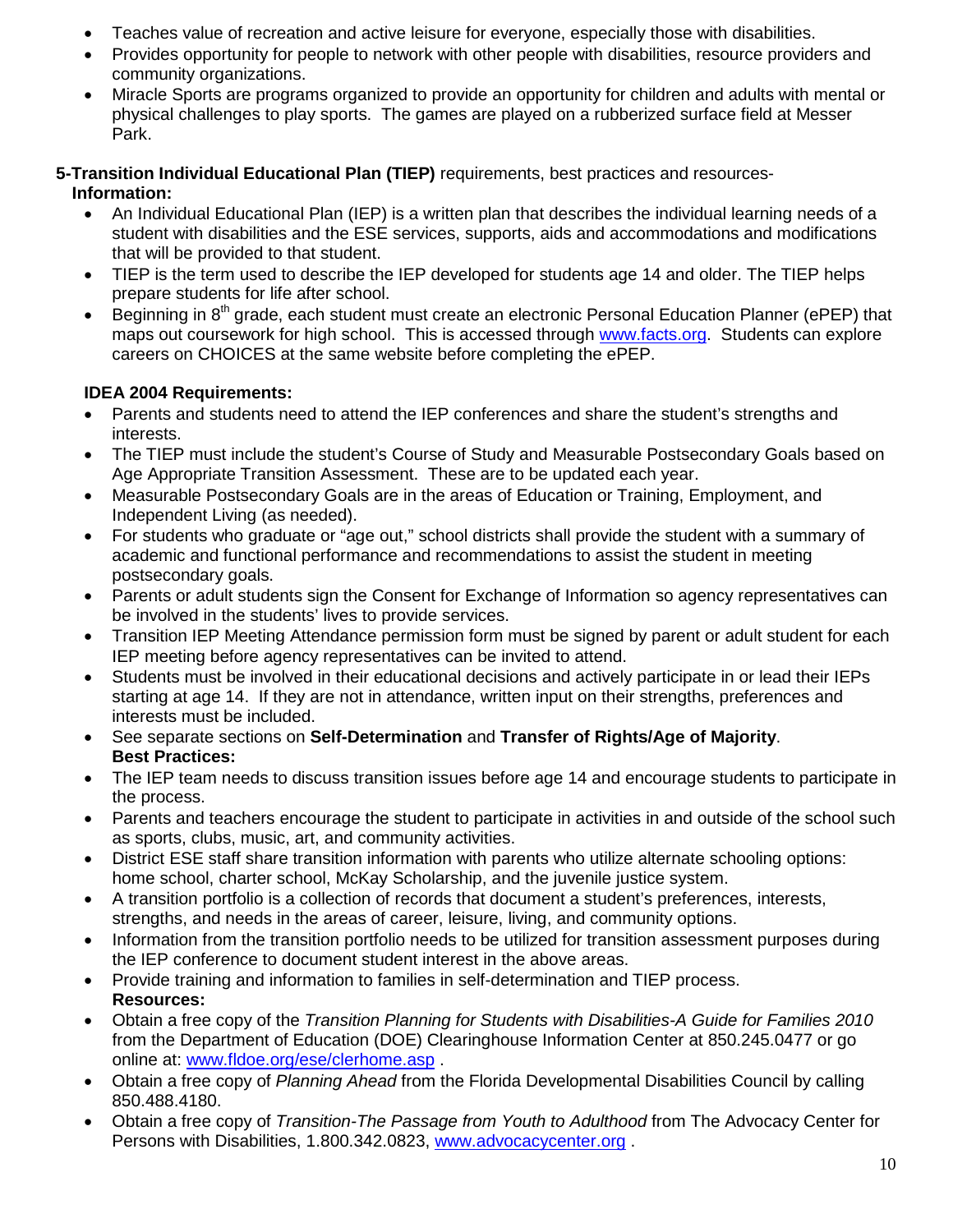- Florida Diagnostic and Learning Resources System (FDLRS) provides support to students with exceptionalities, their families, and school districts, [www.paec.org/fdlrsweb/](http://www.paec.org/fdlrsweb/) . Counties included in the FDLRS/Miccosukee service area are: Gadsden, Jefferson, Leon, Taylor, and Wakulla. 850.487.2630, [http://www.fdlrs.leon.k12.fl.us](http://www.fdlrs.leon.k12.fl.us/)
- Obtain a list of parent support groups by calling the FDLRS parent specialist at 850.487.2630.
- Obtain information on Family Care Councils through the Agency for Persons with Disabilities, 850.488.6500 or on their web site, [www.fccflorida.org/](http://www.fccflorida.org/).
- Obtain a parent information packet from FDLRS entitled, *Roadmap to Parent Information and Resources*. Call 850.487.2630 and specify the age of the child.
- Contact Project 10: Transition Education Network at the University of South Florida, St. Petersburg, to obtain information on resources, publications, and conferences for students, parents, teachers, and agencies. [www.project10.info](http://www.project10.info/) or 1.727.873.4661.
- **FYI Transition** is an interactive website through the Florida Center for Inclusive Communities at USF that provides information for students, families and transition professionals on the transition process from high school to adulthood, [http://www.fyitransition.org/.](http://www.fyitransition.org/)

## **6**-**Self-determination training**

- Self-determination training provides instruction on taking control and making decisions about one's own life. It helps students make their own choices, set their own goals, manage their own lives, and participate in decision making. This must be discussed beginning at age 14.
- Teachers provide direct instruction to students in available curriculums elementary through adults, (i.e. *Standing Up for Me, Dare to Dream, and Dare to Dream for Adults).* These are available from the Clearinghouse Information Center mentioned in TIEP section.

## **7-Access text enhancement resources**

## **Resources available:**

- RFB & D (Recordings for the Blind and Dyslexic), Learning through Listening, is a national non-profit organization that accommodates documented print-disabled students with audio books and specialized equipment that allows them to have equal access to the printed word; serves students throughout their educational careers, from kindergarten through college. Contact by phone, 850.383.0840, or web site, [www.rfbd.org.](http://www.rfbd.org/)
- Accessible Book Collection is a non-profit corporation who provides high interest/low reading level digital text to qualified persons with disabilities; there is a nominal annual subscription; contact on the web, [www.accessiblebookcollection.org.](http://www.accessiblebookcollection.org/)
- Bookshare.org increases access to books for the community of visually impaired and otherwise print disabled individuals; there is a nominal fee; contact [www.bookshare.org.](http://www.bookshare.org/)

## **8**-**Mental Health Services**

- If the student experiences severe mental, emotional, behavioral, social and/or academic difficulties in school, home and community environments, the following organizations can be contacted for information:
- Camelot (all counties) at 850.561.8060;
- Community Intervention Center (CIC), (Leon County only)-850.222.3508;
- Children's Home Society (CHS), (all counties)-850.921.0772;
- For additional assistance call the Severely Emotionally Disturbed Network (SEDNET) for our area in Liberty County at 850.643.2275 x233;
- Apalachee Center, Inc. provides community support, outpatient, and inpatient services at 850.523.3333;
- NAMI (National Alliance on Mental Illness) has launched a website, [http://www.strengthofus.org](http://www.strengthofus.org/) , to serve as a community where young adults living with mental health concerns can connect with peers, share stories, etc.
- **When a client reaches the age of 18**, you must choose and utilize an **Adult Mental Health Provider** and **Targeted Case Manager (TCM);** contact information is 850.487.3932.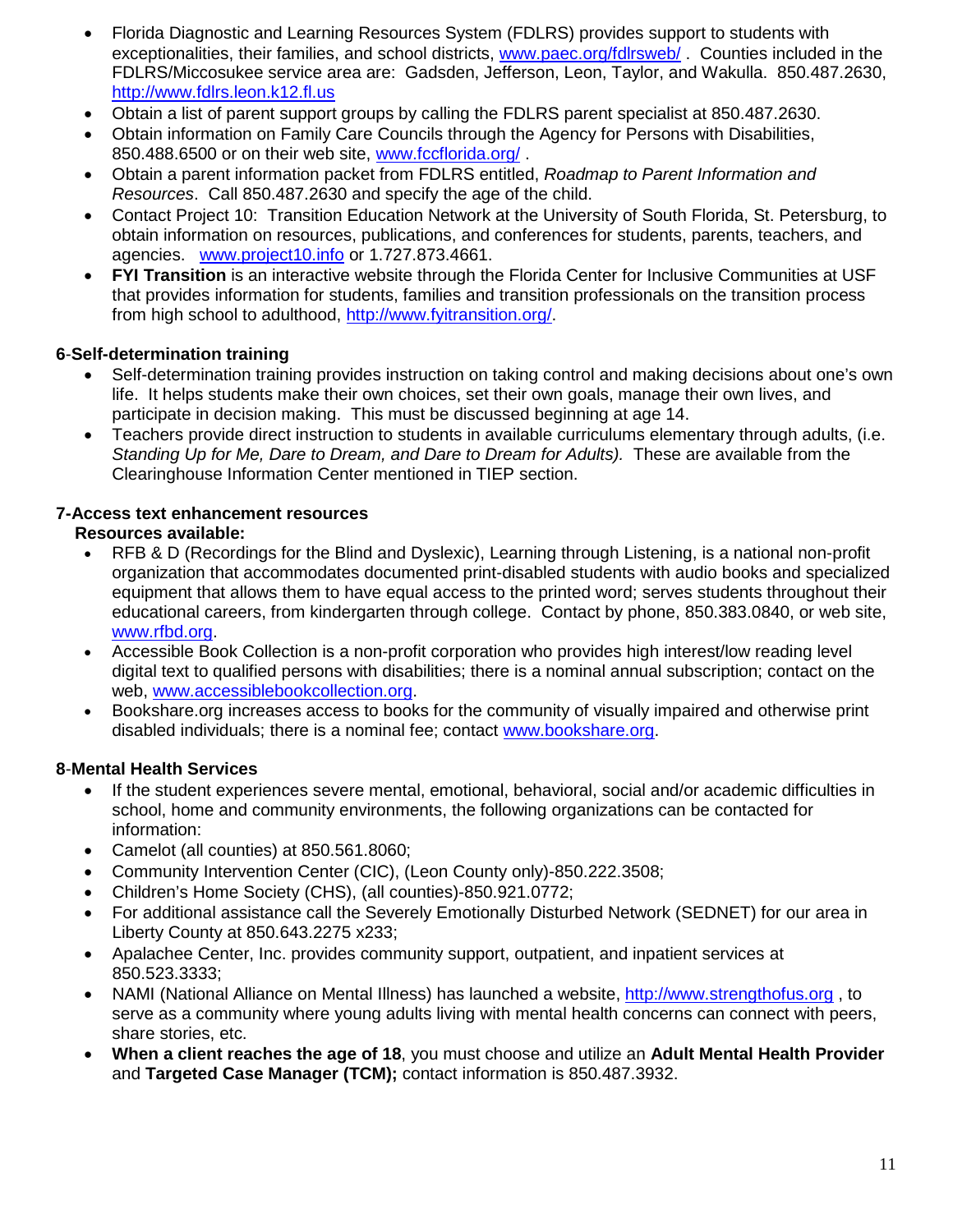## **9**-**Assistive Technology** (AT) as part of the IEP for each eligible student

- Assistive technology is any item, piece of equipment or product system that improves functional capabilities of individuals.
- Begins during Pre-K and is utilized through high school, as necessary; prior to graduation, the IEP team must develop a plan in the student's transition IEP to transfer the technology or facilitate the acquisition of new equipment.
- The referral process varies between districts, but if a solution to a student need cannot be obtained at the school level, the referral goes to the district's Local Assistive Technology Specialist (LATS). The LATS Team reviews the referral, gathers information and shares their recommendation with the IEP team. It is recommended that the parent stay in contact with the school's referral coordinator or their child's ESE teacher to check on the status of the referral.
- Invite AT providers to participate in IEP meetings.
- The Florida Alliance for Assistive Services and Technology (FAAST) strives to enhance the quality of life for those who use AT. It promotes awareness, access and advocacy. Call 1.888.788.9216 or 850.487.3278 or visit the website, [http://www.faast.org.](http://www.faast.org/)
- The Assistive Technology Educational Network (ATEN) is another available resource. It can be reached at 850.487.2630.

## **10-Supplemental Security Income (SSI)**

A program through the Federal government that is administered by the Social Security Administration:

- Can provide monetary assistance to an individual with a disability (including children under the age of 18) who meet specific criteria;
- In cases where there is a deceased or retired parent, or a parent with a disability, additional benefits may be available to the family;
- Visit [www.ssa.gov/](http://www.ssa.gov/) or contact the local office at 850.942.8978, 2002 Old St. Augustine Rd., Building 12, Tallahassee, FL 32301, for more information.
- The 2009 Social Security Redbook is available through the website and serves as a general reference source about SSDI and SSI for educators, advocates, rehab professionals and counselors. It is available in English and Spanish at [http://www.ssa.gov/redbook/.](http://www.ssa.gov/redbook/)

## **11**-**Children's Medical Services (CMS)**

Children's Medical Services is part of the Department of Health, and serves children from birth to 21 who have a chronic physical, developmental, emotional, or behavioral condition, and need specialized medical care.

- Care Coordinators are available to aid enrollees with transition related activities, including assistance in becoming more independent with medical and health needs, communication with other agencies, and participation in IEP transition meetings to explain the impact of diagnosis and medical consideration.
- For eligibility requirements and information on services offered visit the CMS website at [www.cms](http://www.cms-kids.com/)[kids.com](http://www.cms-kids.com/) or call the Regional Office at 850.487.2604 (includes Leon, Gadsden and Wakulla Counties) ;
- Transition Workbooks and health care educational materials are on the CMS website in English and Spanish. On the website click on Kids & Teens to link to many resources.

## **12**-**Brain & Spinal Cord Injury Program (BSCIP),** Florida Department of Health

- Students with a traumatic brain or spinal cord injury need to be referred to this program by the hospital, physician, social agencies, family, or the injured individual when the injury occurs.
- Department of Health's contact number for central registry is 1.800.342.0778 and for regional information is 866.875.5660. To view the website, go to [www.myflorida.com](http://www.myflorida.com/) and use the key words brain or spinal cord. By law, every physician or representative of a public or private health or social agency is required to report injuries to the registry within five days of their occurrence).

## **13**-**Center for Autism and Related Disabilities (CARD)**

Students with a diagnosed or suspected Autism Spectrum Disorder, who are deaf-blind, or who have a visual or hearing disability with one other disability, need to be referred to this program.

- Provides assistance to individuals with autism and related disabilities and their support teams.
- Provides community education training to the public regarding the needs of people on the autism spectrum.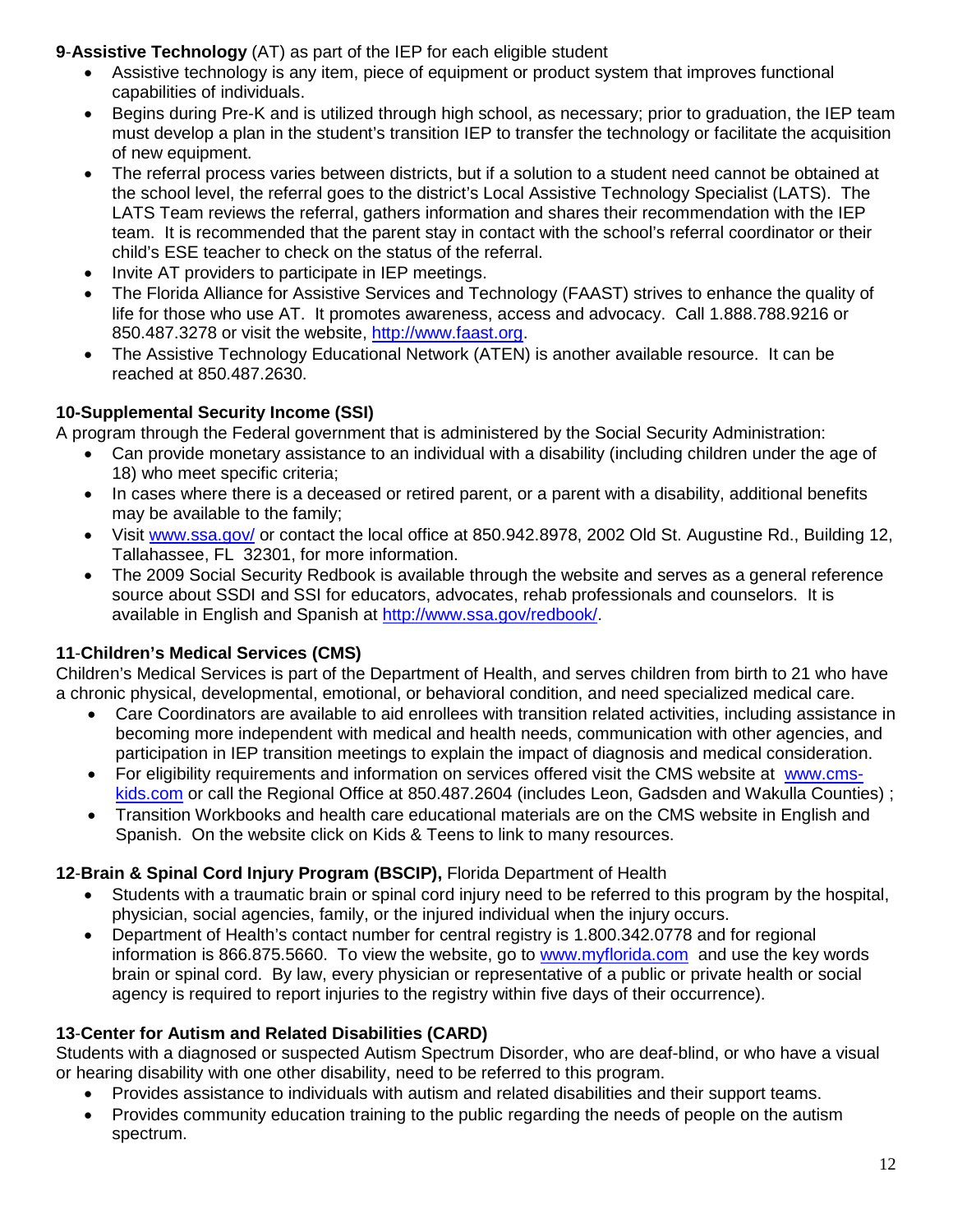Contact 850.644.4367 or [http://autism.fsu.edu.](http://autism.fsu.edu/)

#### **14-Florida Outreach Project for Children and Young Adults who are Deaf-Blind**

- Provides technical assistance in coordination with CARD.
- Contact information: toll free phone, 800.667.4052; TTY, 352.846.2759

**15-Epilepsy Association of the Big Bend** serving Leon, Gadsden, Wakulla, Franklin, Jefferson, Madison, Taylor, Calhoun, Holmes, Jackson, Liberty, Washington, Bay and Gulf counties

- Assists with case management needs.
- Provides free Epilepsy Awareness education presentations.
- Provides free bicycle helmets as part of their head injury prevention program
- Contact 850.222.1777 or [epilepsyassoc@embarqmail.com](mailto:epilepsyassoc@embarqmail.com) or visit website [www.epilepsyassoc.org](http://www.epilepsyassoc.org/)

#### **16-Interpreters for the Deaf and Hearing Impaired**

- For services of school age students call: Leon County 850.487.7160, Wakulla County- 850.926.0065 and Gadsden County – 850-627-9651 x239 or x245.
- For adults contact Ability  $1<sup>st</sup>$  (see information in Guide)

**17**-**WAVE** (Workshop for Adult Vocational Enrichment, Inc.)

- Provides social activities, a performing chorus and a Life Skills Training program for teens and adults with developmental disabilities. The minimum age for participation is 16.
- Services enable each individual to be an integral part of the community. Programs focus on the development of friendships and relationships which allow individuals to have a rich and full social life.
- Contact 850.412.9279 or [wavefriends@hotmail.com](mailto:wavefriends@hotmail.com) or visit [http://www.waveonline.org](http://www.waveonline.org/)

#### **18-Career Readiness and Preparation** including **Career Assessment**

Career readiness and preparation begins in the form of career clusters in middle school, then job shadowing, mentoring, and short term non-paid training experiences in high school for students working toward a special diploma.

- Career experiences include investigating a student's interests, strengths, and needs in relation to the environments found in various career clusters. Students are introduced to a variety of work settings to help them make decisions about future career directions or occupations.
- Career assessment tools help determine individual training objectives for a student. There are a variety of assessment tools available through the Department of Education, Project 10, Workforce Plus, and other agencies involved in transition services. Three of the most commonly used assessments are: 1. Curriculum Based Vocational Assessment (CBVA) forms document the students' performance on an actual work site. It is a process for determining the career interests, strengths and needs of students over time and across work environments.

2. Choices is a counseling tool developed by the Department of Education (DOE) and used as a resource for students and parents to help plan for secondary and postsecondary experiences. Information can be found on DOE website [www.fldoe.org.](http://www.fldoe.org/)

3. [www.facts.org](http://www.facts.org/) is a website for high school students to utilize in planning their education. The students can create an electronic Personal Education Planner (ePEP) that includes major areas of interest and a graduation plan. Teachers can receive training on line for use in their classroom. This is free and requires registration.

• Career Center at FSU provides career information, 850.644.6431 or [www.career.fsu.edu/](http://www.career.fsu.edu/)

## **19-Florida Commission for the Transportation Disadvantaged**

The Legislature has defined transportation disadvantaged as "those persons, who because of physical or mental disability, income status, or age, are unable to transport themselves or to purchase transportation and are, therefore, dependent upon others to obtain access to health care, employment, education, shopping, social activities, or other life-sustaining activities, or children who are disabled or high-risk." The commission administers a toll free number, 800-983-2435, to assist persons who:

- Want to find out where to go for transportation assistance.
- Want answers to questions about the Transportation Disadvantaged Program.
- Want to work out problems with transportation service.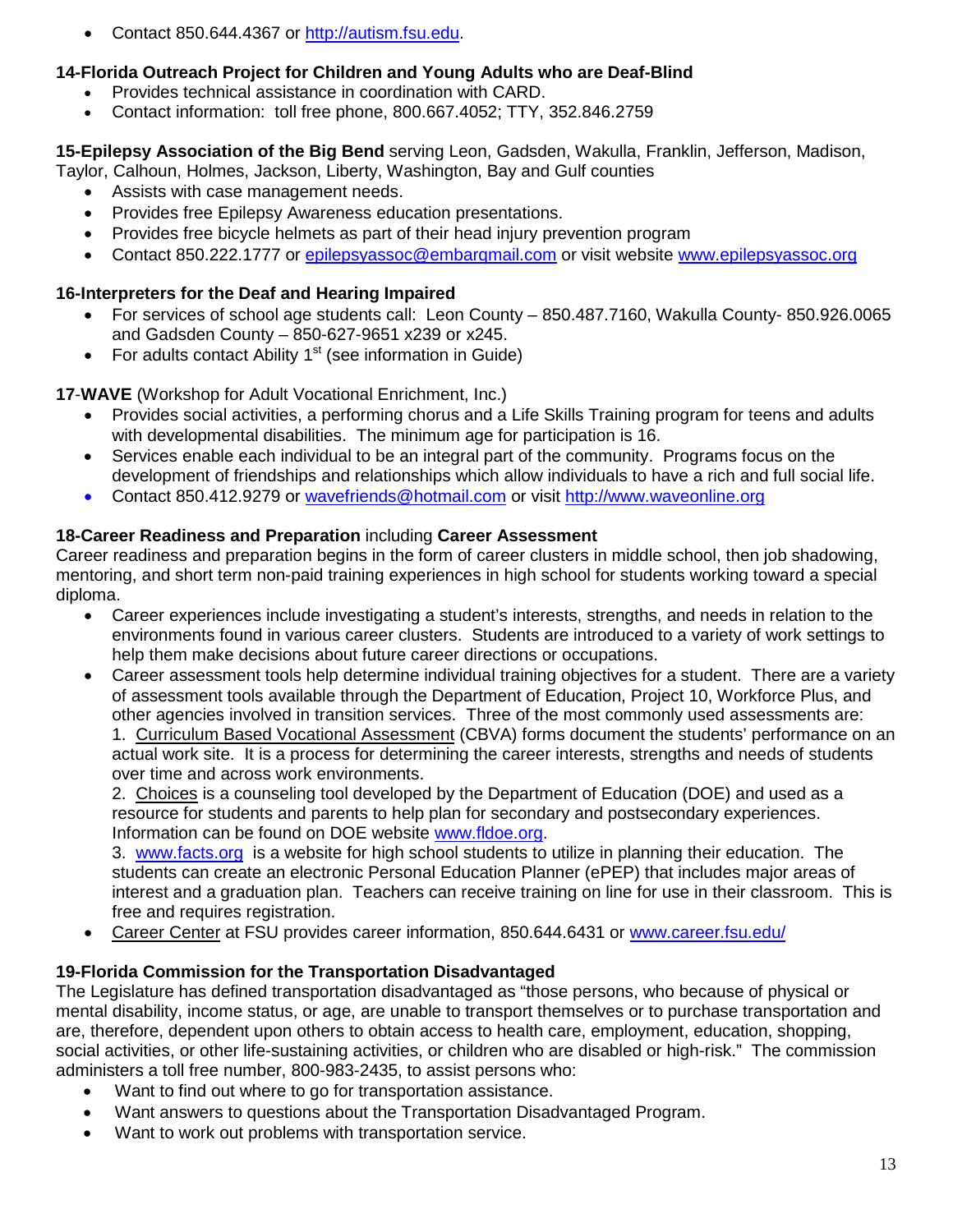## **20**-**Transportation and Mobility Training** begins with agency support.

- This is a component of Community Based Instruction (CBI) in the middle and high schools.
- A mobility assessment and plan is a component of the IEP.
- Ability 1<sup>st</sup> is a resource, 850.575.9621, [Bruceweaver@ability1st.info.](http://www.ability1st.info/)
- Further information on Ability  $1<sup>st</sup>$  is available in this Guide.
- Leon County Big Bend Transit 850.574.6266, StarMetro 850.891.5200
- Wakulla County Wakulla County Transportation 850.926.7145
- Gadsden County Big Bend Transit-850.627.9958

## **21**-**Volunteer centers and national service opportunities**

- Volunteer community service projects provide vocational and service experiences.
- Go to [www.volunteerflorida.org](http://www.volunteerflorida.org/) to access volunteer opportunities in all counties.
- Community service hours are needed for Bright Futures Scholarships; see school counselor for more information.

## **22**-**Florida Learn and Serve**

Florida Learn and Serve is a federally funded program that awards grants to teachers, schools and school districts to engage youth in service learning. This program provides opportunities for students to engage in community service while attending school, kindergarten to college.

- Funding is available to establish a project to address a critical need in the community.
- Funding can be used for transition projects or pilots.
- Provides opportunities to practice employability skills.
- Information available at [www.fsu.edu/~flserve/,](http://www.fsu.edu/~flserve/) See "Who Are We?"

## **23**-**Diploma Options**

- Diploma options and curriculum must be discussed at the IEP meeting beginning at the student's  $8<sup>th</sup>$ grade year or the year the child turns 14, whichever comes first, and must be revisited each year.
- These options affect middle and high school curriculum.
- Teachers and parents may request the resources, *Diploma Decisions for Students with Disabilities-What Parents Need to Know*, [www.fldoe.org/ese/pdf/diploma.pdf,](http://www.fldoe.org/ese/pdf/diploma.pdf) and *High School Diploma Options for Students with Disabilities: Getting the Right Fit,* [www.fldoe.org/ese/pdf/hs\\_options\\_ese.pdf,](http://www.fldoe.org/ese/pdf/hs_options_ese.pdf) from the DOE Clearinghouse Information Center at 245.0477 or online at [www.fldoe.org/ese/clerhome.asp](http://www.fldoe.org/ese/clerhome.asp) . These provide detailed information on diploma options.

## **Diploma options include:**

- Standard diploma is for students on the general curriculum with some allowable accommodations. Must pass the FCAT, End of Semester assessments, earn required credits, have a designated GPA.
- Standard diploma with the FCAT and/or End of Semester assessments waiver is a possibility for students unable to pass these tests. There are specific requirements, including a meeting at the school.
- Special Diploma, Plan 1, is for students on the Sunshine State Standards Access Points
- Special Diploma, Plan 2, is for students on community and employment competencies

## **24**-**Ability 1st**

- A non-profit organization governed and managed by citizens with disabilities, working to empower persons with disabilities to live independently and to participate actively in the community.
- Provides independent living skills training, information and referral, peer support, advocacy, and deaf services.
- Sign language classes are offered, call 850.575.9621 to register.
- The **High School/High Tech** program gives students exposure to high tech careers through mentoring, career and leadership development activities, field trips and paid summer internships in high tech businesses.
- Contact information is 850.575.9621x107, [www.ability1st.info](http://www.ability1st.info/) or [carriemilhous@ability1st.info.](mailto:carriemilhous@ability1st.info)
- Support groups for adults living with a mental illness, Children and Adults with Attention Deficit/Hyperactive Disorder (**CHADD**), and adults with ADD/ADHD meet on different days of the week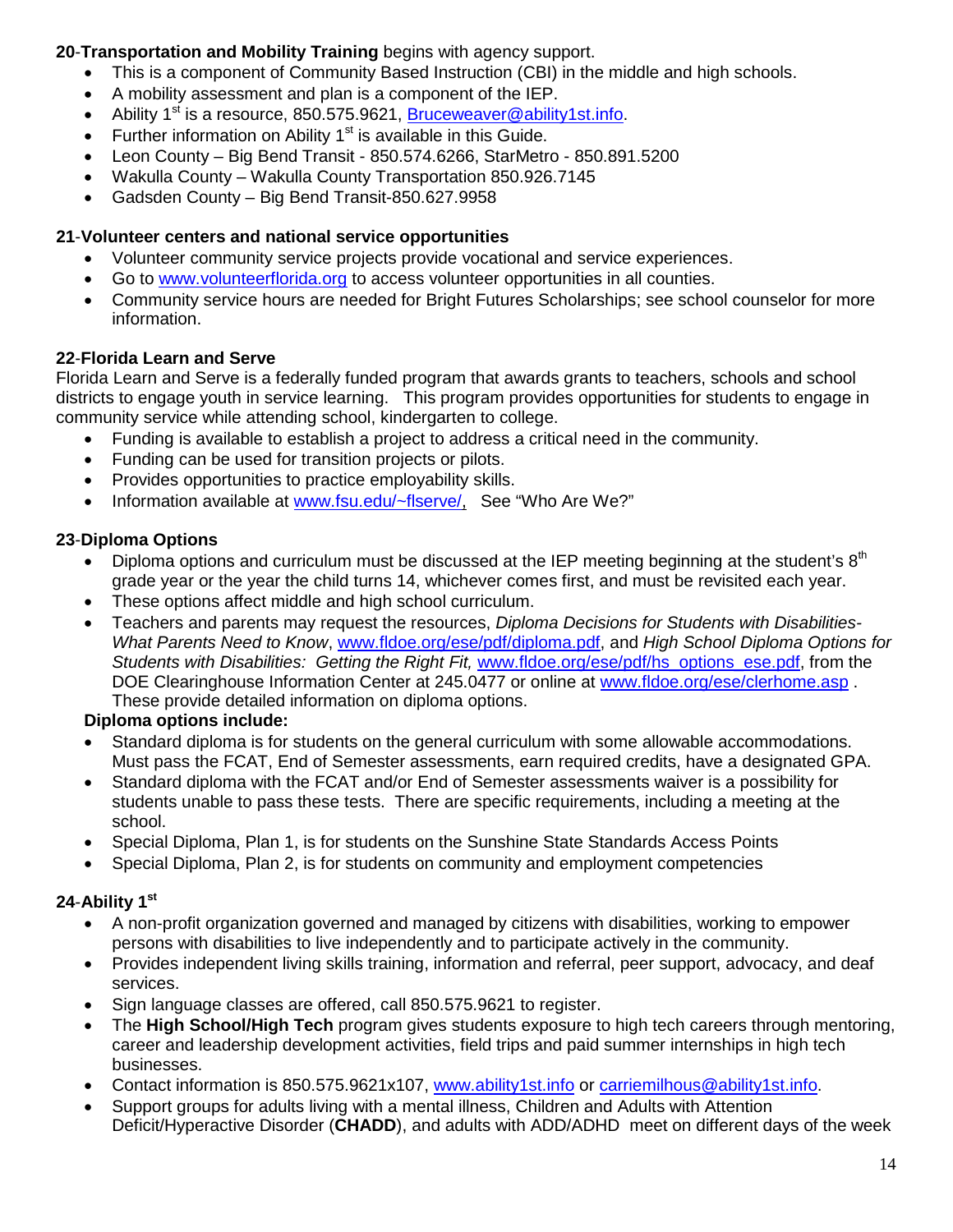each month. These are facilitated support groups and are free. Please call 850.575.9621 for further information.

## **25**-**Scholarship opportunities**

- Scholarship money for college or career training (See school guidance counselor for specific information)
- **Keys to Exceptional Youth Success (KEYS),** affiliated with the Foundation for LCS, and provides scholarships for students with disabilities earning standard or special diplomas who plan to pursue postsecondary education, vocational training or other educational opportunities. 850.487.7881.

## **26**-**Division of Blind Services**

The Division of Blind Services (DBS) is Florida's state agency responsible for ensuring that people of all ages who have visual impairments can live independently and achieve their goals. Visit

<http://dbs.myflorida.com/transition/> for more information or call 1.800.672.7038. The various types of services that are sponsored or provided by DBS are:

- Children and Family Services
- School-to-Work Program
- Independent Living Services
- Vocational Rehabilitation Services
- Employment Services
- Business Enterprise Services
- Braille and Talking Book Library Services
- For transition specific services go to <http://dbs.myflorida.com/transition/transition-program.php>

## **27**-**Workforce Plus**

Workforce Plus sponsors year round youth programs in Gadsden, Leon and Wakulla counties. This program helps students overcome barriers so that they can successfully achieve their educational goals or find a job. To qualify the student must be low-income, have a barrier to education or employment, be a U.S. citizen, and if an 18 or older male, be registered for Selective Service.

- The In School Youth Program is for ages 14-18. It provides tutoring, guidance and counseling, adult mentoring, leadership training, and incentives to complete education.
- The Out of School Youth Program is for ages 19-21. It provides job readiness training, incentives to obtain and maintain employment, work experience activities, and career exploration.
- Students, teachers and parents can gain additional information from [www.wfplus.org](http://www.wfplus.org/) or contact by phone at 850.922.0023 in Leon County; 850.926.0980 in Wakulla County, and 850.875.4040 in Gadsden County.
- Disability Program Navigator (DPN)-Facilitates the transition of youth with disabilities to enter and remain in the workforce through linking with community resources and employers, call 850.617.4547.
- Adult services are also available at the same locations.

## **28**-**Cooperative Career Education** programs (i.e. DCT, LITE, WEST, TOPPS**)**

In Cooperative Career Education programs students earn credits both in school and out-of-school by participating in job experiences. This includes classroom work participation in non-paid work based learning experience sites and paid employment.

- Communicate to students and families the availability of these programs.
- The program most appropriate for the student is discussed during the IEP meeting.
- Information on each program will be available from the ESE or career education teacher designated to teach the curriculum in each school.

## **29**-**Youth Leadership Forum** through **Able Trust**

- Forum is held annually in July and is designed to develop leadership skills.
- Appropriate for standard and special diploma students.
- Additional information available by contacting the Able Trust at 850.224-4493 or [www.abletrust.org.](http://www.abletrust.org/)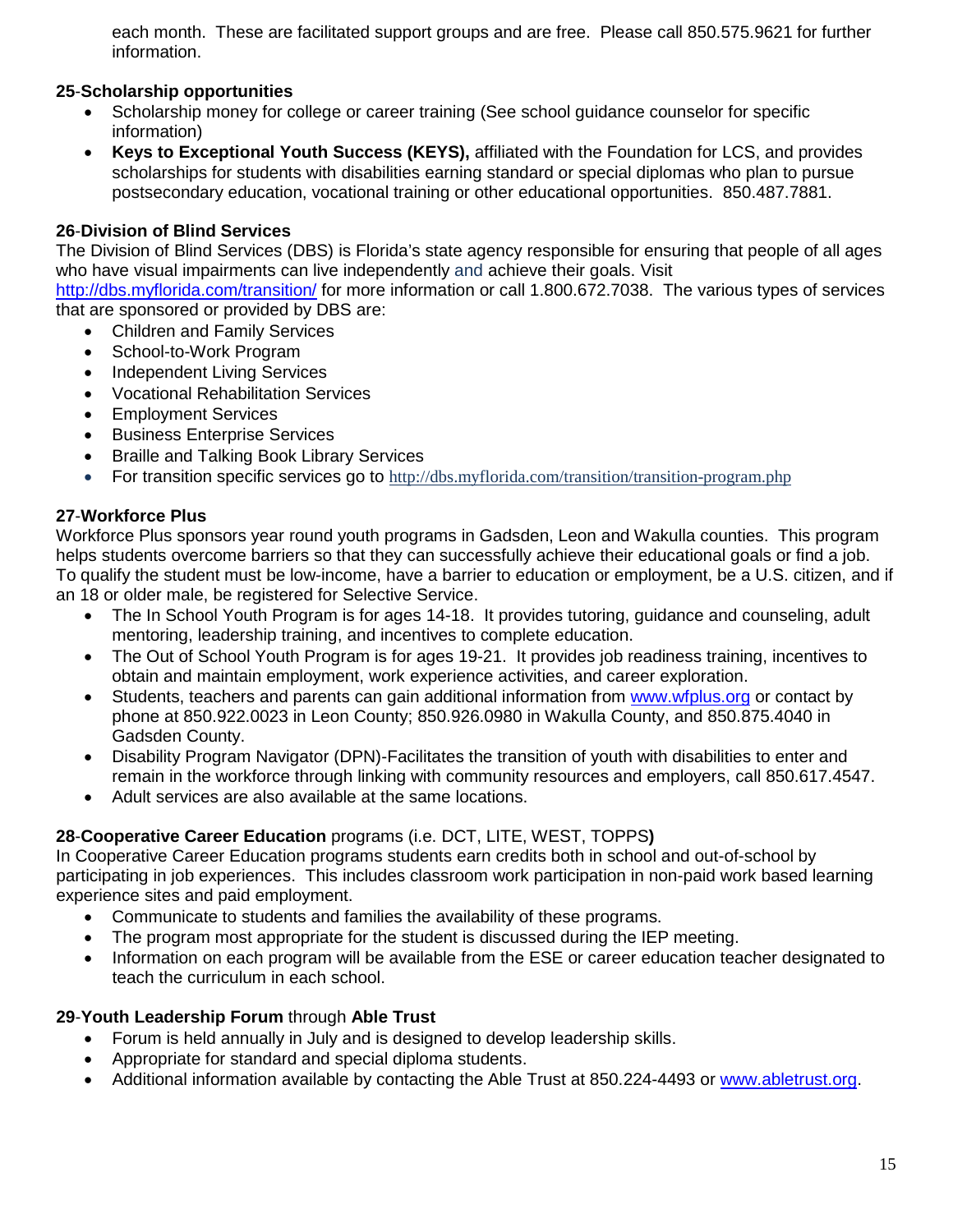## **30**-**National Alliance for Secondary Education and Transition**

• Go to [www.nasetalliance.org](http://www.nasetalliance.org/) for information about policies and practices in providing effective secondary education and transition services, such as schooling, career preparatory experiences, youth development and leadership, family involvement, and connecting activities.

## **31**-**Work Incentives Planning and Assistance Program (WIPA)**

- Formerly the Benefits Planning Assistance and Outreach Program (BPAO).
- Provides benefit options to students and families.
- A Work Incentive Coordinator will assist with understanding Work Incentives, Medicare and Medicaid health care coverage and other programs and issues to ensure more successful employment and financial outcomes; prior to calling know if you receive Supplemental Security Disability Income (SSDI) or Social Security Income (SSI).
- Parents and educators may contact a coordinator at the WIPA office located at the Independent Living Resource Center, 2709 Art Museum Dr., Jacksonville, FL 32207, 888.427.4313.
- Florida Benefits Information Resources Network (FBIRN) is a network of state agency staff who are trained to connect people to the right sources to learn about maintaining benefits and building assets as recipients of SSI or SSDI. Information can be found on http://www.apd.myflorida.com/employment.htm.

## **32-Student Peer Advocates** are made available to students through **Big Bend Transition Council**

- Peer advocates are persons of similar age group and interests who are assigned to both advocate and model self-determination skills for fellow students.
- Peer advocates can participate as partners during the IEPs
- Contact Alex Brown at 850.464.0098 for more information.

**33**-**Dual enrollment** in Tallahassee Community College or Lively Technical Center

Student attends both high school and TCC or Lively to receive his/her education.

- Go to high school Guidance Office for more information and enrollment requirements.
- Apply at TCC or Lively.
- At TCC contact Disability Support Services (DSS) office for accommodations and testing for the College Placement Test (CPT), 850.201.8430.
- At Lively take Test of Adult Basic Education (TABE) through the guidance department, 850.487.7555.
- Accommodations are available as specified on the student's IEP for testing purposes.

**34**-**Division of Vocational Rehabilitation** (VR) for help in career guidance, training, education and/or direct placement into employment

- VR should be invited to student's IEP meeting by the beginning of the junior year or at age 16 for those needing community based work experiences. VR Counselors should be invited two to three years prior to exit for those students staying in high school for more than four years (19-22 years of age).
- Any student with a disability should be provided information about VR services. Two brochures on transition are available at [www.rehabworks.org](http://www.rehabworks.org/) to share with students, families and professionals.
- Call a VR transition counselor assigned to your area or visit our web site for more information. In Leon County call 850.245.3440, Wakulla 850.926.7125, and Gadsden 850.875.2949, website is [www.rehabworks.org](http://www.rehabworks.org/)
- Anyone may make a referral. Mail or fax a completed referral to VR or call the local VR Office with referral information. An appointment will be made for an initial interview with a VR counselor.
- Bring any documentation that substantiates disability to the initial interview. Bring names, addresses, and phone numbers of any doctors or psychologists that you have seen to your initial interview.
- A VR counselor will determine your eligibility and help you to develop an Individualized Plan for Employment.
- The VR Individualized Plan for Employment should be approved before exiting high school.
- A copy of the referral process and form is included in the back of this guide.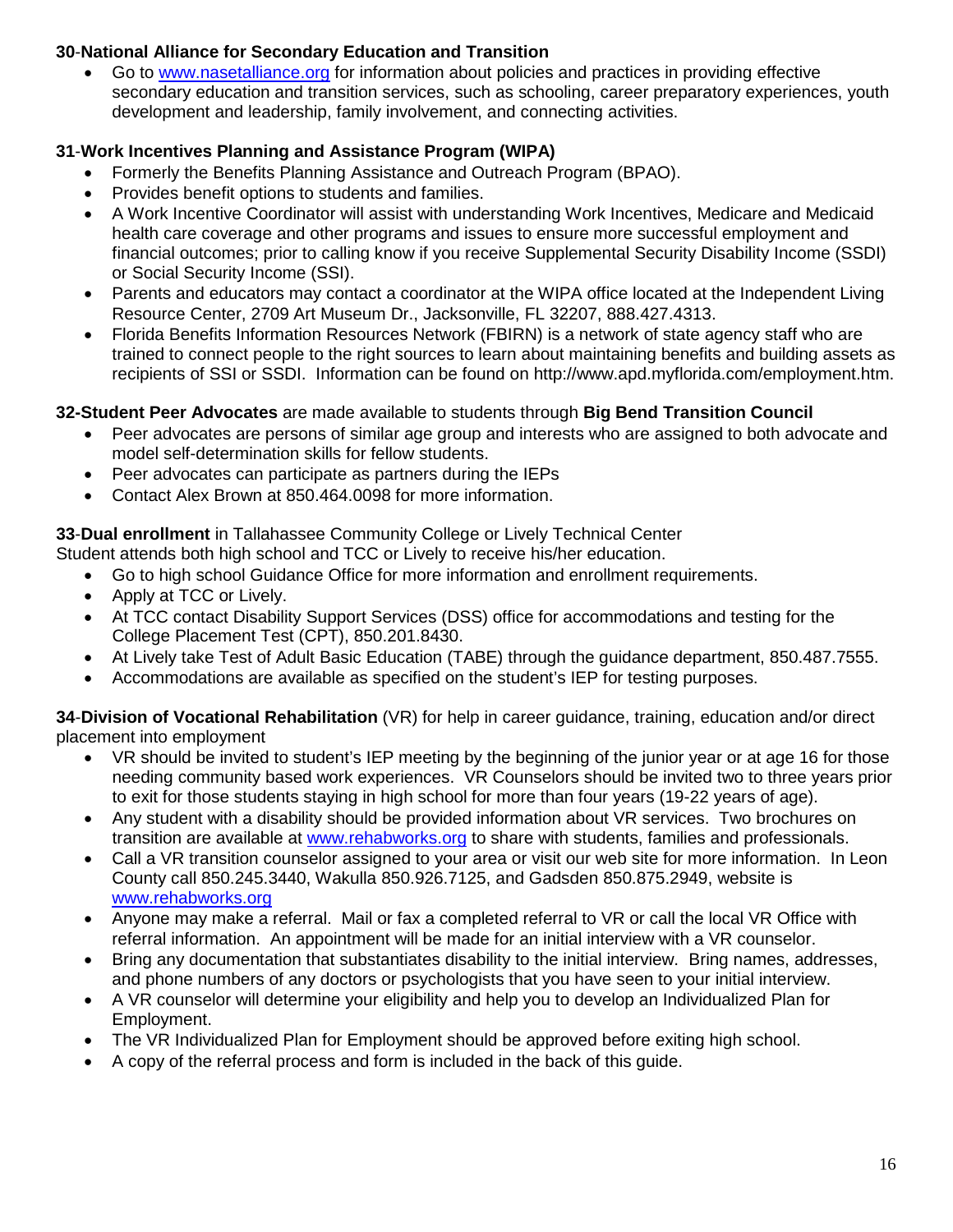#### **35-Job Corps** as an educational alternative

- Job Corps is a no cost education and career training program administered by the U.S. Department of Labor that helps young people age 16-24 obtain their GED, a career trade, and learn needed skills to become self-sufficient.
- For more information, go to [http://jobcorps.doleta.gov](http://jobcorps.doleta.gov/) or call 1.800.733.5627 or 850.922.0023.
- In Gadsden County call 850.216.1511.

#### **36**-**AmeriCorps** Programs

- **AmeriCorps** programs provide a direct service in local communities by providing mentoring opportunities, job training, career exploration, and networking opportunities.
- Students can shadow AmeriCorps members while in school or volunteer themselves.
- When students graduate from high school, they can become **AmeriCorps** members and receive a living allowance and an educational award.
- Contact at 850.921.5172, or [www.volunteerflorida.org/americorps.html](http://www.volunteerflorida.org/americorps.html)

**37-Goodwill Industries of the Big Bend, Inc. -** Career Training Services - Goodwill provides job placement services for individuals 16 and over. Goodwill works with individuals with disabilities, special needs, or barriers to employment. They assist individuals to become self sufficient and more marketable in the community, building their self-esteem. For Leon County call Placement Services at 850.576.7145x136 or go to their website at [www.goodwillbigbend.com.](http://www.goodwillbigbend.com/)

Services offered:

- GED Preparation
- Computer Lab (Basic Computer Skills)
- Office Skills Training
- Job Coaching
- Career Counseling
- Financial Literacy
- Transitional Work Experience
- Employability Skills Instruction
- Resume Writing, Job Applications Completion
- On-line Job Searching, Job Leads
- Interviewing Skills

## **38**-**Tallahassee Community College (TCC) and Lively Technical Center**

- Identify students interested in possibility of attending TCC or Lively.
- Invite TCC and/or Lively to IEP meetings and plan shadowing visitations.
- Tallahassee Community College offers two-year college associate degrees, certificate programs, and Continuing/Workforce Education programs in numerous fields. TCC has partnered with Barry University, Flagler College, and Embry-Riddle Aeronautical University to offer bachelor and graduate degrees.
- Contact TCC, Disability Support Services, 850.201.8430, TTY at 850.201.8429, [www.tcc.fl.edu.](http://www.tcc.fl.edu/)
- Lively Technical School offers competency–based education and job training geared to individual needs. The center promotes a learning environment which assists students in developing their full potential.
- Contact Lively at 850.487.7555, [www.livelytech.com.](http://www.livelytech.com/)

## **39**-**Transfer of Rights – Age of Majority**

- The 1997 amendments to the Individuals with Disabilities Education Act (IDEA) and the final regulations implementing IDEA require that when a student with a disability reaches the age of majority (18) under state law, both the parent and the student must be notified of the transfer of Exceptional Student Education rights to the student. Additionally, at least one year prior to the student's eighteenth  $(18<sup>th</sup>)$ birthday (age 17), the IEP must include a statement that the student has been informed of the rights that will transfer to him or her upon reaching the age of majority.
- The school district is responsible for providing the notice of transfer of rights at age18 unless they are notified of and provided a copy of any existing court order that prevents this transfer.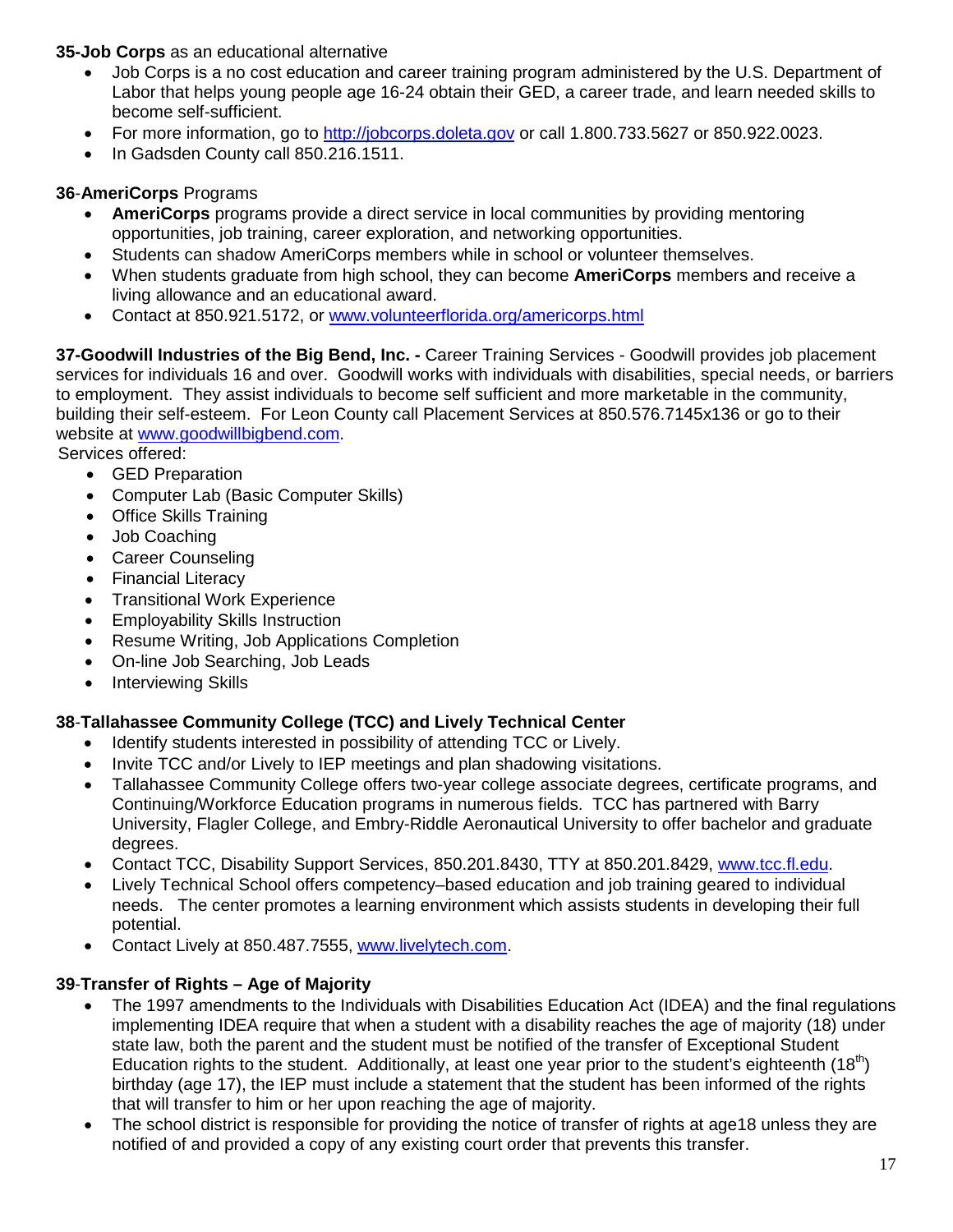• In Florida, when a student with a disability reaches the age of 18 the following ESE rights transfer to the student (unless they have been determined incompetent): the right to examine records, the right to participate in meetings and to make educational and other decisions, the right to give consent, the right to obtain an independent evaluation, and the right to request mediation and/or a due process hearing.

## **40**-If a client of **APD**, review plan to include **supported living and employment**

- Supported living provides assistance to adult consumers who require ongoing supports to live as independently as possible in their own homes, to be integrated into the community, and to participate in community life to the fullest extent possible.
- Supported employment services include assistance for the individual to obtain and maintain full or part time competitive employment in an integrated work setting.
- Meet with your support coordinator to learn about supported employment and supported living. Decide if you want and need these services.
- Ask your support coordinator about the Social Security Work Incentives developed by the Ticket to Work Legislation in 1999.
- These support services may be provided by a job coach or employment specialist.

**41**-For colleges and universities, have **documentation** in place to assure accommodations.

Refer student to the office of Disability Support Services at their college or university.

## **42**- **Adult and Community Education** (**ACE)** for continuing education and/or job training

- Call ACE office in your area to schedule an appointment to learn about their programs and services.
- Programs include continuing education (ACE, GED), and special programs for adults with disabilities
- Leon 850.922.5343, Wakulla 850.926.8111, Gadsden 850.875.8324

**43**-Inform students and parents of changes in **Medicaid** at age 18

- Medicaid is a government-sponsored health insurance program for low-income families, recipients of SSI, and the "medically needy".
- If a student is receiving Social Security benefits, these benefits will change upon reaching the age of 18.
- If a student aged 18 or older is not receiving Social Security benefits, the student may apply for Supplemental Security Income (SSI) since only the individual's income (and not the family income) will be considered for eligibility purposes.
- Even if the individual does not feel s/he needs SSI, it is critical to establish eligibility for Medicaid through the SSI application. This must be done prior to working in order to ensure that the person can maintain Medicaid for health insurance even when employed if necessary.
- See **Work Incentives Planning and Assistance Program** in this Guide for additional information.

## **44**-Verify **Need for Decision Making Assistance** at IEP meeting at age 18

At the age of 18, every individual is considered to be a competent adult with all the rights and privileges of adult life. Even so, some individuals may continue to need decision making assistance. The following is a list of legal options that can be considered for this assistance:

- Advance Directive: A document that expresses a person's desires concerning any aspect of his or her health care, or a written form directing an anatomical donation after death is considered as an advance or pre-need directive. See information on the next service for details on the three types of directives.
- Client Advocate: Section 393.0651, F. S. allows a person receiving services through the Agency for Persons with Disabilities (APD) to appoint (with the approval of the Support Planning Committee) a family member or friend to become officially recognized as a client advocate. The client advocate may assume a variety of roles depending on the needs and wishes of the individual. For example, a client advocate can assist the individual with reviewing and understanding information. Client advocates inform, prompt, advise, etc., but may not make decisions for their client.
- Co-Signer on Bank Account: This provides some degree of control over decision making in spending money by requiring more than one signature on the individual's account.
- Representative Payee: An individual may be given authority by the Social Security Administration to receive and manage federal benefits for another person who is found unable to manage his or her own money.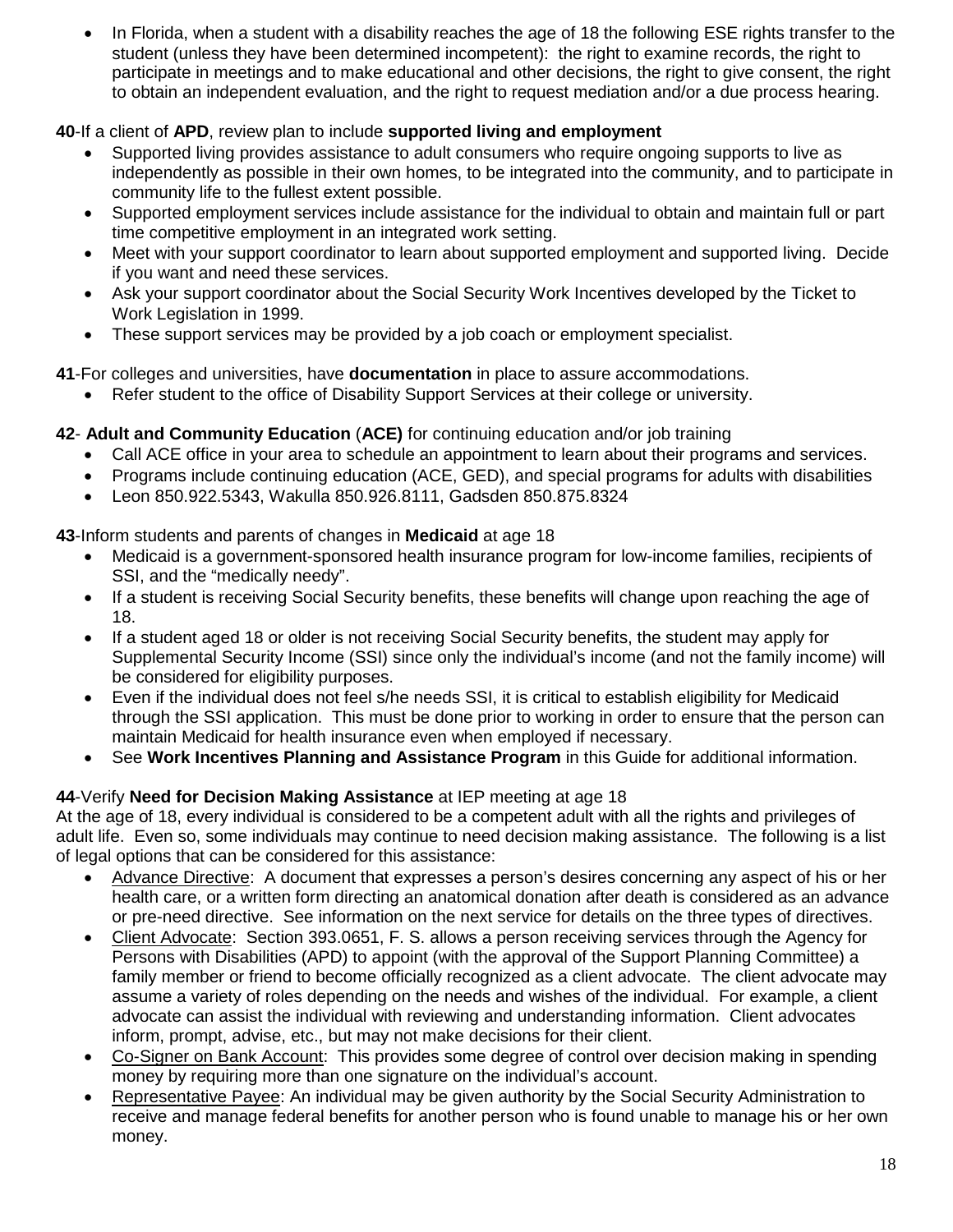Guardianship: This involves a court determining what rights need to be delegated to another person. a. Guardian Advocate: Section 393.12 F.S. defines this type of guardianship which does not require a legal finding of incapacity of the individual. It transfers the authority to attend to some, but not all of the rights necessary to care for the individual's person, property or estate.

b. Emergency Temporary Guardianship is an order by a court appointing a temporary guardian when there appears to be imminent danger to the person. This is only completed after a petition for incapacity has been filed. This type of guardianship expires if the court does not proceed with a permanent guardianship proceeding;

c. Limited Guardianship is an order by a court adjudicating the individual incapacitated in specific areas and appointing a guardian or co-guardians in some, but not all areas.

d. Full (plenary) Guardianship is an order by a court determining an individual incapacitated and appointing a guardian or co-guardians for all delegable legal rights and powers of a person. It removes all rights relating to both person and property.

- For detailed information on these options, obtain a free copy of *Planning Ahead* from the Florida Developmental Disabilities Council by calling 850.488.4180.
- Obtain resource brochure, *Protecting Rights Using Options Other than Guardianship and Limited Legal Information*, on line at<http://apd.myflorida.com/customers/legal/> or calling 850.488.6500
- For more information, contact a lawyer or Legal Aid Foundation of Tallahassee at 850.222.3004.

## **45-Advance Directives in Health Care**

- A document that details the individual's health care directives in the event he/she becomes unable to make this decision due to a life-threatening illness.
- There are 3 types of advance directives:

1) Durable Power of Attorney-gives another person the legal authority to make decisions on specific matters for a person;

2) Living Will-directs what kind of medical procedures a person wants if they have a terminal illness or is in a persistent vegetative state; and

3) Health Care Surrogate-names another person to make medical decisions for a person if they are unable to make decisions for themselves.

- Must be legally competent when signing an advance directive
- Does not require a lawyer, only the signature of two witnesses
- Forms are available from hospitals or from Aging with Dignity at [www.fivewishes.org](http://www.fivewishes.org/)
- Give completed forms to your doctor, family, the witnesses, your lawyer, and other involved persons

**46-AKTION Club** is a volunteer community services organization sponsored by Kiwanis International

- Comprised of adults with disabilities (no age limit) doing community service for organizations, individuals and families.
- Helps adults with disabilities learn leadership and self advocacy skills, integration into society, and to serve their community.
- For more information contact 850.893.3903 or access the local site through the national web site, [www.aktionclub.org/aktion.](http://www.aktionclub.org/aktion)

#### **47**-Explore **programs for 18-21 year old students who are over age and/or struggling** as alternatives to high school.

- Talk with the ESE teachers, Program Specialist and the ESE Office in your school district to learn about special programs available for students with disabilities (i.e. Transition Program, Job Corps, ACE).
- Call the Wakulla Adult and Community Education Office at 850.926.1841 to learn about programs and services. Programs include several in continuing education, GED Preparation, and a special program called "Learning for Fun" for young adults with developmental disabilities.
- Wakulla, Gadsden and Leon offer Transition Programs for students who have graduated with a special diploma, are under age 22, and need additional help in finding employment. Contact the Exceptional Student Education office at the appropriate county.

## **48-United Cerebral Palsy** (UCP)

• Offers daily services for adults with severe disabilities at the Lifelinks Adult Community Centers, 850.385.0791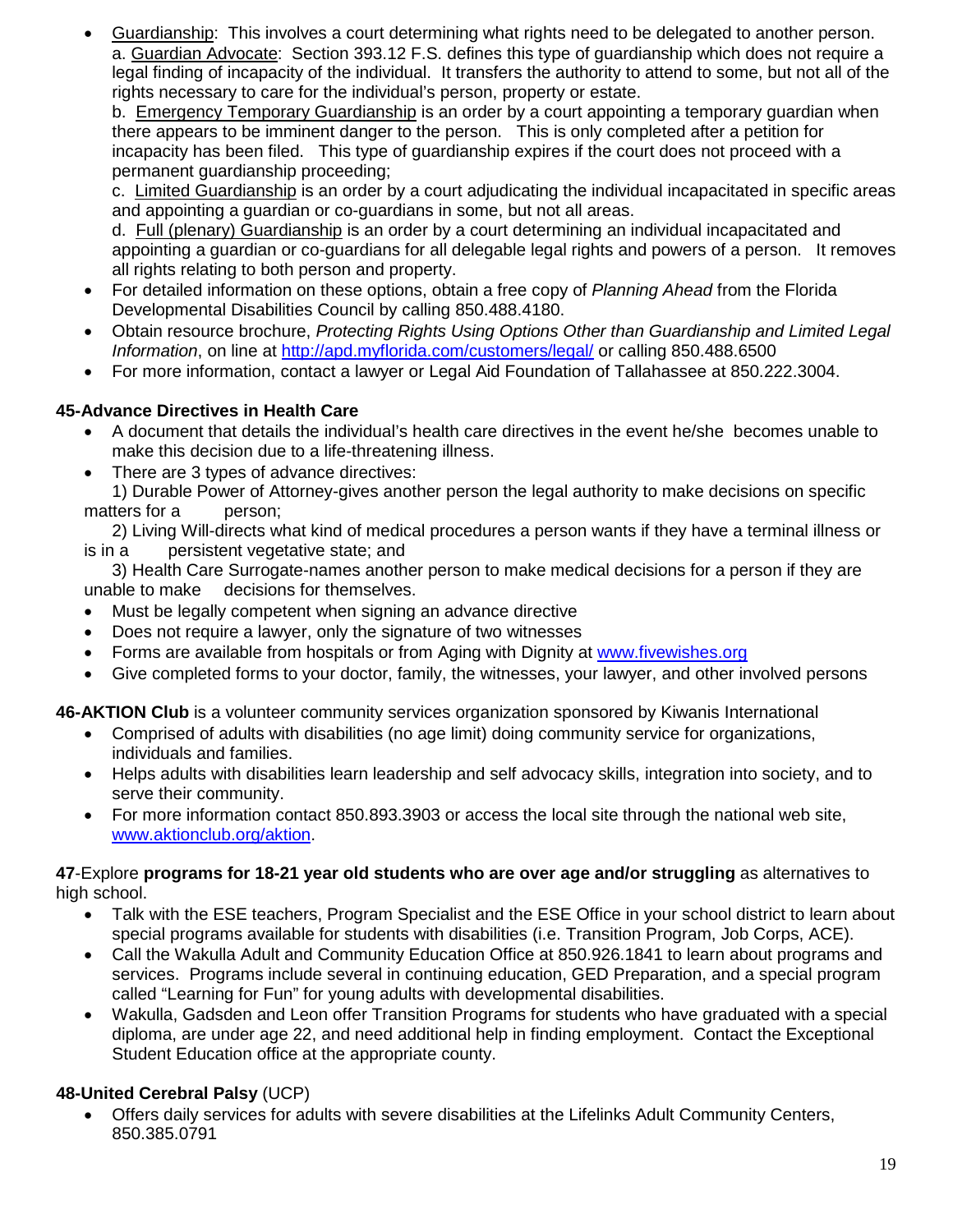- For further information on services call 850.922.5630.
- National web site information is available at [www.ucp.org.](http://www.ucp.org/)

### **49-Leon Advocacy and Resource Center** (LARC)

- Offers services and supports to persons with developmental and other disabilities
- For further information on services call 850.422.0355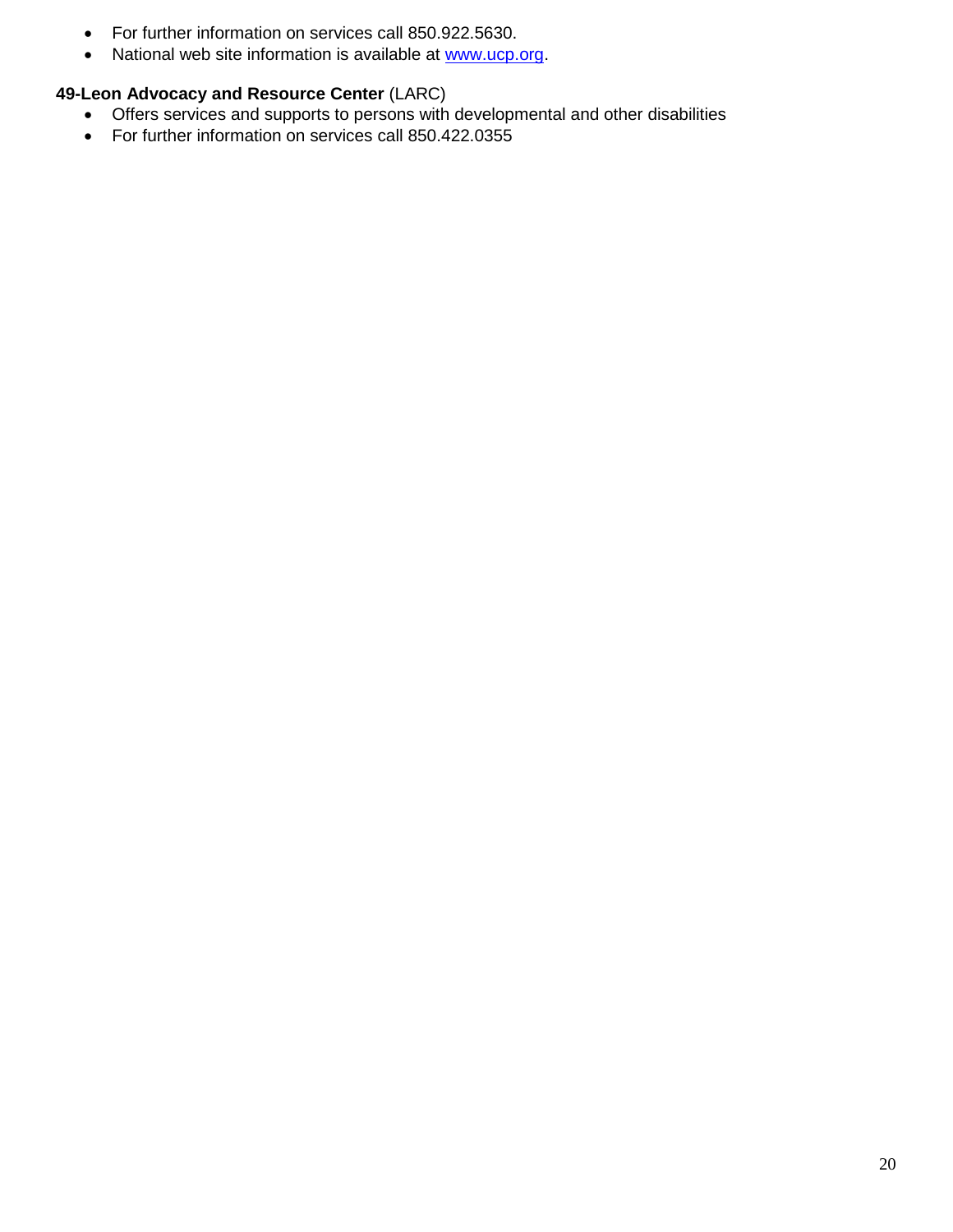## **Transition and Agency Acronyms**

| <b>ACE</b>      | <b>Adult and Community Education</b>                                        |
|-----------------|-----------------------------------------------------------------------------|
| <b>ACS</b>      | <b>Apalachee Community Services</b>                                         |
| <b>ADA</b>      | Americans with Disabilities Act                                             |
| <b>ADD/ADHD</b> | Attention Deficient Disorder/Attention Deficient Hyperactive Disorder       |
| <b>APD</b>      | Agency for Persons with Disabilities                                        |
| <b>ASD</b>      | Autism Spectrum Disorder                                                    |
| <b>ASVAB</b>    | <b>Armed Services Vocational Aptitude Battery</b>                           |
| AT              | Assistive Technology                                                        |
| <b>ATEN</b>     | <b>Assistive Technology Educational Network</b>                             |
| <b>BCE</b>      | <b>Business Cooperative Education</b>                                       |
| <b>BSCIP</b>    | Brain and Spinal Cord Injury Program                                        |
| <b>CARD</b>     | <b>Center for Autism and Related Disabilities</b>                           |
| <b>CBI</b>      | <b>Community Based Instruction</b>                                          |
| <b>CBVA</b>     | <b>Community Based Vocational Assessment</b>                                |
| cc              | <b>Community College</b>                                                    |
| <b>CEC</b>      | <b>Council for Exceptional Students</b>                                     |
| <b>CHADD</b>    | Children and Adults with Attention Deficient/Hyperactive Disorder           |
| <b>CHS</b>      | <b>Children's Home Society</b>                                              |
| <b>CIC</b>      | <b>Community Intervention Center</b>                                        |
| <b>CIL</b>      | Center for Independent Living                                               |
| <b>CIS</b>      | Community in Schools of Leon County                                         |
| <b>CMS</b>      | <b>Children's Medical Services</b>                                          |
| <b>CP</b>       | <b>Cerebral Palsy</b>                                                       |
| <b>CPT</b>      | <b>College Placement Test</b>                                               |
| <b>DBS</b>      | <b>Division of Blind Services</b>                                           |
| <b>DCF</b>      | Department of Children and Families                                         |
| <b>DCT</b>      | <b>Diversified Cooperative Training</b>                                     |
| DD              | Developmentally Delayed or Developmental Disability                         |
| <b>DHH/HI</b>   | Deaf, Hard of Hearing, Hearing Impaired                                     |
| <b>DJJ</b>      | Department of Juvenile Justice                                              |
| <b>DMH</b>      | Department of Mental Health                                                 |
| <b>DOE</b>      | Department of Education                                                     |
| <b>DOH</b>      | Department of Health                                                        |
| <b>DPN</b>      | <b>Disability Program Navigator</b>                                         |
| <b>DSI</b>      | <b>Dual Sensory Impaired</b>                                                |
| <b>VR</b>       | Division of Vocational Rehabilitation                                       |
| EBD             | Emotional/Behavior Disabilities (formerly EH or SED)                        |
| EH              | Emotionally Handicapped, now known as Emotional/Behavior Disabilities (EBD) |
| <b>EMH</b>      | Educable Mentally Handicapped, now known as Intellectual Disabilities (InD) |
| ePEP            | electronic Personal Education Planner                                       |
| <b>ESE</b>      | <b>Exceptional Student Education</b>                                        |
| <b>ESY</b>      | <b>Extended School Year</b>                                                 |
| <b>FAAST</b>    | Florida Alliance for Assistive Services and Technology                      |
| <b>FAMU</b>     | Florida Agricultural and Mechanical University                              |
| <b>FAPE</b>     | Free and Appropriate Public Education                                       |
| <b>FCAT</b>     | <b>Florida Comprehensive Assessment Test</b>                                |
| <b>FDDC</b>     | <b>Florida Developmental Disabilities Council</b>                           |
| <b>FDLRS</b>    | Florida Diagnostic and Learning Resources System                            |
| <b>FDOA</b>     | <b>Florida Disabled Outdoors Association</b>                                |
| <b>FETPIP</b>   | Florida Education and Training Placement Information Program                |
| <b>FIN</b>      | <b>Florida Inclusion Network</b>                                            |
| <b>FND</b>      | <b>Florida Network on Disabilities</b>                                      |
| <b>FSDB</b>     | Florida School for the Deaf and Blind                                       |
| <b>FSU</b>      | <b>Florida State University</b>                                             |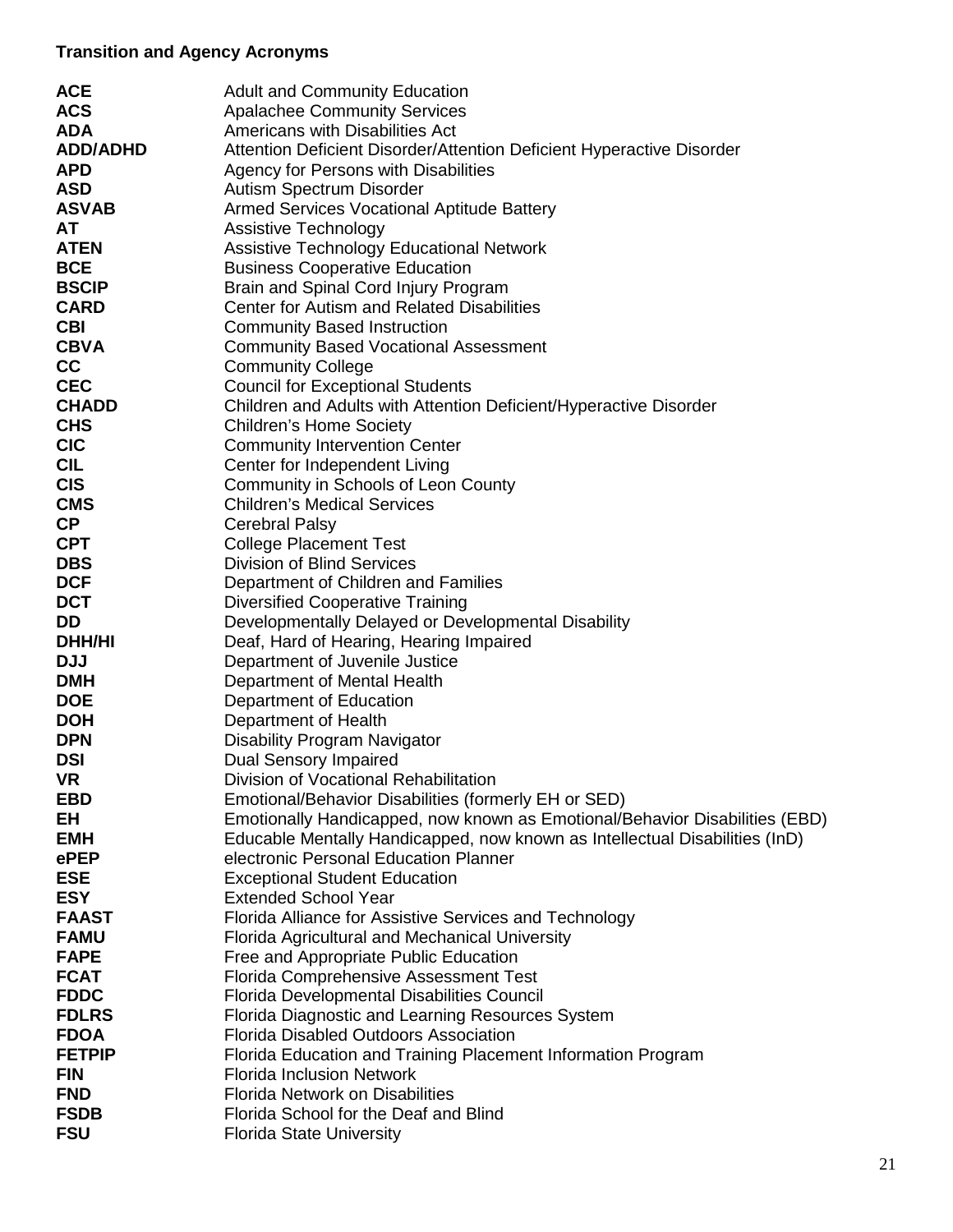| <b>GED</b>               | <b>General Education Diploma</b>                                                   |
|--------------------------|------------------------------------------------------------------------------------|
| <b>GIBB</b>              | Goodwill Industries of the Big Bend                                                |
| HI                       | Hearing Impaired                                                                   |
| <b>IDEA</b>              | Individuals with Disabilities Education Act                                        |
| <b>IEP</b>               | <b>Individual Education Plan</b>                                                   |
| InD                      | Intellectual Disabilities (formerly EMH, TMH, PMH)                                 |
| <b>IPE</b>               | Individual Plan for Employment                                                     |
| <b>LTC</b>               | <b>Lively Technical Center</b>                                                     |
| <b>LATS</b>              | Local Assistive Technology Specialist                                              |
| <b>LARC</b>              | Leon Advocacy and Resource Center                                                  |
| <b>LCS</b>               | <b>Leon County Schools</b>                                                         |
| LD                       | <b>Learning Disability</b>                                                         |
| <b>LEA</b>               | <b>Local Education Agency</b>                                                      |
| П                        | Language Impaired                                                                  |
| <b>LITE</b>              | Leon's Intensive Training for Employment                                           |
| <b>LRE</b>               | <b>Least Restrictive Environment</b><br><b>Mental Health</b>                       |
| MН<br><b>MOCP</b>        |                                                                                    |
| <b>NA</b>                | Modified Occupational Completion Point<br>Not Applicable                           |
| <b>OCP</b>               | <b>Occupational Completion Point</b>                                               |
| <b>OHI</b>               | Other Health Impaired                                                              |
| OI                       | Orthopedically Impaired                                                            |
| <b>OJT</b>               | On the Job Training                                                                |
| OT                       | Occupational Therapy or Therapist                                                  |
| <b>PASS</b>              | Plan to Achieve Self-Sufficiency                                                   |
| <b>PASSD</b>             | Performance Assessment System for Students with Disabilities                       |
| PI                       | <b>Physically Impaired</b>                                                         |
| <b>PIT</b>               | <b>Partners in Transition</b>                                                      |
| <b>PMH</b>               | Profoundly Mentally Handicapped, now known as Intellectual Disabilities (InD)      |
| PT                       | <b>Physical Therapy or Therapist</b>                                               |
| <b>SCE</b>               | <b>Supported Competitive Employment</b>                                            |
| <b>SE</b>                | <b>Supported Employment</b>                                                        |
| <b>SED</b>               | Severely Emotionally Disturbed, now known as Emotional/Behavior Disabilities (EBD) |
| <b>SI</b>                | Speech Impaired                                                                    |
| <b>SLD</b>               | <b>Specific Learning Disability</b>                                                |
| <b>SSDI</b>              | Supplemental Security Disability Income                                            |
| <b>SSI</b>               | Social Security Income                                                             |
| <b>SSS</b>               | <b>Sunshine State Standards</b>                                                    |
| <b>STW</b>               | School to Work                                                                     |
| <b>TABE</b>              | <b>Test for Adult Basic Education</b>                                              |
| <b>TAP</b>               | <b>Technical Assistance Paper</b>                                                  |
| TBI                      | <b>Traumatic Brain Injury</b>                                                      |
| <b>TCC</b>               | <b>Tallahassee Community College</b>                                               |
| <b>TCM</b>               | <b>Targeted Case Manager</b>                                                       |
| <b>TDD</b>               | Telecommunications Device for the Deaf                                             |
| <b>TIEP</b>              | <b>Transition Individual Educational Plan</b>                                      |
| <b>TOPPS</b>             | Training Opportunities and Placement Program for Students                          |
| <b>TMH</b><br><b>UCP</b> | Trainable Mentally Handicapped, now known as Intellectual Disabilities (InD)       |
| VI                       | <b>United Cerebral Palsy</b>                                                       |
| <b>VR</b>                | <b>Visually Impaired</b><br><b>Vocational Rehabilitation</b>                       |
| <b>WAVE</b>              | Workshop for Adult Vocational Enrichment                                           |
| <b>WEST</b>              | Wakulla Employability Skills Training                                              |
| <b>WFD</b>               | <b>Workforce Development</b>                                                       |
| <b>WIA</b>               | <b>Workforce Investment Act</b>                                                    |
| <b>WIPA</b>              | Work Incentives and Planning Assistance                                            |
| 504                      | Section 504 of the Vocational Rehabilitation Act                                   |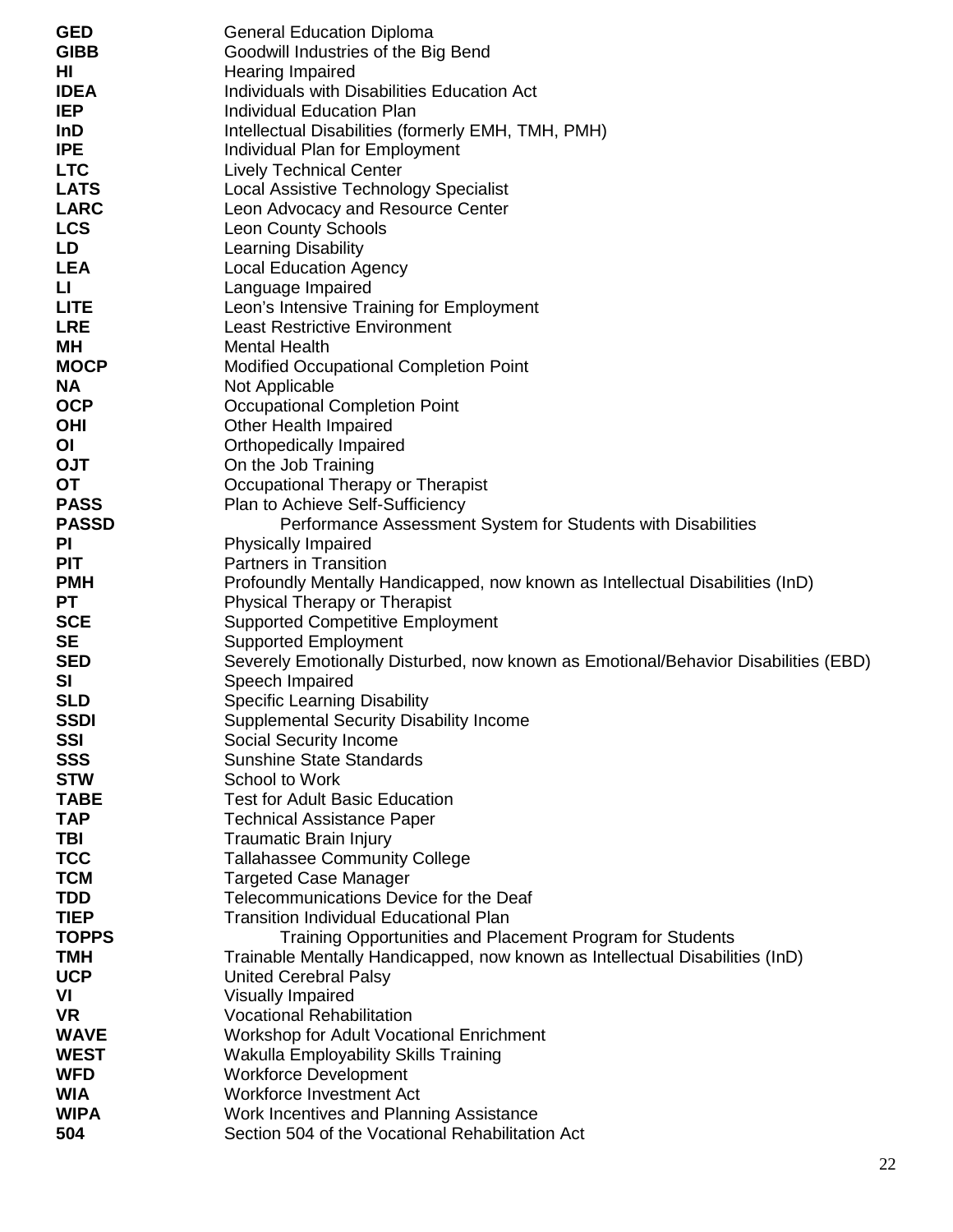#### **General Transition Resources Websites and Contact Information**

If you try one of these sites and it does not work, or if you have additional information, please let us know through the Feedback Form.

## **National**

Association on Higher Education and Disability (AHEAD).

[http://www.ahead.org.](http://www.ahead.org/) (704) 947-7779.

Resources available on postsecondary access and disability services. Also has information on training and professional development.

Council for Exceptional Children (CEC)

[http://www.cec.sped.org,](http://www.cec.sped.org/) Toll free – 866-915-5000

Information about special education research, publications, conferences, and professional development opportunities. Information about a variety of professional topics can be accessed from this site.

Council for Exceptional Children (CEC) Division on Career Development and Transition (DCDT) [http://www.dcdt.org](http://www.dcdt.org/)

Information about career development and transition services, including publications and transition resources. Includes links to information about transition-related topics.

ERIC Clearinghouse on Disabilities and Gifted Education <http://www.ericec.org/> Includes links to databases, research, and other on-line resources.

Family Support Center on Disabilities: Knowledge & Involvement Network (KIN) [www.familysupportclearinghouse.org](http://www.familysupportclearinghouse.org/) 

Part of the Administration on Developmental Disabilities and offers centralized resource on a full range of information for individuals with disabilities and their families (not just about transition).

Family Network on Disabilities, Inc. (FND)

<http://www.fndfl.org/>

Network for individuals of all ages who may be at-risk, have disabilities, or have special needs, and their families, professionals, and concerned citizens.

FIA Guide for Travelers with Disabilities

<http://www.fiadisabledtravellers.com/>

The FIA Guide provides information for the disabled traveler on using parking permits, cards, etc., around the world.

National Dissemination Center for Children with Disabilities (NICHCY) [http://www.NICHCY.org,](http://www.nichcy.org/) Toll free – 800-695-0285 Information about infants, toddlers, and youth with disabilities, federal legislation, and research-based effective educational practices.

National Alliance for Secondary Education and Transition (NASET) <http://www,nasetalliance.org/> , not toll free – 612-624-1143 Information about policies and practices in providing effective secondary education and transition services.

National Center on Secondary Education and Transition (NCSET), University of Minnesota [http://www.ncset.org,](http://www.ncset.org/) not toll free – 612-624-2097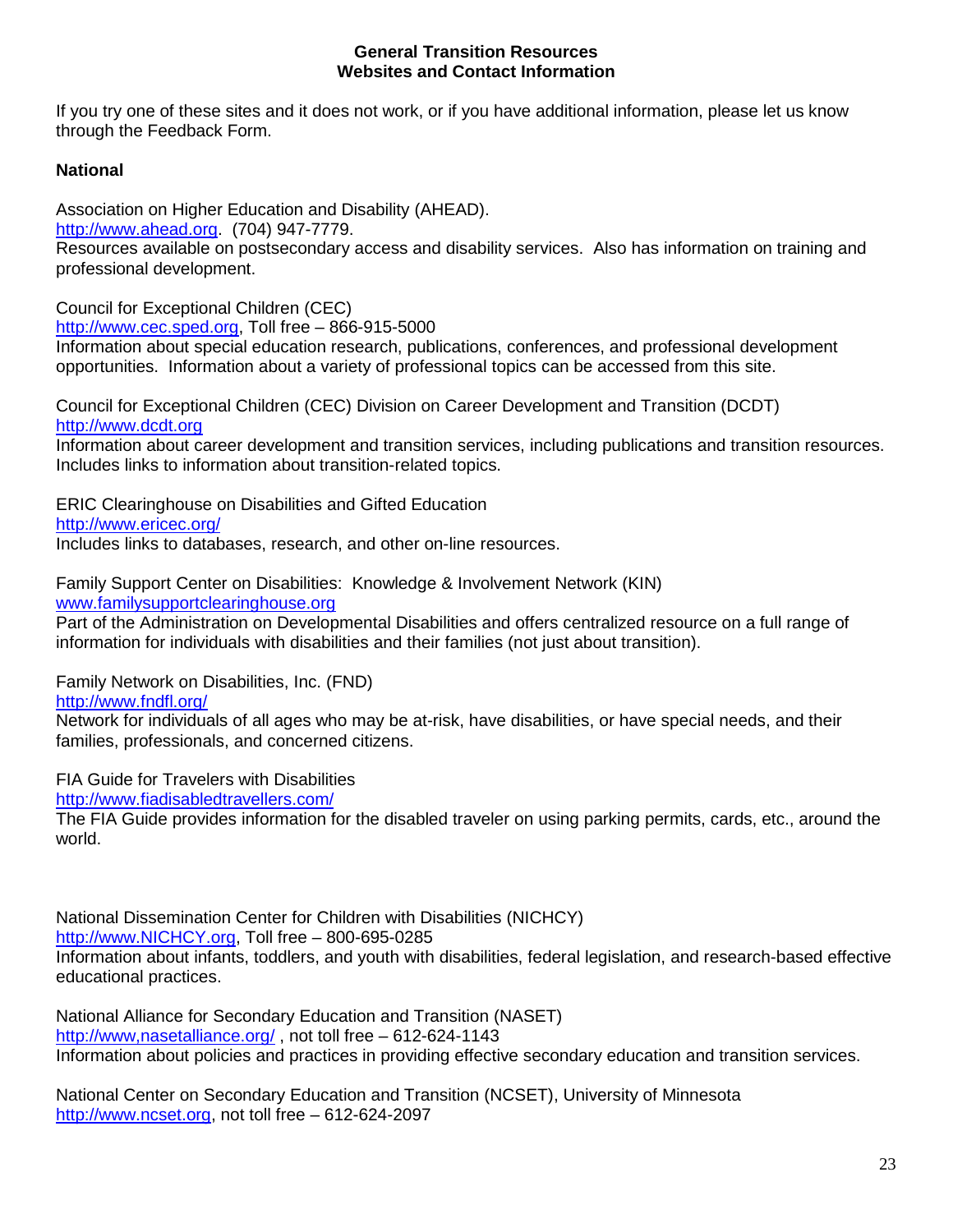Information about secondary education and transition for youth with disabilities. Includes links to Youthhood.org, a resource to help teens plan their futures.

National Collaborative on Workforce and Disability for Youth <http://www.ncwd-youth.info/> Information on assessments.

Healthy and Ready to Work

[http://www.HRTW.org](http://www.hrtw.org/)

Information for youth with special health care needs, chronic health conditions, and disabilities to assist them to transition to all aspects of adulthood. Includes checklists and other tools and information.

#### DisabilityInfo.gov

[http://www.DisabilityInfo.gov](http://www.disabilityinfo.gov/)

Federal government disability-related information organized around the topics of employment, education, housing, transportation, health, benefits, technology, community life, and civil rights.

National Collaborative on Workforce and Disability for Youth [http://www.ncwd-youth.info/,](http://www.ncwd-youth.info/) Toll free – 877-871-0744 Includes information about employment and youth with disabilities and other transition topics with links for young adults to resources and publications (e.g., High School-High Tech and other hot topics).

## **National Youth Sites**

Youthhood.org [http://www.Youthhood.org](http://www.youthhood.org/) Links for youth and links for adults designed to help young adults plan for life after high school.

Family Voices – Kids as Self-Advocates (KASA) [http://www.FVKASA.org,](http://www.fvkasa.org/) not toll free – 773-338-5541 A national network of youth with special needs – "by youth, for youth" – to develop leadership and provide transition information.

National Alliance for Secondary Education and Transition (NASET) [http://www,nasetalliance.org,](http://www,nasetalliance.org/) not toll free – 612-624-1143 Includes information about schooling, career preparatory experiences, and youth development and leadership.

Talking with Your Doctor and Other Healthcare Professionals <http://hctransitions.ichp.ufl.edu/gladd/> This site is geared towards helping youth feel more comfortable talking to their healthcare provider. It is based on the video, *Talking with Your Doctor*, which is included on the website.

#### **Florida**

Clearinghouse on Disability Information [www.dms.myflorida.com/gcd,](http://www.dms.myflorida.com/gcd) 1- 877- 232- 4968, Local: 850- 922- 4103 Provides a wide range of information on ADA, Accessibility, Advocacy, and Assistive Technology

Family Network on Disabilities (FND) [http://www.fndfl.org](http://www.fndfl.org/)

Toll free outside Pinellas County: 800-825-5736; Pinellas County: 727-523-1130

Information and resources on education and advocacy for families of children with disabilities. Includes link to TILES Project (Transition, Independent Living, Employment and Supports). TILES Project provides workshops throughout Florida on topics such as assistive technology, transition, and Individual Plans for Employment (IPE).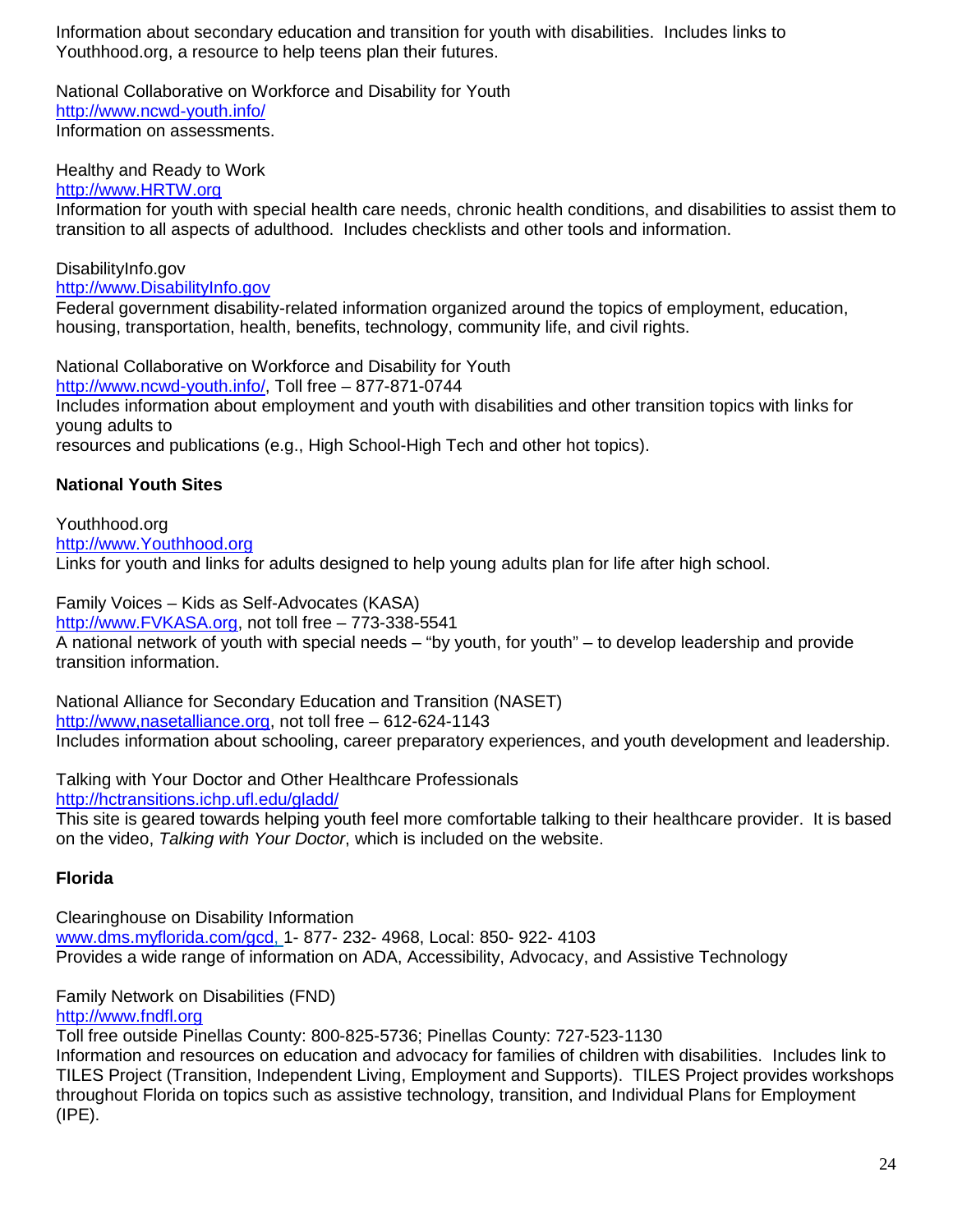Florida Developmental Disabilities Council (FDDC)

[http://www.fddc.org,](http://www.fddc.org/) Toll free – 800-580-7801

Information about Florida policies and practices affecting individuals with developmental disabilities. Includes links to resources and publications.

Florida School for the Deaf and Blind (FSDB) has outreach services, [www.fsdb.k12.fl.us/outreach](http://www.fsdb.k12.fl.us/outreach) Resource Materials and Technology Center for the Deaf/Hard of Hearing, [www.fsdb.k12.fl.us/rmc](http://www.fsdb.k12.fl.us/rmc)

Alexander Graham Bell Association for the Deaf, [www.agbell.org](http://www.agbell.org/)

Hands and Voices,<http://www.handsandvoices.org/>

American Society of Deaf Children,<http://www.deafchildren.org/>

Postsecondary Education Programs Network-South (PEPNet-South)-helps secondary and postsecondary institutions more effectively address the postsecondary needs of individuals with deafness, [www.pepnet.org/south/](http://www.pepnet.org/south/)

Florida Alliance for Assistive Services and Technology (FAAST) [http://www.faast.org](http://www.faast.org/) Toll free outside Tallahassee – 888-788-9216; Tallahassee – 850-487-3278 Information about assistive technology for school, work, home, and in the community.

Florida Independent Living Council (FILC) [http://www.FLAILC.org](http://www.flailc.org/)

Toll free – 877-822-1993, TTY – 850-488-5624

Information and resources that promote independent living in Florida for people with disabilities. Ability 1<sup>st</sup>, The Independent Living Center located in Tallahassee, provides information and resources to six counties including Leon, Gadsden, and Wakulla, [www.ability1st.info,](http://www.ability1st.info/) 850-575-9621, TDD – 850-576-5245

The Able Trust [http://www,abletrust.org](http://www,abletrust.org/)

Project 10: Transition Education Network at the University of South Florida in St. Petersburg Provides training and technical assistance with a focus on capacity building to implement secondary transition services; interagency collaboration; transition legislation and policy; and student development and outcomes. A Regional Transition Representative is assigned to one of each of five regions and works closely with districts to support them in meeting their transition goals for students with disabilities. Contact by phone at 727.873.4661 or visit website [www.project10.info.](http://www.thetransitioncenter.org/)

## **Florida Agencies and Organizations**

Agency for Health Care Administration (AHCA) <http://www,fdhc.state.fl.us/index.shtml> ACHA oversees Medicaid and Medicaid Waiver

Agency for Persons with Disabilities (APD) [http://apd.myflorida.com](http://apd.myflorida.com/)

Not toll free – 850-488-9132 (Area APD administration serving counties including Leon, Gadsden, Wakulla) Information for persons with developmental disabilities and their families to assist them in obtaining services. Provides information about related services and supports to persons with developmental disabilities. For more information call toll free 1-866-APD-CARES.

Agency for Workforce Innovation,<http://floridajobs.org/>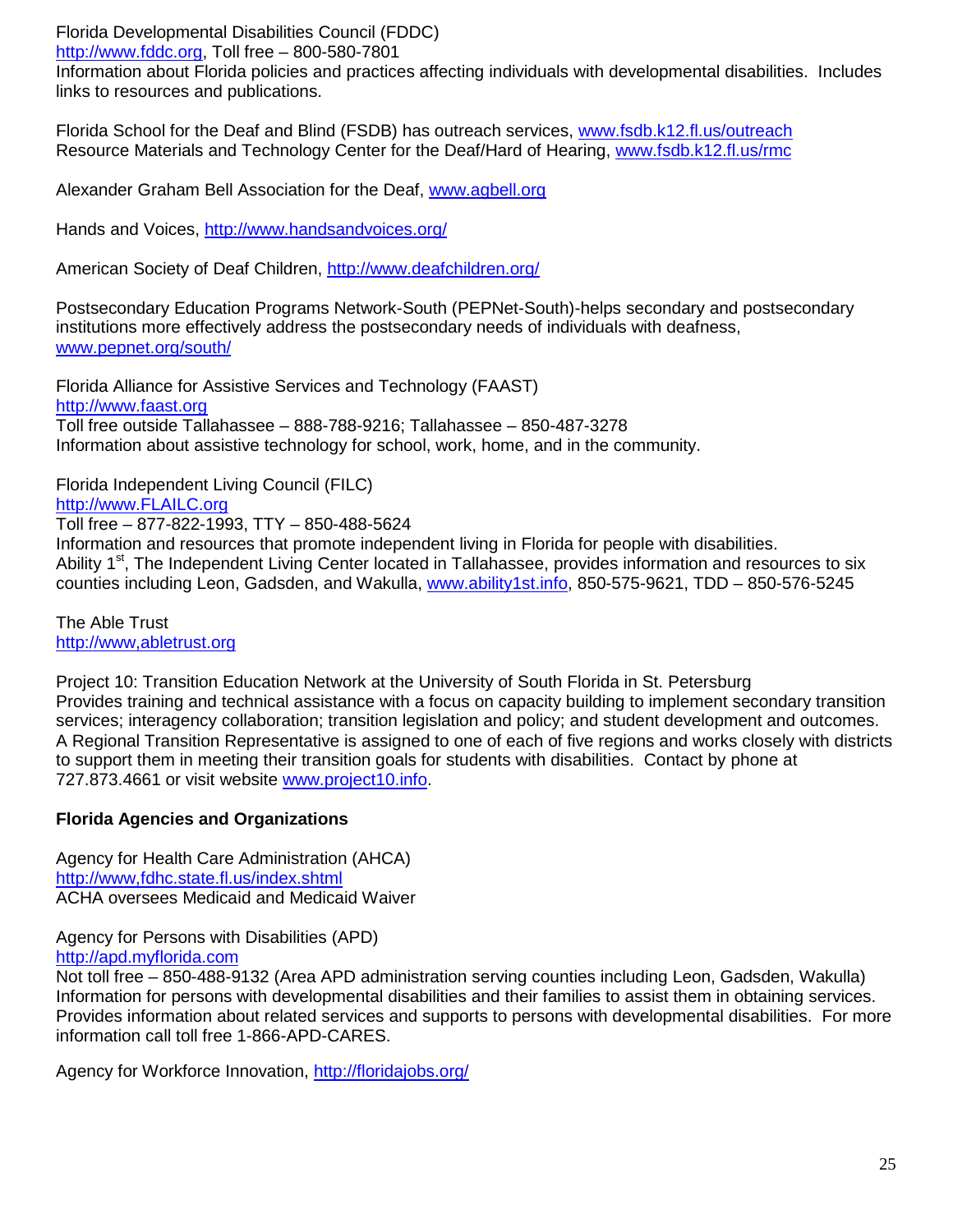Children's Medical Services (CMS), [www.cms-kids.com/](http://www.cms-kids.com/), includes information about services available from CMS and location of offices. Information and resources for youth transition can be located by clicking Kids & Teens on the website

Florida Board of Governors (Universities),<http://www.flbog.org/>

Florida Department of Education (DOE)

[http://www.fldoe.org](http://www.fldoe.org/)

Information about all aspects of education in Florida, pre-kindergarten through postsecondary. Sign up for DOE's Paperless Communication System at<http://data.fldoe.org/communications/>to receive information through e-mail.

Florida Department of Education, Bureau of Exceptional Education and Student Services (BEESS) [http://www.fldoe.org/ese,](http://www.fldoe.org/ese) not toll free – 850/245-0478

Information about education and related services for students with disabilities and gifted students especially for educators and families. Products may be downloaded from the following website: <http://www.fldoe.org/ese/pub-home.asp>

Florida Department of Education, Division of Blind Services (DBS),<http://dbs.myflorida.com/> phone – 850.245.0370

Florida Department of Education, College and Beyond,<http://www.fldoe.org/college/>

Florida Department of Education, Division of Florida Colleges,<http://www.fldoe.org/cc/>

Florida Department of Education, Division of Vocational Rehabilitation (VR) [http://www.rehabworks.org/,](http://www.rehabworks.org/) phone, 800.451.4327

Florida Department of Education, Office of Workforce Education,<http://www.fldoe.org/workforce/>

Florida Department of Health, [http://www.doh.state.fl.us/,](http://www.doh.state.fl.us/) includes health information and location of County Health Departments

Workforce Florida,<http://www.workforceflorida.com/>

## **Mental Health Agencies in the Big Bend Area**

Apalachee Center Leon 850.523.3289 Gadsden 850.875.2422 Wakulla 850.926.5900 Bethel Family Counseling and Outreach Center 850.577.1780 Camelot Care 850.561.8060 Children's Home Society 850.921-0772 Children's Medical Services 850.487-2604 Florida Therapy Services Leon 850.681-6001 Gadsden 866.875.2422 Friends of Child, Inc. 850.894.3700 Tallahassee Memorial Behavioral Health Center 850.431.5100 Healing Transitions 850.877-4228 Agency for Persons with Disabilities (APD) State of Florida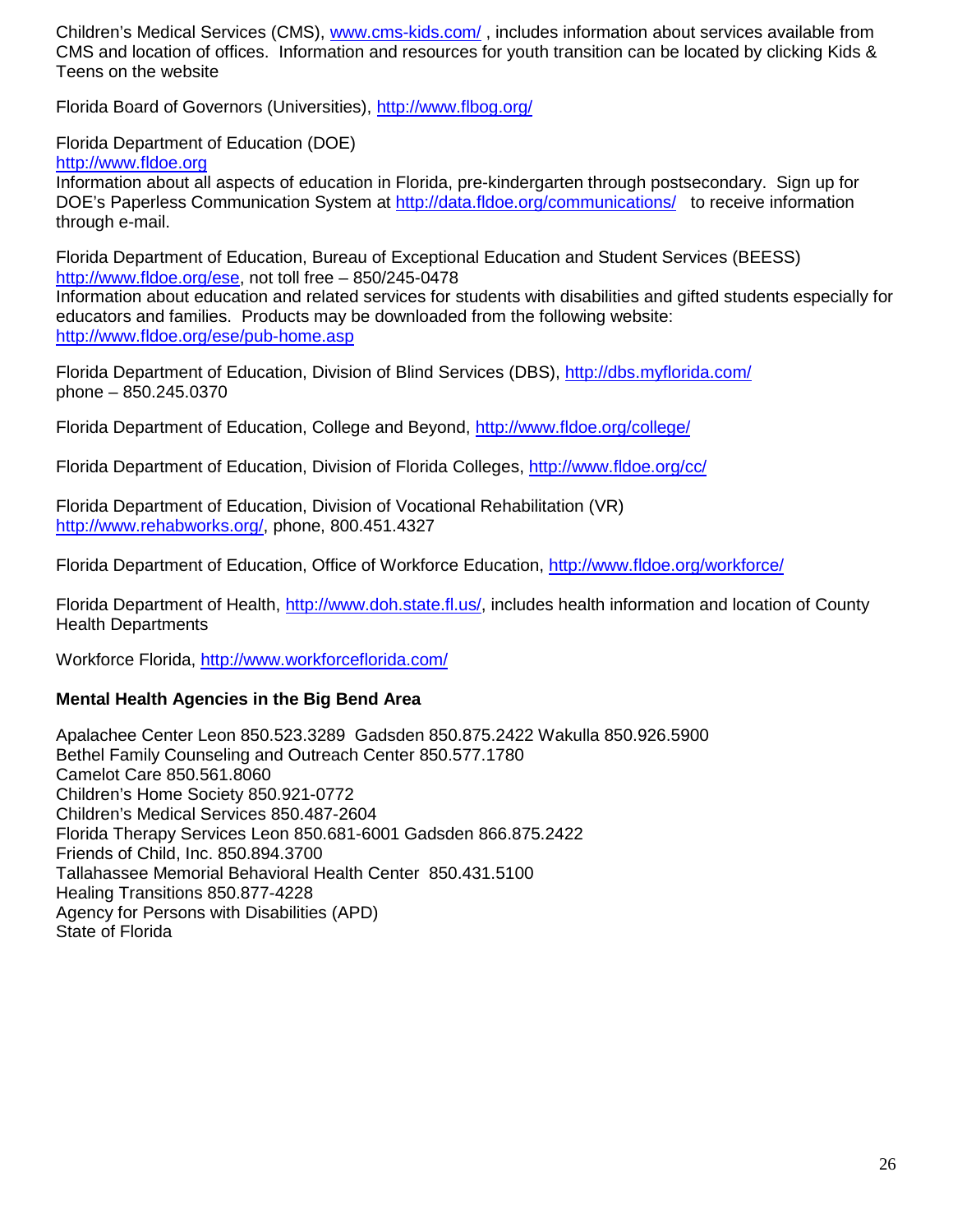## *ELIGIBILITY DETERMINATION*

To be eligible for APD services, an individual has to have a confirmed diagnosis of at least one of the following developmental disabilities:

## **MENTAL RETARDATION**

**Criteria:** All the following criteria are to be met to be eligible under this category:

- Performance is two or more standard deviations below the mean on an individually administered intelligence assessment instrument.
- The applicant has significant deficits in Adaptive Behavior.
- Manifested prior to the person's eighteenth (18) birthday
- The performance measures for this category are to be validated by the professional judgment of a psychologist who has experience working with people who have mental retardation and who is either:
	- A Florida licensed psychologist
	- A Florida licensed school psychologist or
	- A psychologist employed by the department
	- No single score or combination of scores, tests or procedures is to be used as the sole criterion for determining eligibility.

## **CEREBRAL PALSY**

**Criteria:** Eligibility under the category of cerebral palsy requires a physician's written statement that the person has a diagnosis of cerebral palsy. Cerebral palsy means a group of disabling symptoms of extended duration that result from damage to the developing brain, that might have occurred before, during or after birth and, that results in the loss or impairment of control over voluntary muscles. Cerebral palsy does not include those symptoms resulting solely from a stroke.

## **AUTISM**

**Criteria:** Eligibility under the category of autism requires a diagnosis of autism provided by one of the following people:

- A psychiatrist
- A Florida licensed psychologist
- A psychologist employed by the department who is qualified by training and experience to make the diagnosis

Autism means a pervasive neurological based disorder that causes severe learning, communication or behavior disorder with the age of onset during infancy or childhood, usually around three years of age.

## **SPINA BIFIDA**

**Criteria:** Eligibility under the category of spina bifida requires a physician's written statement that documents a medical diagnosis of spina bifida cystica or myelomeningocele. Spina Bifida means divided backbone or spine.

## **PRADER-WILLI SYNDROME**

**Criteria:** Eligibility under the category of Prader-Willi Syndrome requires a written physician's statement that documents a diagnosis of Prader-Willi Syndrome. Prader-Willi Syndrome means an inherited condition typified by neonatal hypotonia with failure to thrive, hyperphagia or an excessive drive to eat which leads to obesity, usually at 18 to 36 months of age, mild to moderate mental retardation, short stature, mild facial dysmorphia and a characteristic neuro-behavior.

## **HIGH RISK OF A DEVELOPMENTAL DISABILITY**

**Criteria:** Children from birth up to three years of age who have developmental disabilities, or who are at risk of having a developmental disability are served by the Children's Medical Services (CMS) Program. APD serves children in the high risk category from age three through five.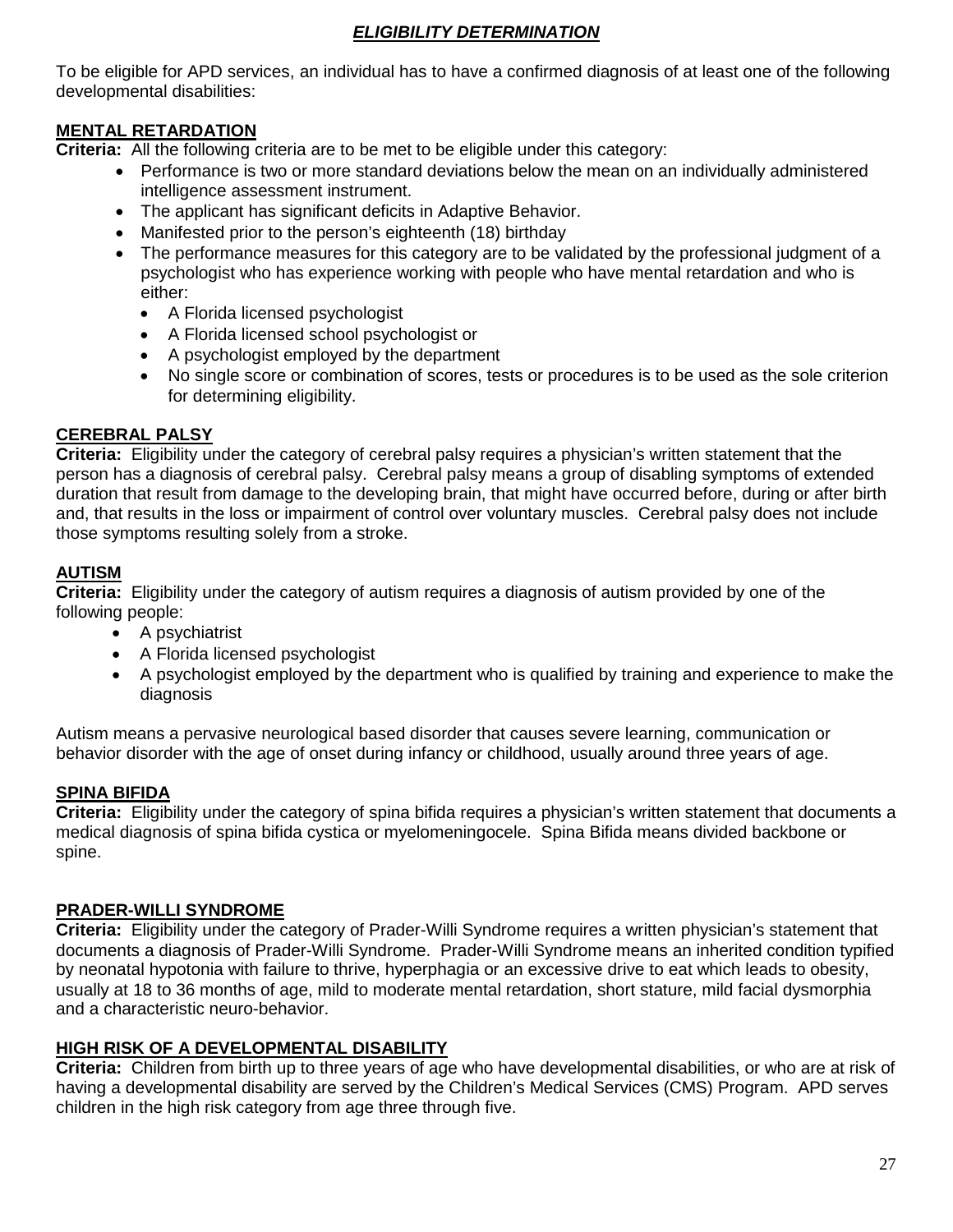Children must be at risk of developing one of the above listed diagnoses.

## **PROCESS FOR DETERMINATION**

- 1. Submit a District Two Referral Form (see attachment)
	- Permission for Referral Form must accompany Referral if the referral is completed on behalf of the child.
	- Signature of the Parent/Legal Guardian (see attachment)
	- If referred by the school collateral information to support the diagnosis of a developmental disability should be submitted with the referral.
	- APD application can be printed from website, [http://apd.myflorida.com.](http://apd.myflorida.com/) Please submit original applications to the address below.
- 2. An Intake Specialist will make a home visit to gather information e.g.
	- Additional collateral information
	- Demographic data
	- Resources
	- Attributes
	- Health Summary
	- Other information
- 3. If collateral information does not meet criteria, but indicates the person has a disability we will arrange for testing, if determined necessary. There is no charge to the family or individual for assessments needed for eligibility determination.
- 4. At each stage the family is notified in writing of the process.
- 5. When a determination of eligibility is made, the person will go on the Developmental Disabilities Wait List until Med-Waiver funding becomes available.

When Collateral Information, Intake Appointments and/or Testing Appointments are attended in a timely manner, eligibility determination is made within 45 days for a child and 60 days for an Adult.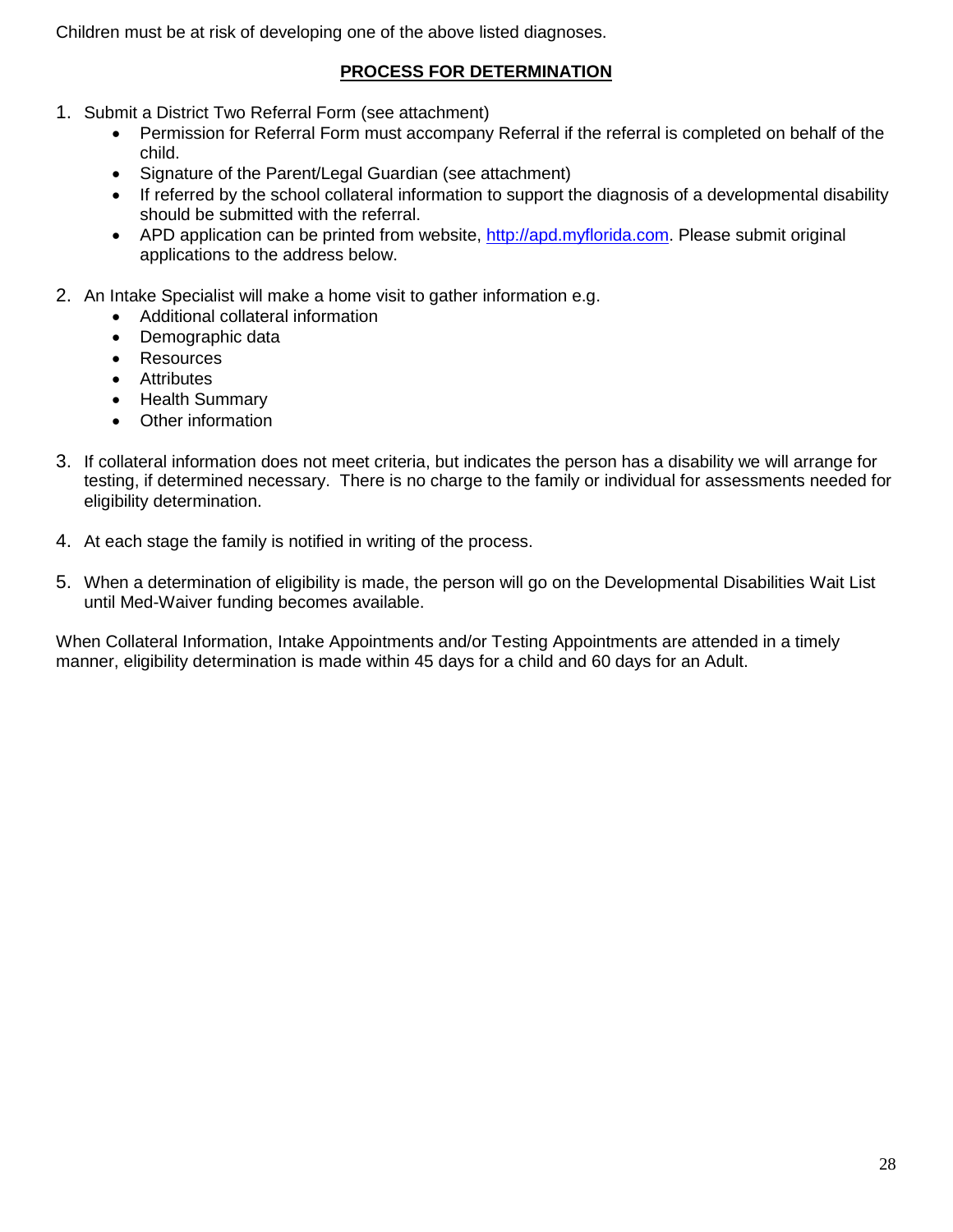

agency for persons with disabilities State of Florida

# **Agency for Persons with Disabilities Consent to Obtain or Release Confidential Information**

Individuals

name: Date of Birth:<br>Name: Date of Birth:

**Permission for Obtaining Record Information**. I hereby give my permission and consent to the Agency for Persons with Disabilities or its representative to obtain the specified protected health information on the above named consumer from agencies, individuals and institutions identified below **OR** 

**I** hereby request the specified protected health information on the above named consumer be sent to me **OR**

**Permission for Release of Information**. I hereby give my permission for the Agency for Persons with Disabilities or its representative to release protected health information to the following person, agency or institution.

**The information requested below will be used/disclosed for the following purposes:**

| <b>Medical Reports</b>                  | <b>Social Service Reports</b>   |
|-----------------------------------------|---------------------------------|
| <b>Academic Records and Plans</b>       | Speech and Hearing Reports      |
| <b>Habilitation Plans/Support Plans</b> | <b>Physical Therapy Reports</b> |
| <b>Psychological Reports</b>            | Occupational Therapy Reports    |
| Other (Please specify):                 |                                 |

Name, address, or fax # of individual or agency from whom information is to be obtained:

Name, address, or fax # of individual or agency to whom information is to be provided:

- 1. **I understand that information may only be re-released with my approval except as required by law. However, I understand that if the receiver of the information is not a health care provider or health plan covered by federal privacy regulations, the information described above may be re-disclosed and no longer protected by these regulations.**
- 2. **I understand that I may refuse to sign this authorization and that my refusal to sign will not affect my ability to obtain services or my eligibility for benefits. I may inspect or copy any information used/disclosed under this authorization.**
- 3. **I understand that I may revoke this authorization in writing at any time by contacting my support coordinator, except when the requested information has already been sent, based on this authorization.**
- 4. **I certify that I understand the above statements either personally or through my legal representative.**
- 5. **I also understand that this form is valid for no longer than 90 calendar days unless otherwise indicated. I understand that I may specify that it be for a shorter period of time.**

**Expiration date\_\_\_\_\_\_\_\_\_\_\_\_\_\_\_\_\_\_\_\_\_\_**

Signature of Client or Representative Relationship to client **Date** 

**If this authorization has been signed by a personal representative (above) on behalf of an individual, his/her authority to act on behalf of the individual must be set forth here.**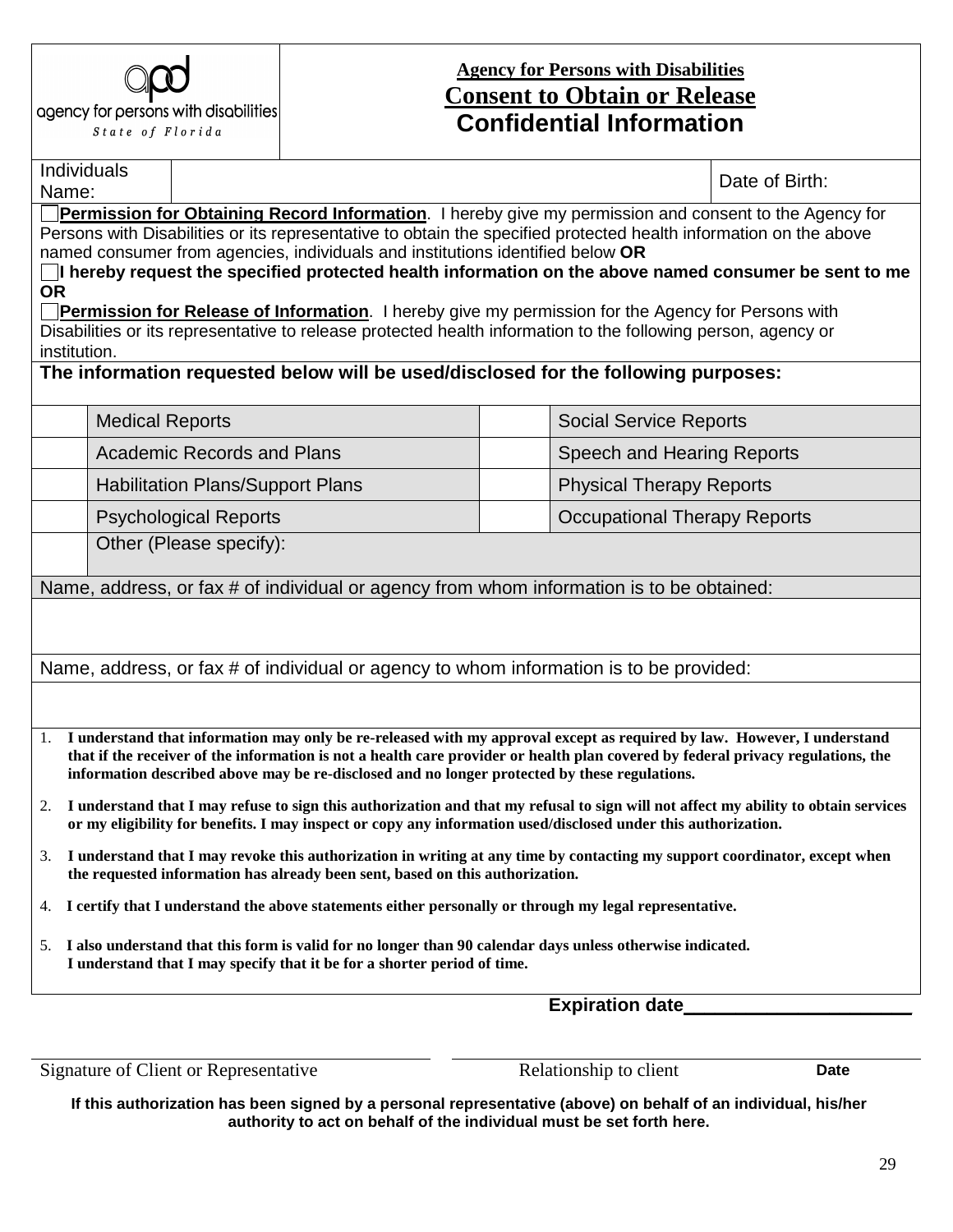#### PERMISSION FOR REFERRAL

## DEVELOPMENTAL DISABILITIES PROGRAM

| $I_{\star}$<br>$\frac{1}{\sqrt{1-\frac{1}{\sqrt{1-\frac{1}{\sqrt{1-\frac{1}{\sqrt{1-\frac{1}{\sqrt{1-\frac{1}{\sqrt{1-\frac{1}{\sqrt{1-\frac{1}{\sqrt{1-\frac{1}{\sqrt{1-\frac{1}{\sqrt{1-\frac{1}{\sqrt{1-\frac{1}{\sqrt{1-\frac{1}{\sqrt{1-\frac{1}{\sqrt{1-\frac{1}{\sqrt{1-\frac{1}{\sqrt{1-\frac{1}{\sqrt{1-\frac{1}{\sqrt{1-\frac{1}{\sqrt{1-\frac{1}{\sqrt{1-\frac{1}{\sqrt{1-\frac{1}{\sqrt{1-\frac{1}{\sqrt{1-\frac{1}{\sqrt{1-\frac{1$ |                                              |  |
|--------------------------------------------------------------------------------------------------------------------------------------------------------------------------------------------------------------------------------------------------------------------------------------------------------------------------------------------------------------------------------------------------------------------------------------------------|----------------------------------------------|--|
| to make a referral on behalf of myself or my child,                                                                                                                                                                                                                                                                                                                                                                                              |                                              |  |
|                                                                                                                                                                                                                                                                                                                                                                                                                                                  | to the Agency for Persons with Disabilities, |  |
| Developmental Disabilities Program. I understand that I will be contacted by an                                                                                                                                                                                                                                                                                                                                                                  |                                              |  |
| Agency for Persons with Disabilities program staff to set up an application interview. I                                                                                                                                                                                                                                                                                                                                                         |                                              |  |
| understand that I may choose not to complete an application for Agency for Persons with                                                                                                                                                                                                                                                                                                                                                          |                                              |  |
| Disabilities if I do not wish to receive services from their program.                                                                                                                                                                                                                                                                                                                                                                            |                                              |  |
|                                                                                                                                                                                                                                                                                                                                                                                                                                                  |                                              |  |
| Signature of Parent/Legal Guardian or<br><b>Adult Applicant</b>                                                                                                                                                                                                                                                                                                                                                                                  | Date                                         |  |

Note:

A foster parent may not give permission for a referral. Permission must be given by:

- 1) A legally competent adult applicant
- 2) The court appointed legal guardian of an adult or child
- 3) The natural, custodial parent of a minor child
- 4) The adoptive parent

If the child is in the custody of the Department of Children and Families, a court order must be obtained by the Department of Children and Families case worker.

> Area 2 2639 N Monroe Street, Suite B-100, Tallahassee, Florida 32399

> > *(850) 488-6500 Fax: (850) 488-9132*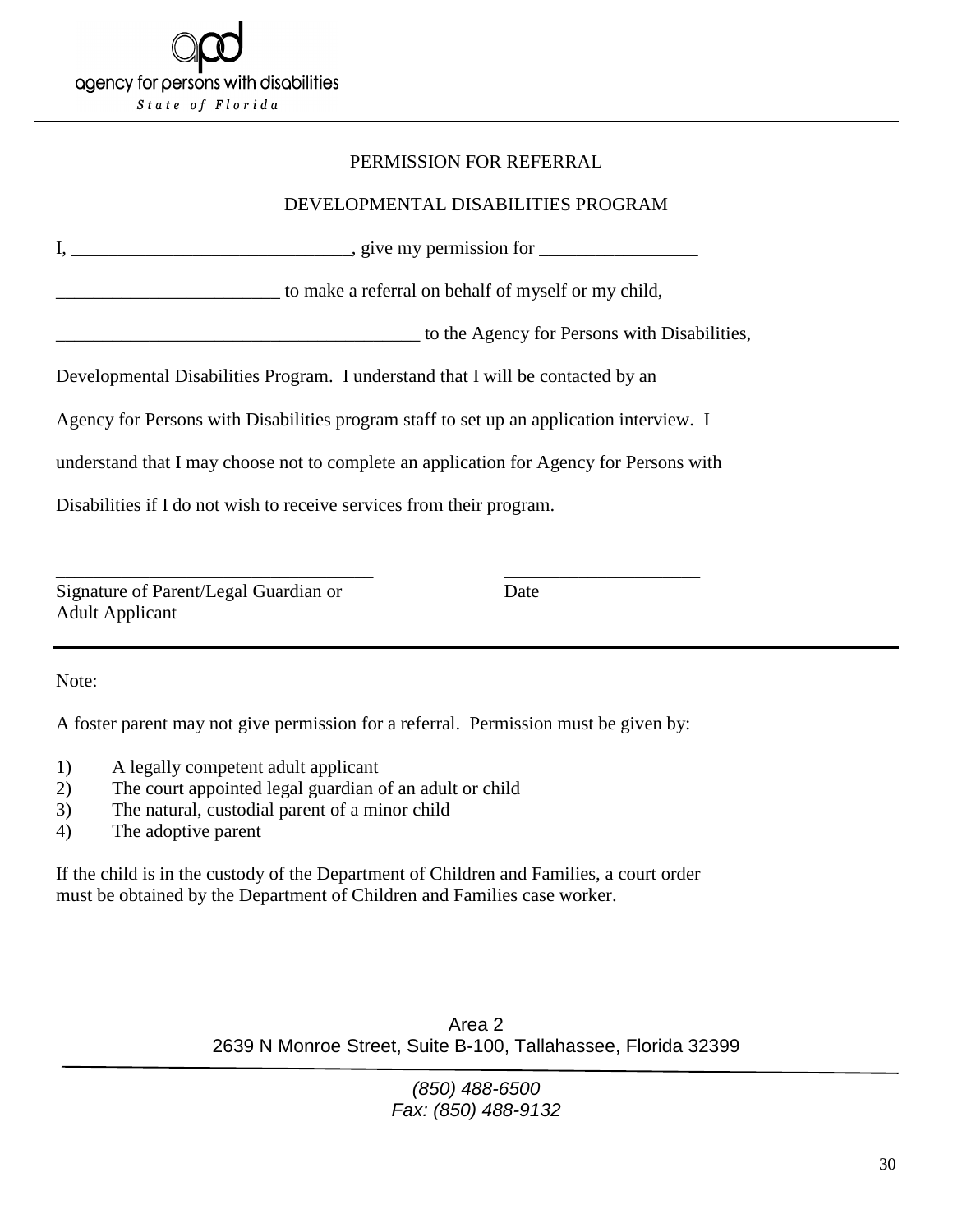

agency for persons with disabilities

 $\begin{array}{cccc} \textit{State} & \textit{of} & \textit{Florid}\,a \end{array}$ 

**REFERRAL FORM**

| <b>APPLICANT:</b>                                                                |                      |  |
|----------------------------------------------------------------------------------|----------------------|--|
|                                                                                  |                      |  |
|                                                                                  |                      |  |
| WAIVER REQUESTED: YES ____ NO ____ MEDICAID: Yes (#)___________ NO ______        |                      |  |
| INDIVIDUAL/GUARDIAN AWARE OF REFERRAL: YES ____NO ____                           |                      |  |
|                                                                                  |                      |  |
|                                                                                  |                      |  |
|                                                                                  |                      |  |
|                                                                                  |                      |  |
|                                                                                  |                      |  |
|                                                                                  | $ZIP \text{ CODE: }$ |  |
|                                                                                  |                      |  |
|                                                                                  |                      |  |
|                                                                                  |                      |  |
|                                                                                  |                      |  |
| IS CHILD A CBS CLIENT? ___ CHILD IN FOSTER CARE ___ UNDER PROTECTIVE SUPERVISION |                      |  |
|                                                                                  |                      |  |
| SUSPECTED DIAGNOSIS: ___HIGH RISK ____ SPINA BIFIDA ____ CEREBRAL PALSY          |                      |  |
| ___AUTISM ____ RETARDATION ____PRADER-WILLI SYNDROME                             |                      |  |
|                                                                                  |                      |  |
| SUPERVISOR'S INITIALS: _____________________________DATE: ______________________ |                      |  |
|                                                                                  |                      |  |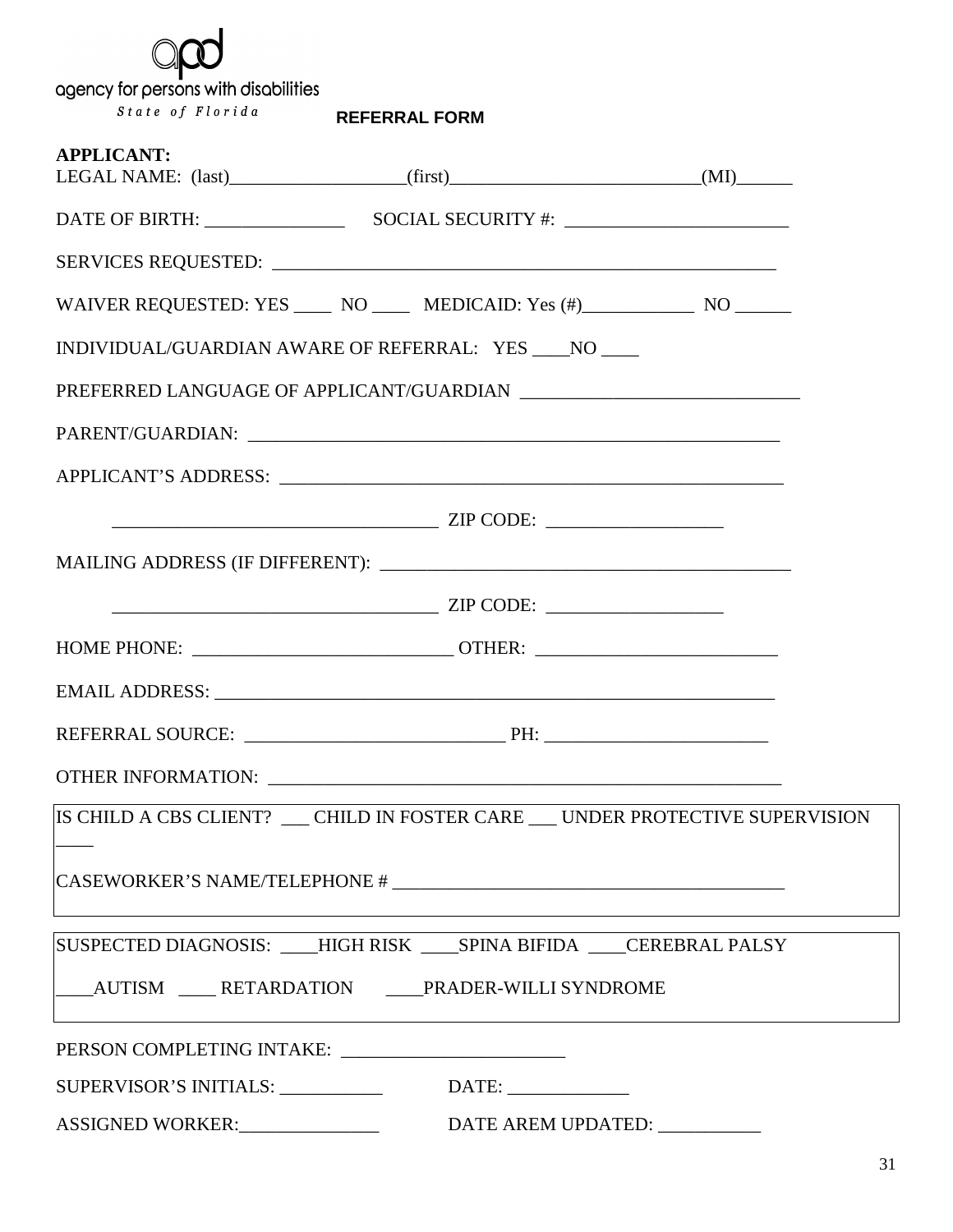# **Division of Vocational Rehabilitation (VR) School to Work Transition Program**

The VR School to Work Transition program is designed to assist students with disabilities as they transition from high school to a successful employment outcome and inclusion in the adult community as productive citizens. The objective is to provide a seamless transition from school to adult life by developing an Individualized Plan for Employment (IPE) before graduation or exit from high school. The IPE is coordinated with the student's transition Individual Educational Plan (IEP). Together the plans outline the student's desired post school employment goal and the services required to achieve it. IPE services may include postsecondary training and education necessary to reach the student's employment goal or direct job placement assistance when the student leaves the school system. The VR Counselor is responsible for determining the student's eligibility for VR services and for helping eligible students develop their IPE before they exit high school.

A VR representative (VR Counselor or VR Technician) may be invited to attend transition IEP meetings at the school. At the meetings VR staff will provide information about VR services that may be available to students with disabilities needing assistance in preparing for or obtaining employment. Transition students are encouraged to apply to VR at age 16 if they require or are receiving community based work experiences from the school. The referral to VR should take place two years prior to the students' anticipated exit from school for all other transition students. Students may be referred to VR earlier if they are at high risk of dropping out of school. Early VR referral and application provides a better opportunity to process applications, determine eligibility, and assist students to complete vocational planning. Coordination and communication between VR staff, school staff, students, parents and other agencies involved in transition is essential to the success of students with disabilities.

The VR School to Work Transition Program brochure is available in English, Spanish, and Creole. This brochure explains the VR program and describes some of the services available to transitioning youth. Copies are available by contacting Jeanne Arnold at 850.494-7152 or [Jeanne.Arnold@vr.fldoe.org.](mailto:Jeanne.Arnold@vr.fldoe.org) Electronic versions of VR brochures and information about VR services are available at our website, [www.rehabworks.org](http://www.rehabworks.org/) .

The following is a step by step process for referral to VR to be utilized by the teachers or counselors in the schools for those students meeting the above criteria.

- o Teacher/counselor obtains necessary signature on the *Consent for Mutual Exchange of Information* form
- o Complete a Vocational Rehabilitation Referral/Application form for each transition student described above and fax it to the VR Office and Counselor assigned to your school
- o Within 3 days of receipt, the VR staff initiates contact between the school and family to discuss the student's needs
- o If VR services are needed, the school teacher or counselor sends the VR Counselor the following information, including any additional documentation that was discussed.
	- 1. Most recent IEP
	- 2. Psychological, medical, or re-evaluation reports
	- 3. High school transcript
	- 4. Curriculum Based Vocational Assessment (CBVA) forms or other vocational evaluations
	- 5. Attendance/tardiness reports, behavioral reports, and documented social issues

\*\*These documents help the VR Counselor to determine eligibility and/or the need for additional assessment\*\*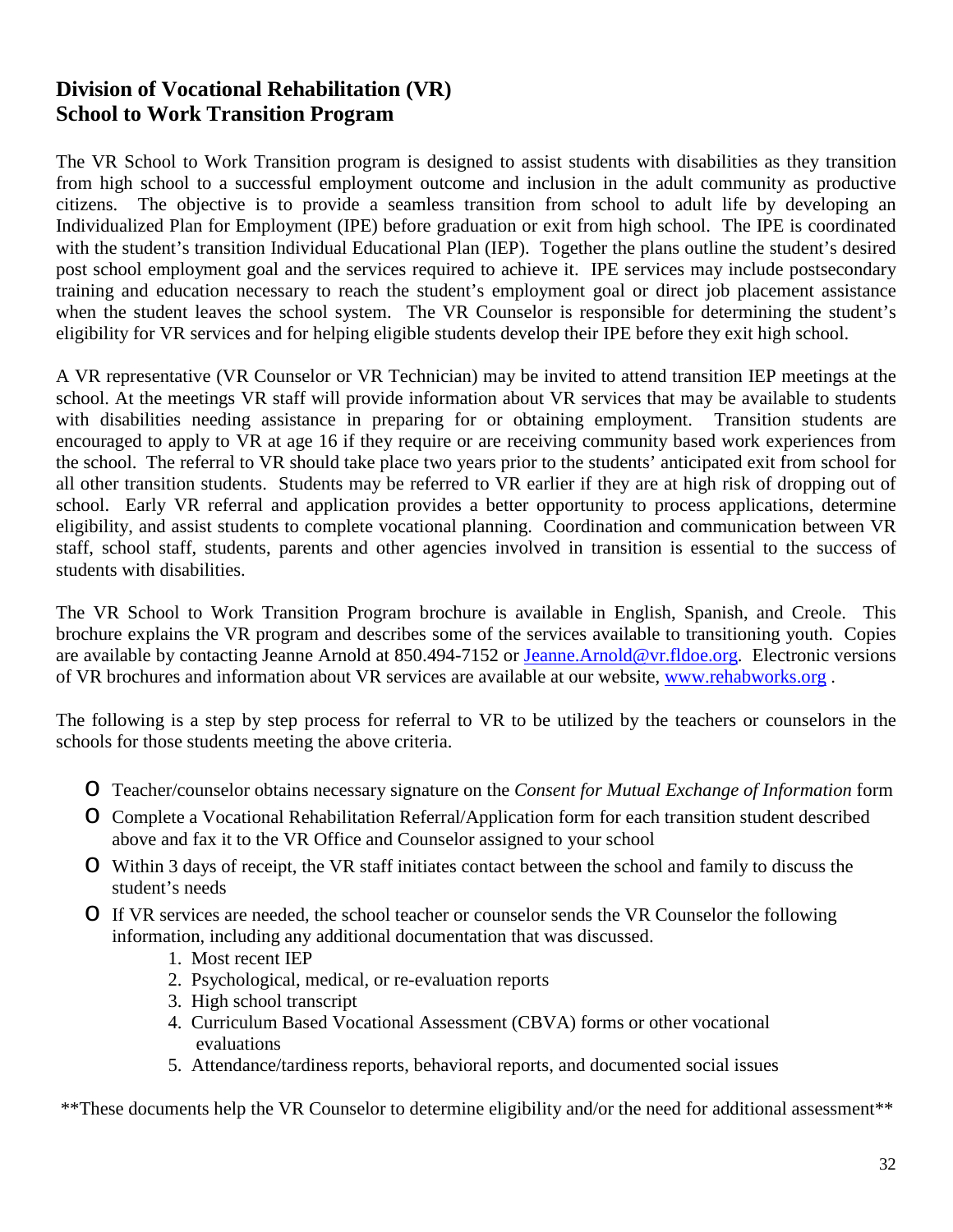- o VR Counselor or Technician schedules and conducts an initial interview with the student, though the parent/guardian must participate if the student is a minor or has a legal guardian
- o VR Counselor determines eligibility for VR services using existing records or information obtained from additional evaluations or assessments (if necessary) within 60 days of VR application, unless an extension is justified and agreed upon by the applicant
- o VR Counselor or Technician communicates the VR eligibility or ineligibility to the student, parent/guardian and the school
- o VR Counselor will help the student to develop an individualized Plan for Employment (IPE) or notify them that they are being placed on a wait list when under an Order of Selection (see below) for students determined eligible for VR services
- o VR Counselor has 120 days to help the student develop an IPE after they are determined eligible or come off the wait list, unless an extension is agreed upon
- o The IPE is created jointly by the VR Counselor and the eligible student with assistance of the parent/guardian if necessary
- o VR staff provide a signed copy of the IPE to the student or parent/guardian and school
- o The student and the VR Counselor must review, sign and date the IPE before services can be provided
- o The VR Counselor continues to work with the student until they are successfully employed in their planned goal for at least 90 days

## **Important Changes in VR**:

**Financial Participation Determination** began on April 14, 2008 and the **Order of Selection** was invoked on August 4, 2008.

**Financial Participation Determination** is a process where VR looks at the income of eligible individuals to determine if they will be required to share in the cost of VR services. Some individuals and services will be exempt, and a person will not be required to pay toward the cost of those services. Additional information on Financial Participation Determination is available online at [www.rehabworks.org,](http://www.rehabworks.org/) by contacting your local VR office, and by contacting the VR Transition Administrator at 850.245.3360 or [Kirk.Hall@vr.fldoe.org.](mailto:Kirk.Hall@vr.fldoe.org)

The purpose of an **Order of Selection** is to provide an equitable and organized method for serving individuals with disabilities if the State VR agency's fiscal and/or personnel resources are not sufficient to serve all eligible individuals who apply for VR services. Eligible individuals that can not be served right away are placed on a wait list. The order they come off of the wait list is determined by the severity of the disability and the date they were determined eligible for VR services. This provision allows VR to live within the available financial resources provided by federal and state appropriations. Most students fall into the top two VR priority categories and are not being placed on a wait list. Additional information can be obtained at [www.rehabworks.org,](http://www.rehabworks.org/) by contacting your local VR office, and by contacting the VR Transition Administrator at 850.245.3360 or [kirk.hall@vr.fldoe.org.](mailto:kirk.hall@vr.fldoe.org)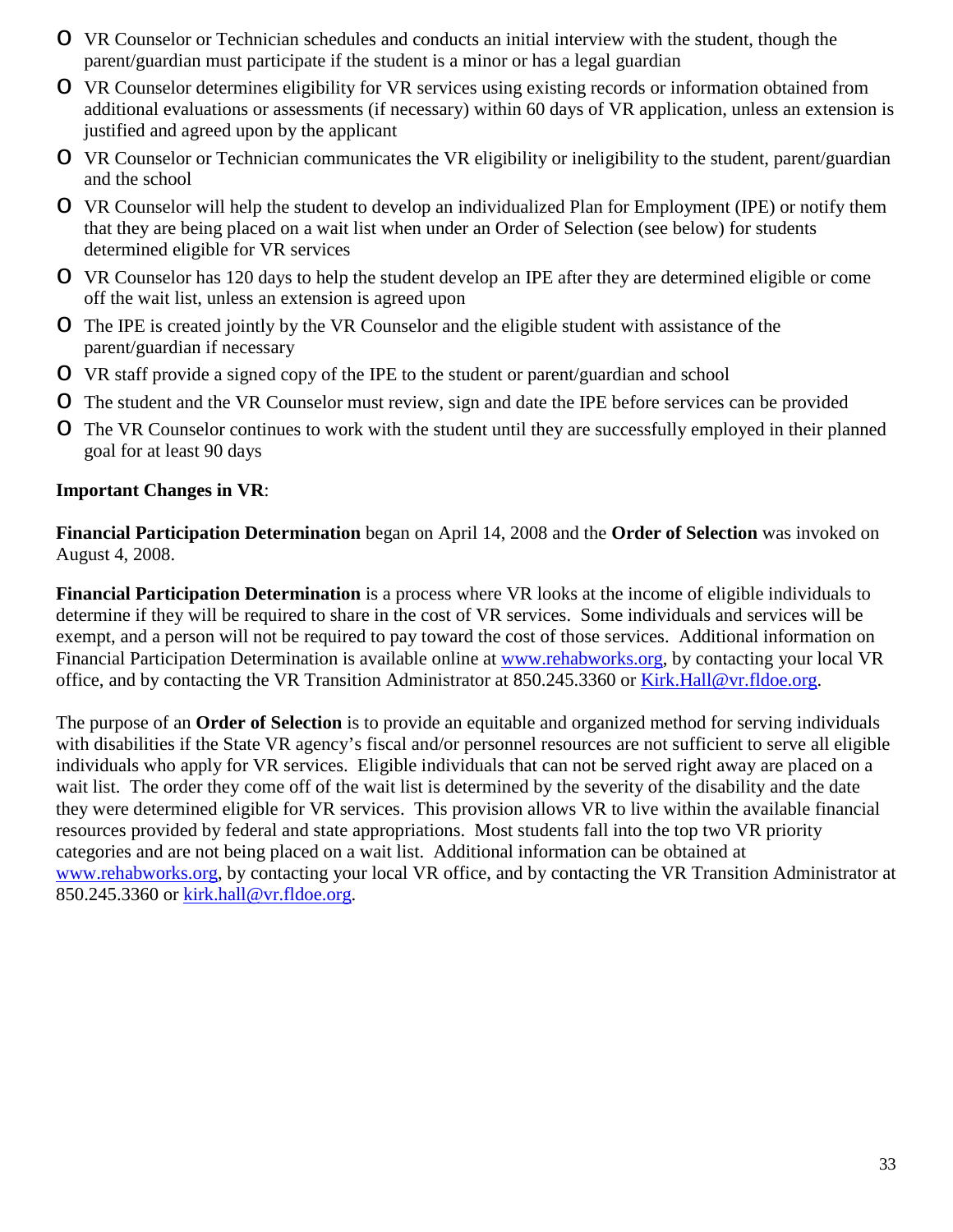| Received: ______ |                        |
|------------------|------------------------|
|                  |                        |
| Contact Date:    |                        |
|                  | Phone Letter In Person |
|                  |                        |



## **FLORIDA DEPARTMENT OF EDUCATION DIVISION OF VOCATIONAL REHABILITATION REFERRAL/APPLICATION FOR VOCATIONAL REHABILITATION SERVICES**

I am a person with a mental or physical impairment that interferes with my ability to work. I want to learn more about the rehabilitation services available through the Division of Vocational Rehabilitation and how they can assist in securing or retaining employment.

| Name:                                                                                                                                                                                                     |                                                   |                         |  |  |  |
|-----------------------------------------------------------------------------------------------------------------------------------------------------------------------------------------------------------|---------------------------------------------------|-------------------------|--|--|--|
| <b>Social Security Number:</b>                                                                                                                                                                            |                                                   | Date of Request:        |  |  |  |
| Address:                                                                                                                                                                                                  | City, State Zip:<br>$\overline{\phantom{a}}$      |                         |  |  |  |
| Date of Birth:                                                                                                                                                                                            | Sex:                                              |                         |  |  |  |
| <b>Marital Status:</b>                                                                                                                                                                                    | Race:                                             | <b>Education Level:</b> |  |  |  |
| Telephone number where you can be reached:                                                                                                                                                                |                                                   |                         |  |  |  |
| Or email address (if preferred):                                                                                                                                                                          |                                                   |                         |  |  |  |
| Name of a contact person:                                                                                                                                                                                 |                                                   |                         |  |  |  |
| Telephone number of the contact person:                                                                                                                                                                   |                                                   |                         |  |  |  |
| What is the best method to contact you?                                                                                                                                                                   |                                                   |                         |  |  |  |
| What prevents you from working:                                                                                                                                                                           |                                                   |                         |  |  |  |
| Do you require American Sign Language interpreter?<br>Yes<br>Do you require assistive listening device?<br>Yes<br>Do you require any accommodation for your impairment?<br>Yes<br>If yes, please explain: |                                                   |                         |  |  |  |
| Name:<br>Address of Agency or Person<br>City, State, Zip-Code:<br>Telephone Number:                                                                                                                       | If referral is by an agency or other person:<br>, |                         |  |  |  |

(Your signature, or that of your parent or guardian, completes the application process for Vocational Rehabilitation. You may request additional information or speak with a counselor to get information prior to application.)

I understand that the purpose of receiving vocational rehabilitation services is to enable me to retain or secure employment. I understand that I must be found eligible for the services that I require. I am applying for vocational rehabilitation services and wish to undergo an assessment of my eligibility.

Signature of Applicant Date of Application

Signature of Parent or Guardian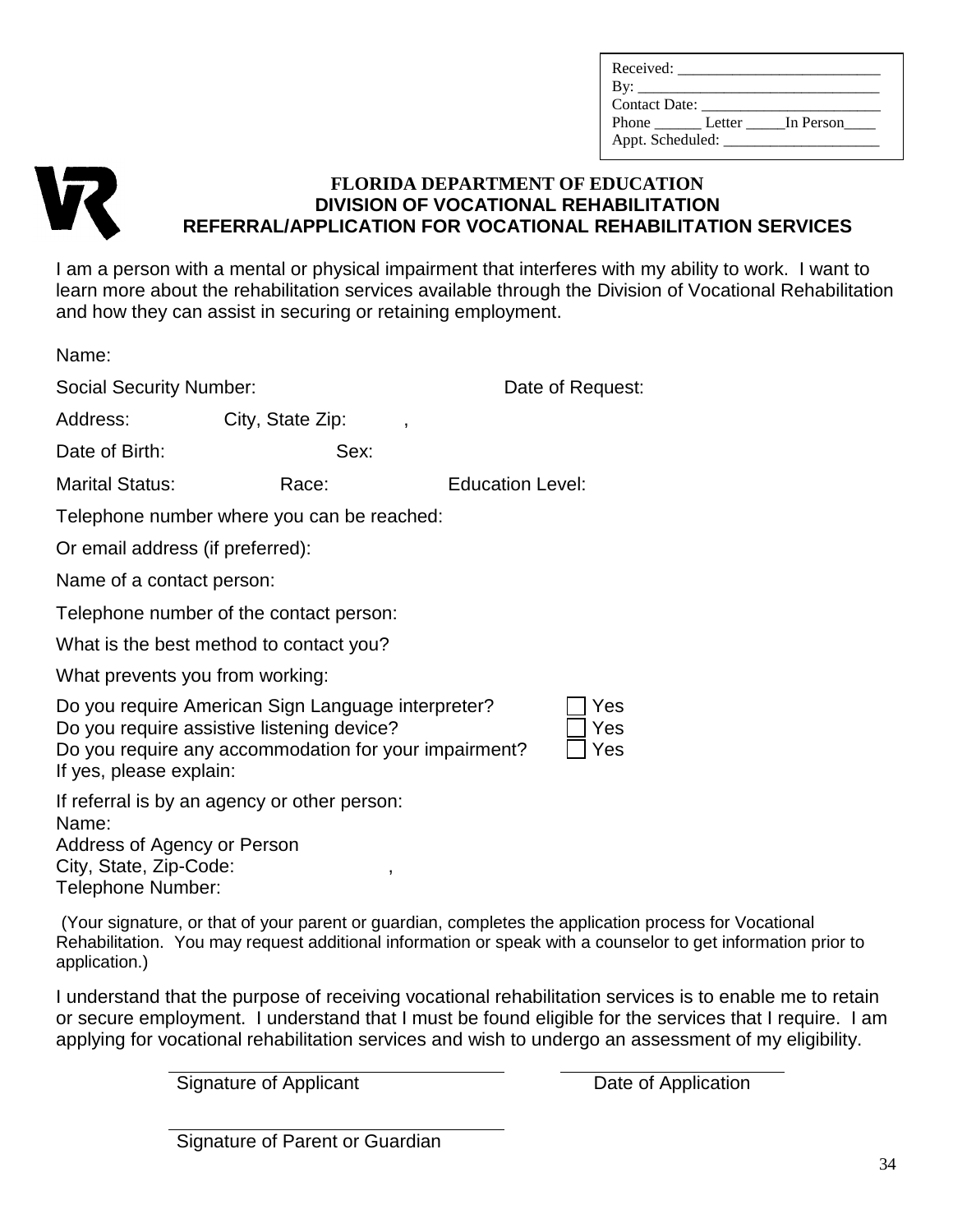#### Please mail or turn in your application to the nearest VR office. **For a list of offices, go to: [www.rehabworks.org](http://www.rehabworks.org/) and then click on: "Contact Us" and then select "Directory of Local VR Offices and Vendors"**

#### **OR**

## **You may call our toll free number 1-800-451-4327 for more information.**

#### INFORMATION ABOUT DISCRIMINATION

It is against the law for the Division of Vocational Rehabilitation (VR) of the Florida Department of Education, as a recipient of Federal financial assistance, to discriminate against any individual in the United States on the basis of race, color, religion, sex, national origin, age, disability, political affiliation or belief.

The application process used by VR to determine eligibility for services, any subsequent services, and the entire VR process are subject to these non-discrimination requirements.

#### What to Do If You Believe You Have Experienced Discrimination

If you think that you have been subjected to discrimination under a federally assisted program administered by the Division of Vocational Rehabilitation, you may file a complaint within 180 days from the date of the alleged violation with either:

Florida Department of Education Division of Vocational Rehabilitation Ombudsman Section 2002 Old St. Augustine Road, Building A Tallahassee, Florida 32301-4862 Phone: (800) 451-4327 (Voice/TDD)

#### **OR**

U.S. Department of Education Office for Civil Rights (OCR) Atlanta Office 61 Forsyth Street Suite 19-T-70 Atlanta, Georgia 30303-3104 Phone: (404) 562-6350 TDD: (877) 521-2172 E-mail: OCR.Atlanta@ed.gov